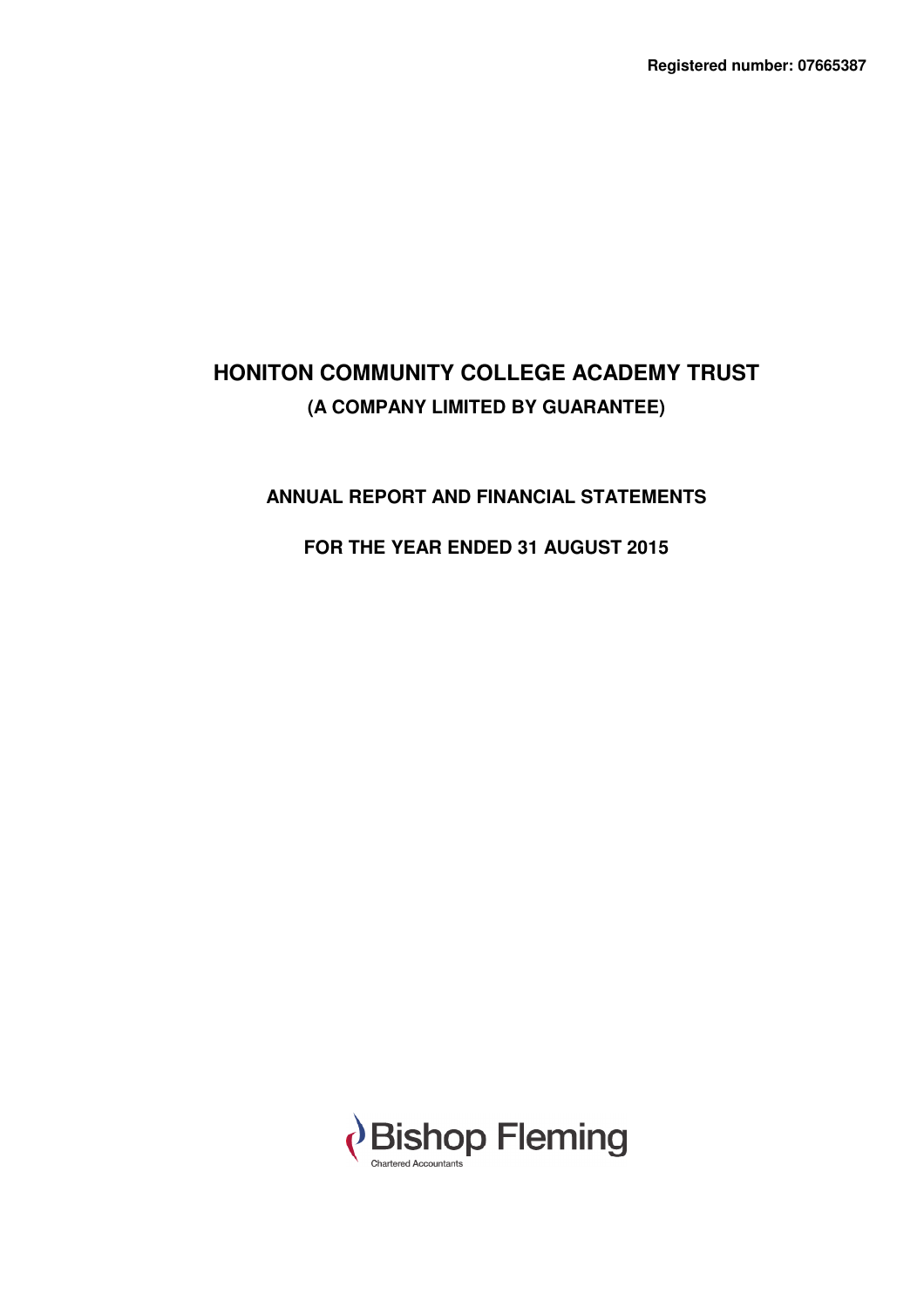# **CONTENTS**

|                                                                                | Page      |
|--------------------------------------------------------------------------------|-----------|
| Reference and administrative details of the academy, its trustees and advisers | $1 - 2$   |
| Trustees' report                                                               | $3 - 13$  |
| <b>Governance statement</b>                                                    | $14 - 19$ |
| Statement on regularity, propriety and compliance                              | 20        |
| Trustees' responsibilities statement                                           | 21        |
| Independent auditors' report                                                   | $22 - 23$ |
| Independent reporting accountant's assurance report on regularity              | $24 - 25$ |
| <b>Statement of financial activities</b>                                       | $26 - 27$ |
| <b>Balance sheet</b>                                                           | 28        |
| <b>Cash flow statement</b>                                                     | 29        |
| Notes to the financial statements                                              | $30 - 48$ |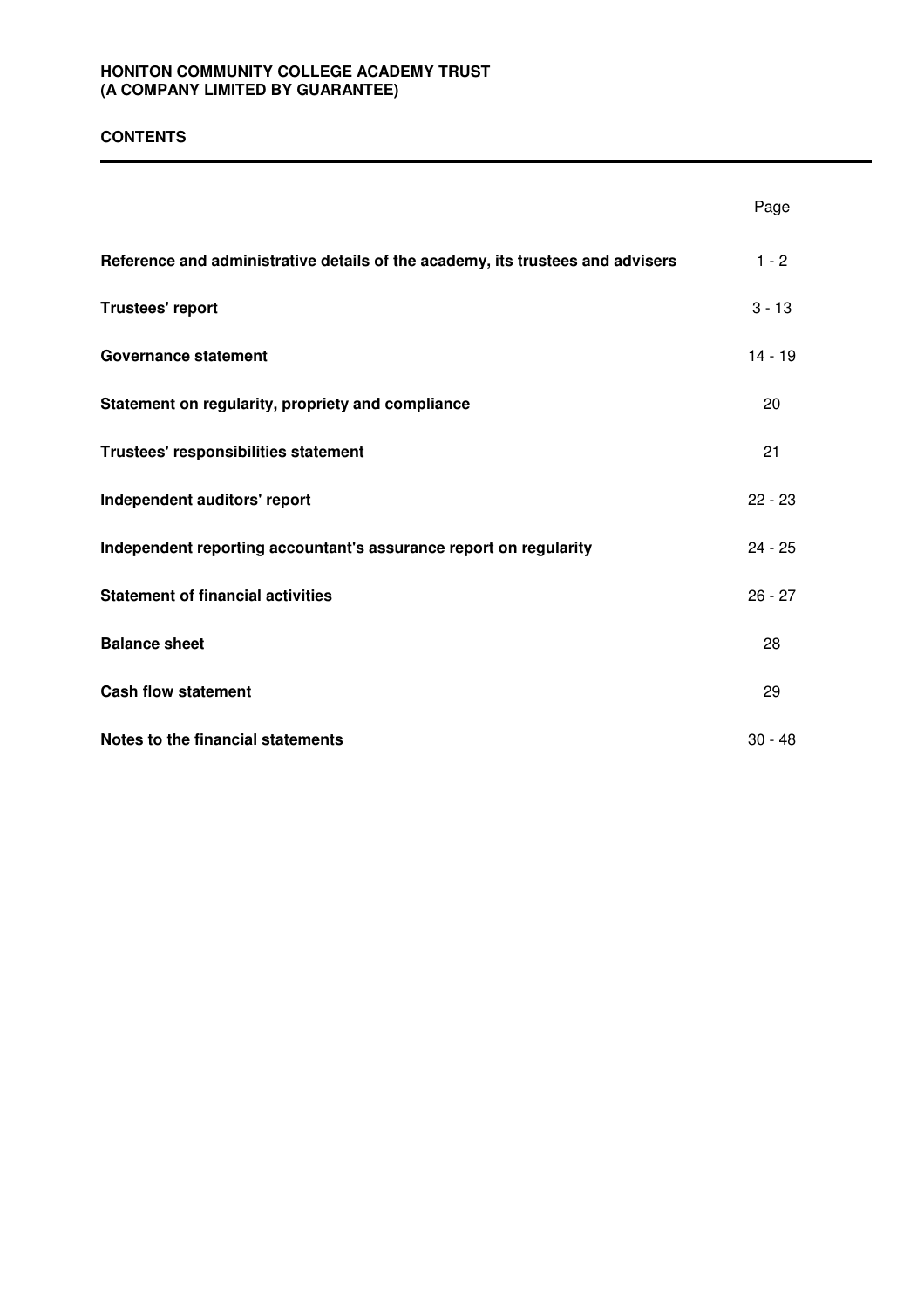## **REFERENCE AND ADMINISTRATIVE DETAILS OF THE ACADEMY TRUST, ITS MEMBERS/ TRUSTEES AND ADVISERS FOR THE YEAR ENDED 31 AUGUST 2015**

| <b>Members and Trustees</b>         | M Clements<br>S A Johnson<br>J McCartney (resigned 11 May 2015)<br>L Price, Chair<br>G N Smith, Principal<br>K Turner, Vice Chair<br><b>KE</b> Smith                                                                                                                                                                                                |
|-------------------------------------|-----------------------------------------------------------------------------------------------------------------------------------------------------------------------------------------------------------------------------------------------------------------------------------------------------------------------------------------------------|
| <b>Trustees</b>                     | J Boland<br>P Keeling<br>C Vining<br>R Shorter, Staff Trustee<br>I Copeman<br>G Donne-Davis<br>M A Evans<br>A S Holt, Staff Trustee (resigned 14 July 2015)<br>M V Harman<br>C Bowles, Staff Trustee (appointed 29 September 2014)<br>S D Maplesden, Staff Trustee (appointed 15 July 2015)<br>A Salter, Staff Trustee (resigned 26 September 2014) |
| <b>Company registered</b><br>number | 07665387                                                                                                                                                                                                                                                                                                                                            |
| office                              | <b>Principal and Registered</b> Honiton Community College Academy Trust<br>School Lane<br>Honiton<br>Devon<br><b>EX14 1QT</b>                                                                                                                                                                                                                       |
| <b>Company secretary</b>            | S L Matthews                                                                                                                                                                                                                                                                                                                                        |
| <b>Accounting officer</b>           | <b>G N Smith</b>                                                                                                                                                                                                                                                                                                                                    |
| <b>Executive Leadership</b><br>Team | G N Smith, Principal<br>A Holt, Vice Principal<br>R Robson, Assistant Principal<br>M C Adams, Assistant Principal<br>M Millward, Assistant Principal (appointed April 2015)<br>G Wills, Director of Finance (resigned July 2015)<br>M Burrell, Director of Finance and Resources (appointed September 2015)                                         |
| <b>Independent auditors</b>         | <b>Bishop Fleming LLP</b><br><b>Chartered Accountants</b><br><b>Statutory Auditors</b><br>2nd Floor Stratus House<br><b>Emperor Way</b><br><b>Exeter Business Park</b><br>Exeter<br><b>EX1 3QS</b>                                                                                                                                                  |
| <b>Bankers</b>                      | Lloyds Commercial<br>234 High Street<br>Exeter<br>Devon<br>EX4 3NL                                                                                                                                                                                                                                                                                  |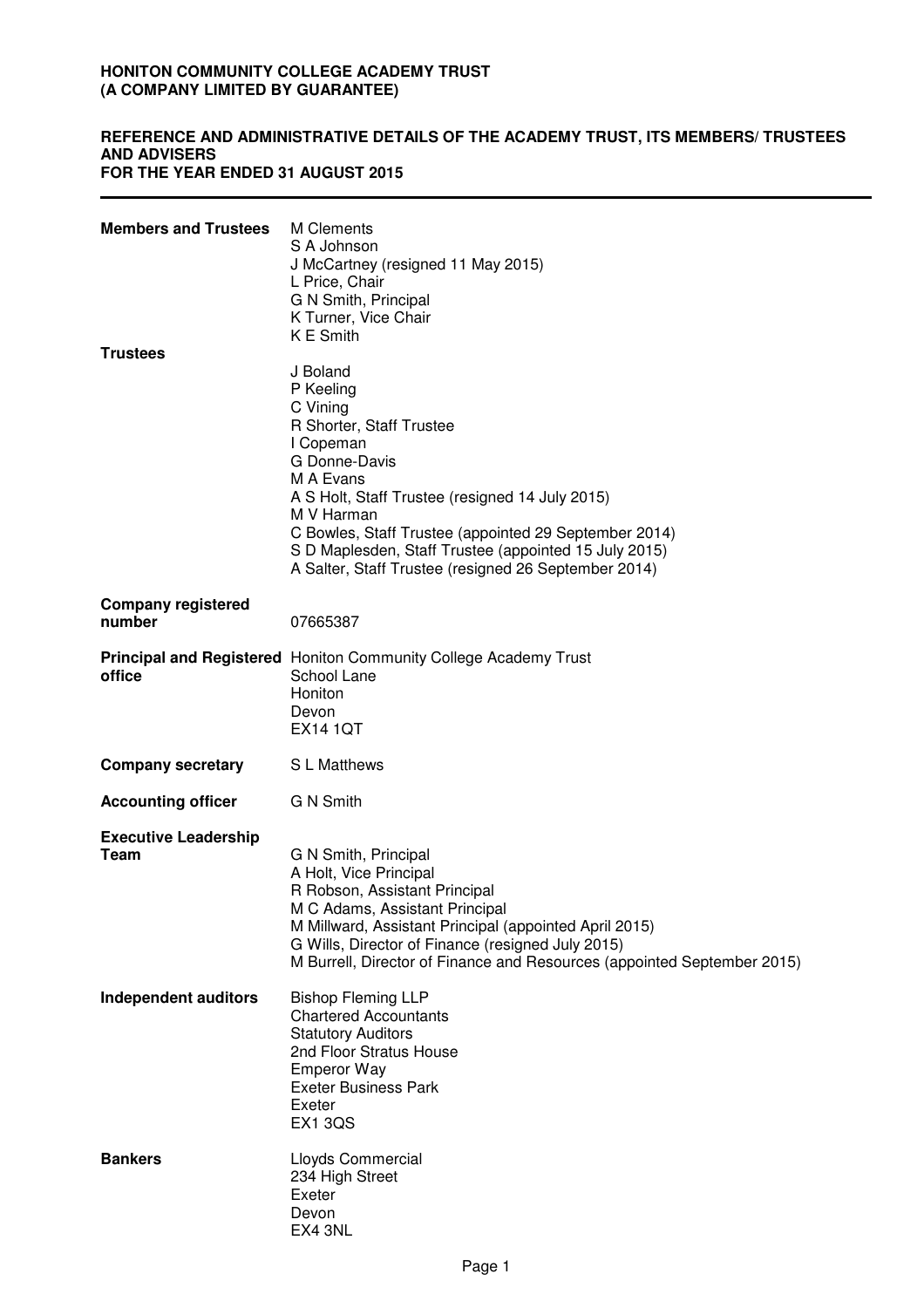#### **REFERENCE AND ADMINISTRATIVE DETAILS OF THE ACADEMY TRUST, ITS MEMBERS/ TRUSTEES AND ADVISERS FOR THE YEAR ENDED 31 AUGUST 2015**

## **Administrative details (continued)**

**Solicitors** Foot Anstey LLP Salt Quay House 4 North East Quay Sutton Harbour Plymouth Devon PL4 0BN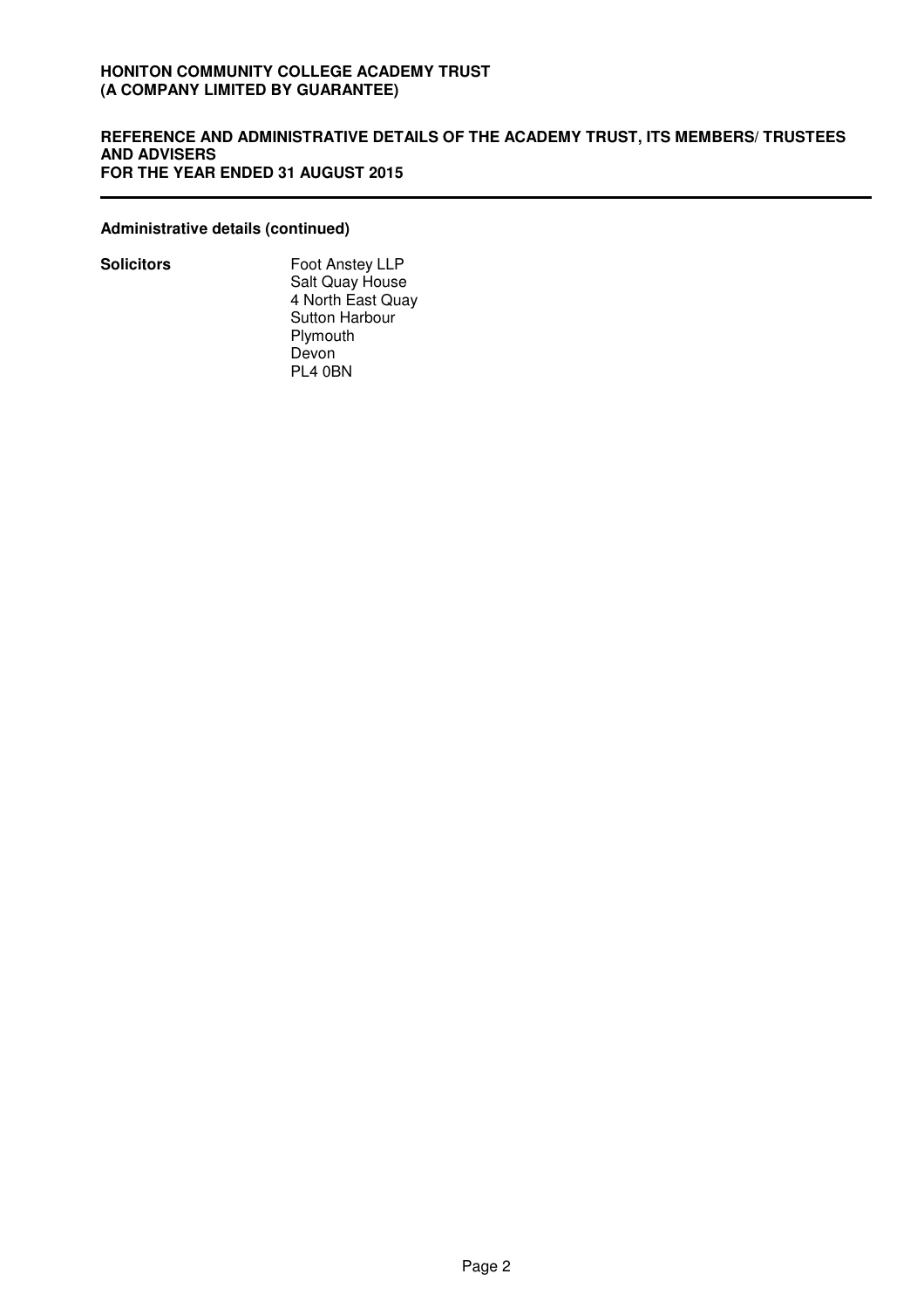# **TRUSTEES' REPORT FOR THE YEAR ENDED 31 AUGUST 2015**

The Trustees present their annual report together with the financial statements and auditors' report of the Charitable Company for the year ended 31 August 2015. The annual report serves the purpose of both a Trustees' report, and a Directors' report under company law.

The Trust operates an academy for pupils aged 11 to 19 in Honiton and the surrounding area. It has a pupil capacity of 792 and had a roll of 770 in the school census on 1 October 2015.

## **STRUCTURE, GOVERNANCE AND MANAGEMENT**

#### **Constitution**

The Academy Trust is a company limited by guarantee and an exempt charity. The Charitable Company's Memorandum and Articles of Association are the primary governing documents of the Academy Trust.

The Trustees of Honiton Community College Academy Trust are also the directors of the Charitable Company for the purposes of company law.

Details of the Trustees who served throughout the year, except as noted, are included in the Reference and Administrative Details on pages 1 to 2.

#### **Members' liability**

Each member of the Charitable Company undertakes to contribute to the assets of the Company in the event of it being wound up while he/she is a member, or within one year after he/she ceases to be a member, such amount as may be required, not exceeding £10, for the debts and liabilities contracted before they cease to be a member.

#### **Trustees' Indemnities**

Trustees benefit from indemnity insurance purchased at the Academy Trust's expense to cover the liability of the Trustees which by virtue of any rule of law would otherwise attach to them in respect of any negligence, default or breach of trust or breach of duty of which they may be guilty in relation to the Academy Trust, provided that any such insurance shall not extend to any claim arising from any act or omission which the Trustees knew to be a breach of trust or breach of duty or which was committed by the Trustees in reckless disregard to whether it was a breach of trust or breach of duty or not and provided also that any such insurance shall not extend to the costs of any unsuccessful defence to a criminal prosecution brought against the Trustees in their capacity as Directors of the Academy Trust. The limit of this indemnity is £2M.

#### **TRUSTEES**

#### **Method of recruitment and appointment or election of Trustees**

On 1 July 2011 the Trustees appointed all those Governors that served the predecessor school to be Trustees of the newly formed Academy. These Trustees were appointed for a term of office that would end when their original term at the predecessor school would have ended, thus ensuring a staggered re election or replacement process.

The Academy Trust shall have the following Trustees as set out in its Articles of Association and funding agreement:

- up to 6 Trustees who are appointed by members;
- up to 6 Parent Trustees who are elected by Parents of registered pupils at the Academy;
- up to 3 Staff Trustees appointed by the Governing Body;
- the Principal who is treated for all purposes as being an ex officio Trustee; and
- up to 3 co-opted Trustees.

(providing that the total number of Trustees, including the Principal, who are employees of the Academy Trust, does not exceed one third of the total number of Trustees).

Trustees are appointed for a four year period, except that this time limit does not apply to the Principal. Subject to remaining eligible to be a particular type of Trustee, any Trustee can be re appointed or re elected.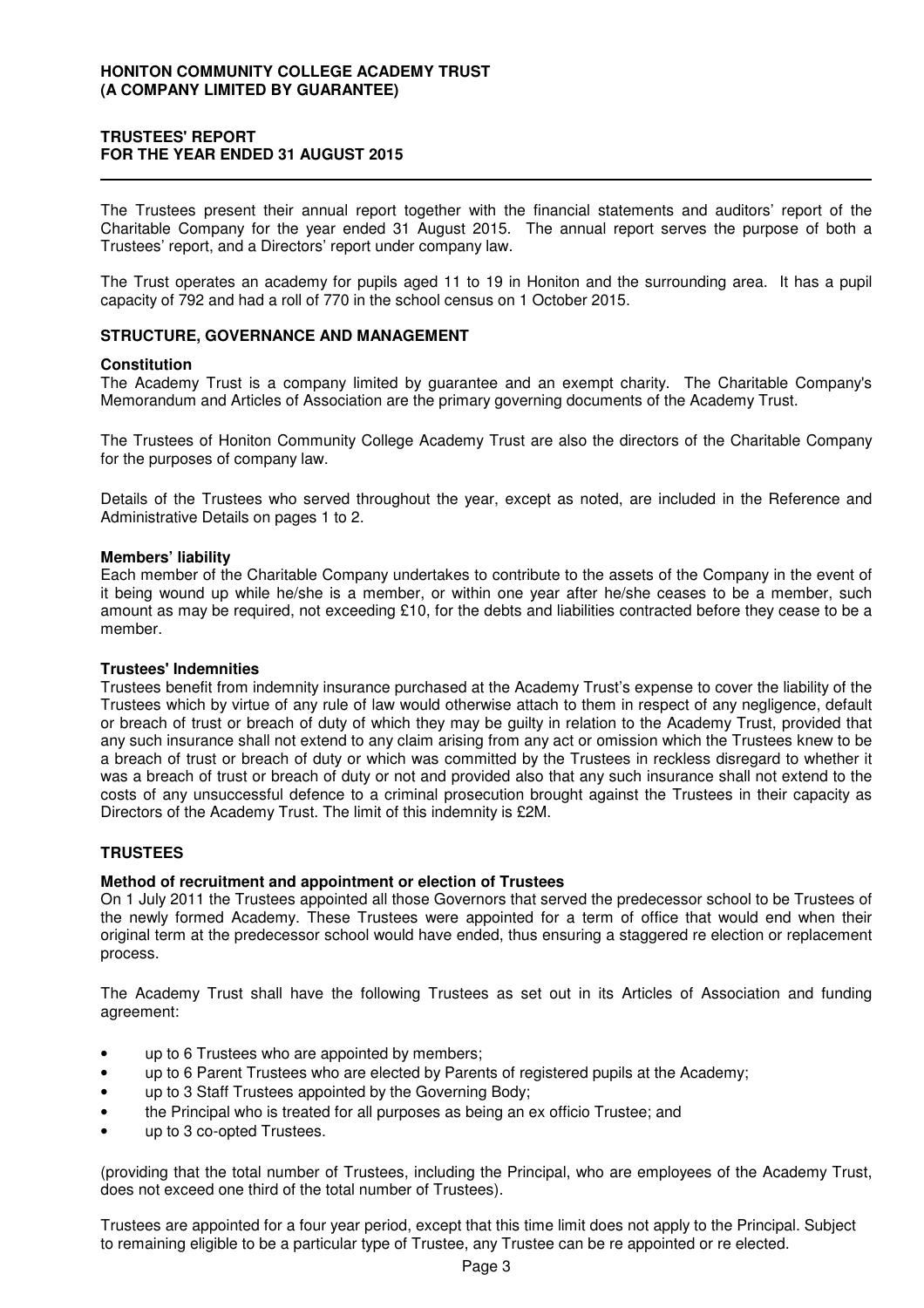## **TRUSTEES' REPORT (continued) FOR THE YEAR ENDED 31 AUGUST 2015**

When appointing new Trustees, the Board will give consideration to the skills and experience mix of existing Trustees in order to ensure that the Board has the necessary skills to contribute fully to the Academy's development.

#### **Policies and Procedures adopted for the Induction and Training of Trustees**

The training and induction provided for new Trustees will depend upon their existing experience but would always include a tour of the Academy and a chance to meet staff and pupils. All Trustees are provided with copies of policies, procedures, minutes, accounts, budgets, plans and other documents that they will need to undertake their role as Trustees. As there are normally only two or three new Trustees a year, induction tends to be done informally and is tailored specifically to the individual. Advantage is taken of specific courses offered by the Local Authority and other bodies.

There is a Trustees' annual training session organised each year which aims to keep the Trustees updated on relevant developments impacting on their roles and responsibilities.

#### **Organisational Structure**

The Board of Trustees normally meets once each half term. The Board establishes an overall framework for the governance of the Academy and determines membership, terms of reference and procedures of Committees and other groups. It receives reports including policies from its Committees for ratification. It monitors the activities of the Committees through the minutes of their meetings. The Board may from time to time establish Working Groups to perform specific tasks over a limited timescale.

There are 5 committees as follows:

#### **Campus and Health and Safety Committee**

The committee shall meet twice a term or otherwise as required.

Purpose: To oversee the allocation and use of Honiton Community College resources dedicated to the Campus, Health & Safety and the environment. To ensure a safe and appropriate environment for all students, staff and visitors now and in the future.

#### **Area of Responsibility: Campus**

To provide support and guidance for the Principal on all matters relating to the College premises and grounds, security, health and safety and environmental issues.

To carry out an annual inspection of the premises and grounds and prepare a statement of priorities for maintenance and improvement (with reference to the Asset Management Plan). To include monitoring the delivery of recommendations made.

iii) To approve the costs and arrangements for maintenance, repairs and redecoration within the budget allocation.

iv) To ensure that the College complies with Health & Safety Regulations, taking advice when necessary.

- v) To oversee the preparation and implementation of contracts, ensuring best value principles are adhered to.
- vi) To agree a lettings policy.
- vii) To establish and keep under review a campus strategy covering the next 10 years.
- viii) To keep under review a rolling 3 year, costed, repairs plan.

#### **Area of Responsibility: Health and Safety**

i) To agree a Health and Safety Policy appropriate to the needs of the College and to review this on an annual basis.

- ii) To assist the Board of Trustees and Principal to discharge their responsibilities under relevant legislation.
- iii) To consider model policies on Health and Safety and agree policies for adoption.
- iv) To ensure that the necessary college management organisation is in place to implement the policy.
- v) To monitor the effectiveness of the College's Health and Safety arrangements.

#### **Area of Responsibility: Dining Room and Catering**

i) To monitor the contract with Innovate & ensure College needs are met.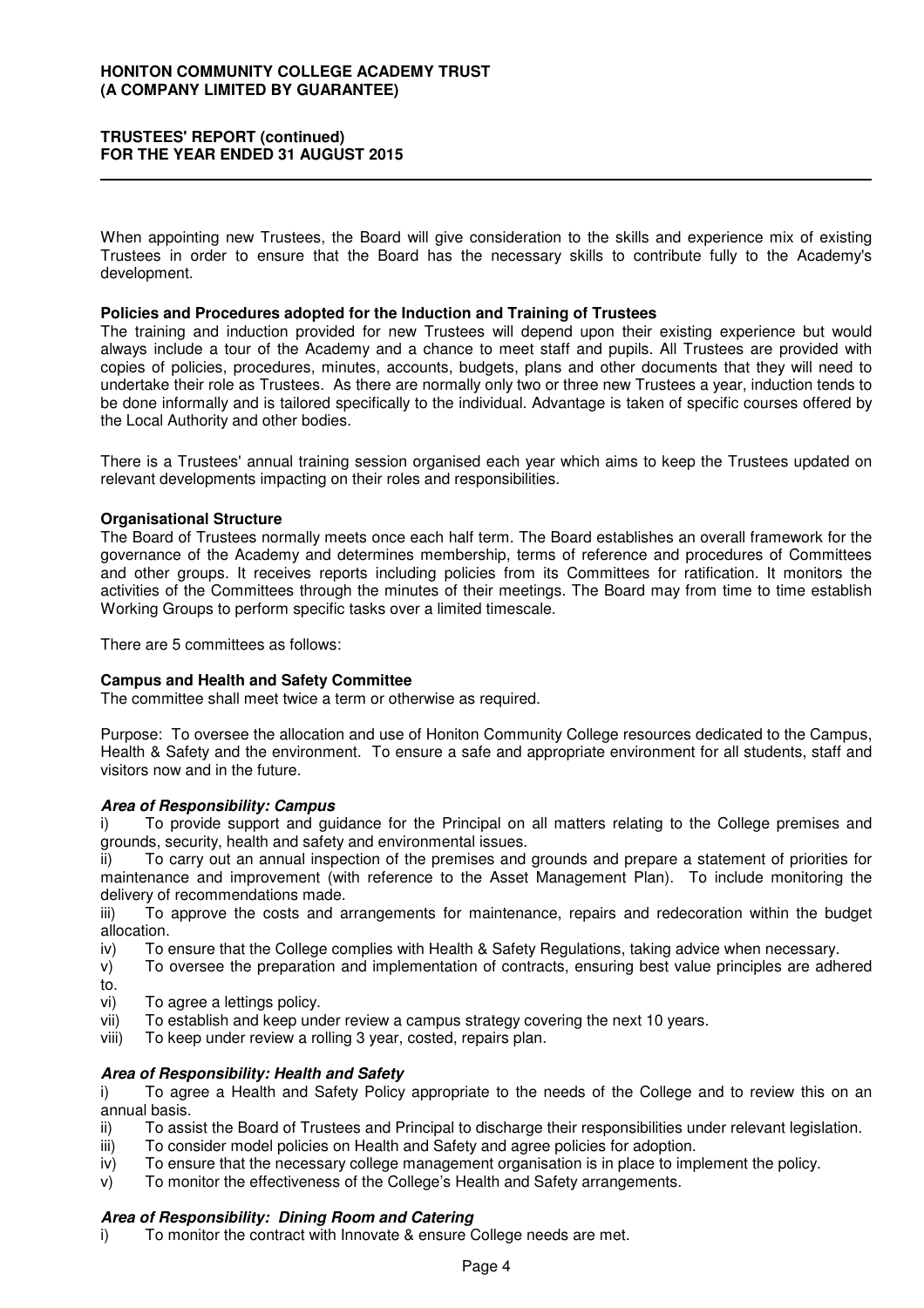# **TRUSTEES' REPORT (continued) FOR THE YEAR ENDED 31 AUGUST 2015**

- ii) To ensure (taking advice when necessary) that nutritional standards are met.<br>iii) To periodically ascertain student views of the service.
- To periodically ascertain student views of the service.
- iv) Meet with the Catering Manager on a regular basis.

## **Curriculum Committee**

The committee shall meet twice at least once a term or otherwise as required.

Purpose: The Curriculum Committee shall monitor curriculum pathways and student success rates.

## **Area of Responsibility:**

- i) To report to the Board of Trustees on the implementation of the College's curriculum statement, taking in to account, national initiatives and accountability structures.
- ii) With the staff, to monitor how the curriculum is taught, its effectiveness and how it is resourced.
- iii) To review the College policies appropriate to the committee and make any recommendations to the Board of Trustees.
- iv) To review any information about the College's performance and to report back to the Overview and Scrutiny Committee and the Full Board of Trustees.
- v) To contribute to the College Improvement Plan and to monitor its implementation within the scope of this committee.
- vi) To ensure that all Trustees develop a clear understanding of how the College curriculum is delivered.
- vii) The committee will liaise with other committees as appropriate.
- viii) To ensure that the requirements of all students are met. In particular ensuring that those students with additional educational needs are met through monitoring the SEN disability and equality policies and any arrangement for G&T students. This is also to include other groupings i.e. Free school meals, gender, looked after children, ethnicity, travellers, English as an additional language, prior attainment (High, middle, low).
- ix) To monitor the wider curriculum, including Extended Schools, Enrichment, Work Experience, SMSC (Social, Moral, Social, Cultural) and CEIAG (Careers Education Information Advice Guidance).

# **Finance Committee**

The committee shall meet twice a term or otherwise as required.

# **Terms of Reference - Areas of Responsibility**:

Subject to statutory requirements, the committee is authorised:

- In consultation with the Principal and taking into consideration:
	- available resources:
	- sustainability of commitments:
	- the college improvement plan (CIP);
	- forecast student numbers:
	- anticipated contractual liabilities; and
	- other relevant factors.
- To consider the academy's indicative funding, notified annually by the EFA, and to assess its implications for the academy, in consultation with the Principal, in advance of the financial year, drawing any matters of significance or concern to the attention of the Board of Trustees.
- To scrutinise, consider and recommend acceptance/non-acceptance of the academy's annual and three year budget to the governing body, at the start of each financial year.
	- To consider a future budget plan in line with the academy's development plan.
- To contribute to the formulation of the academy's development plan, through the consideration of financial priorities and proposals, in consultation with the Principal, with the stated and agreed aims and objectives of the academy.
- To receive and make recommendations on the broad budget headings and areas of expenditure to be adopted each year, including the level and use of any contingency fund or balances, ensuring the compatibility of all such proposals with the development priorities set out in the College Improvement Plan (CIP).
- To liaise with and receive reports from the other committees, as appropriate, and to make recommendations to those committees about the financial aspects of matters being considered by them.
- To monitor and review expenditure on a regular basis and ensure compliance with the overall financial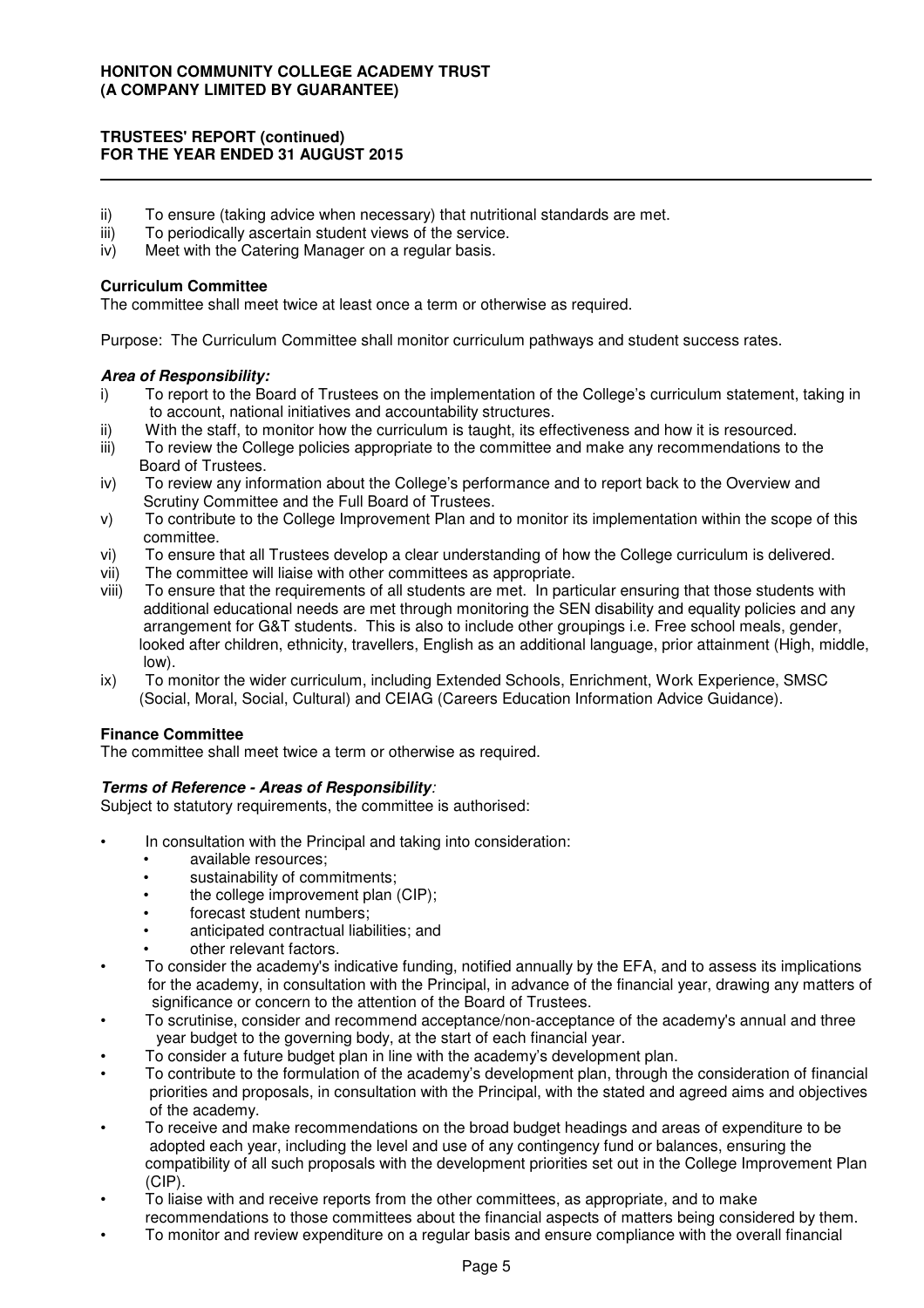# **TRUSTEES' REPORT (continued) FOR THE YEAR ENDED 31 AUGUST 2015**

plan for the academy, and with the financial regulations of the EFA, drawing any matters of concern to the attention of the Board of Trustees. As part of this the committee will:

- Make decisions in relation to service level agreements, in accordance with the scheme of delegation:
- Approve non routine expenditure (not provided for in the CIP) in accordance with the scheme of delegation;
- Ensure that the principles of best value are followed when making decisions and within the college;
- Monitor statistics, performance indicators and key ratios and other non financial data affecting the budget, directing action as appropriate; and
- Monitor capital expenditure and take appropriate steps in the event of possible under / over spending.
- To monitor and review procedures for ensuring the effective implementation and operation of financial procedures, on a regular basis, including the implementation of bank account arrangements and, where appropriate to make recommendations for improvement. As part of this the committee will:
	- Establish and recommend appropriate policies (to include recommended levels of delegated authority) to the governing body. This will include:
		- oAssets and Depreciation Policy
		- oBest Value Statement
		- oCharging and Remissions Policy
		- oCollege Lettings Policy Statement (including Terms and Conditions and Charges)
		- oDebtors and Debt Recovery
		- oFinance Policy
		- oFraud Policy
		- oGifts and Hospitality Policy
		- oInvestment Policy
		- oExpenses Policy Recommend for ratification of the Governing Body
- Review all policies and levels of charges annually and recommend changes as appropriate.
- To approve the financial statement to form part of the annual report of the Board of Trustees to parents and for filing in accordance with Companies Act and Charity Commission requirements
- To receive auditors' reports and to recommend to the full Board of Trustees action as appropriate in response to audit findings.
- To recommend to the governing body the appointment of a Responsible Officer for ratification.

• To recommend to the full governing body the appointment or reappointment of the auditors of the Academy for ratification.

# **Overview and Scrutiny**

The committee shall meet once each half term or otherwise as required.

#### **Area of Responsibility**

- i) To monitor the College Improvement Plan each term.
- ii) To monitor the college Self Evaluation Form (SEF) each term.
- iii) To discuss Ofsted reports and monitor Action Plans
- iv) To monitor progress plans and student progress expected within those plans.
- v) To receive SIP notes on College visits
- vi) To receive and discuss reports on the funding of and progress of Pupil Premium students
- vii) To receive information on College literacy initiatives.

# **Personnel Committee**

The committee shall meet twice a term or otherwise as required.

# **Area of responsibility:**

The objective of this committee is to ensure that Honiton Community College Academy Trust delivers through its staff, both teaching and support, the best possible teaching and learning environment to its students with the available resources, by ensuring the following: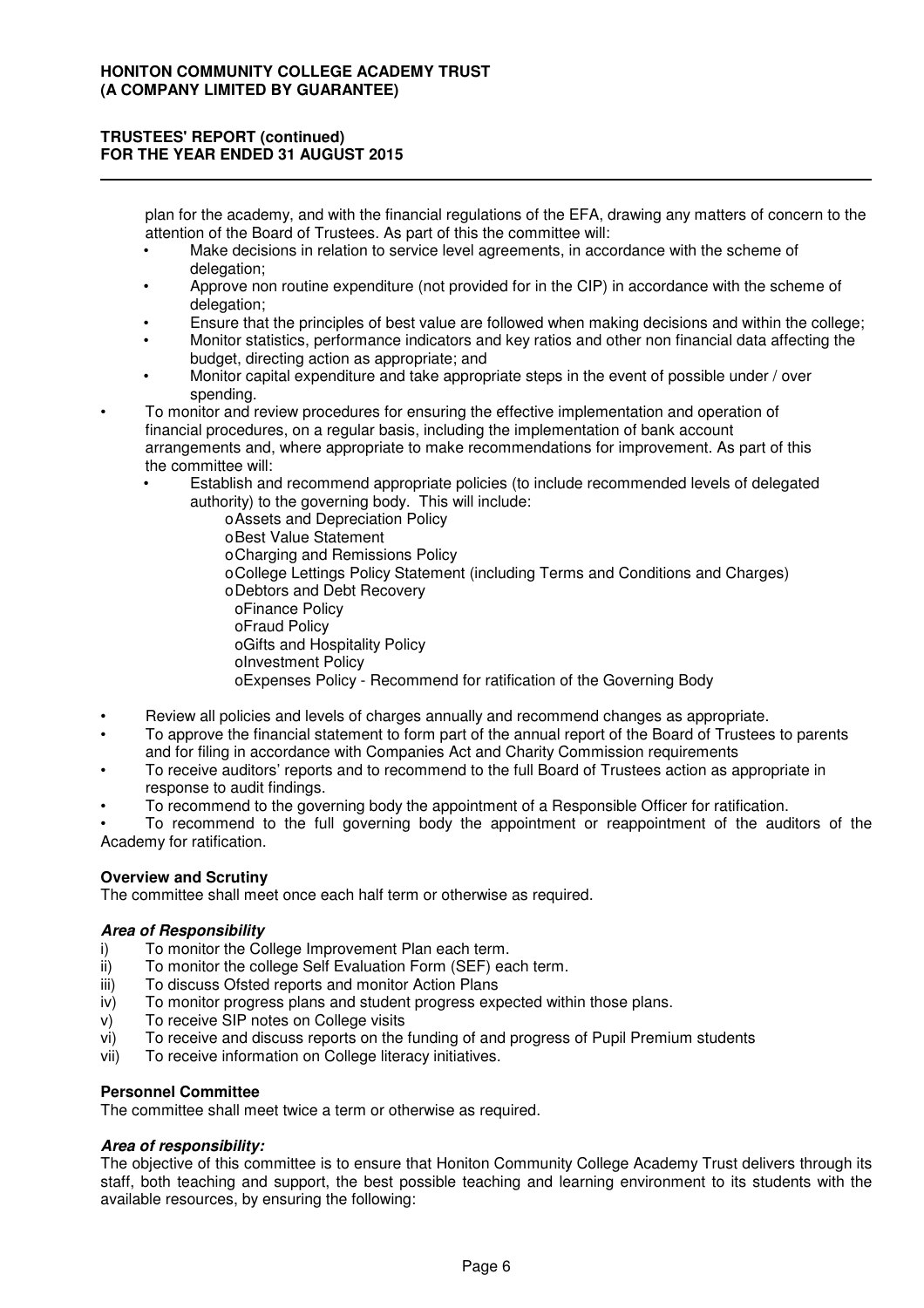# **TRUSTEES' REPORT (continued) FOR THE YEAR ENDED 31 AUGUST 2015**

i) **The College has appropriate HR policies in place** – by drafting and keeping under review all HR policies for approval by the Board of Trustees and undertaking any formal consultations on personnel matters.

ii) **Polices are implemented** – by requesting and receiving regular reports for monitoring and review purposes and ensuring recommended actions are taken.

iii) **Staff performance is monitored and improved** – by ensuring the college has a rigorous and effective performance management process in place that is implemented efficiently; and by using the resulting data from this process to make recommendations for improvements to standards and help deliver the best possible teaching to students with the resources available.

iv) **Staff have appropriate terms and conditions** – such that:

- a. Priority is given to ensuring that staff terms and conditions of service are at least commensurate with national policy and in the best interests of the staff.
- b. Criteria are proposed for the approval of the Board of Trustees about the use of discretionary elements of pay provisions, and recommendations made about implementing them.
- c. Liaison takes place with the Finance Committee to establish the annual and longer term salary budgets and other costs relating to personnel e.g. training.

v) **The College has an appropriate staffing structure** – by reviewing the staffing structure whenever a vacancy occurs and at least annually, in relation to the College Management plan to ensure the best value for money arrangements.

vi) **Effective staff recruitment activity takes place** – through having selection panels normally containing, where possible, at least one trained member of the Personnel Committee or Full Board of Trustees other than the Principal. The Principal has delegated authority to make all appointments of supply teachers and part time appointments.

vii) **Also** – by exercising such powers as the Board of Trustees may delegate.

The following decisions are reserved to the Board of Trustees; to consider any proposals for changes to the status or constitution of the Academy and its committee structure, to appoint or remove the Chairman and/or Vice Chairman, to appoint the Principal and Clerk to the Trustees, to approve the College Improvement Plan and budget.

The Trustees are responsible for setting general policy, adopting an annual plan and budget, approving the statutory accounts, monitoring the Academy by the use of budgets and other data, and making major decisions about the direction of the Academy, capital expenditure and staff appointments.

The Academy has a leadership structure which consists of the Executive Leadership Team (ELT). The aim of the leadership structure is to devolve responsibility and encourage involvement in decision making at all levels. The Trustees govern and the ELT lead and manage.

The Board of Trustees have devolved responsibility for day to day leadership management of the Academy to the Principal and the rest of the ELT. The ELT controls the Academy at an executive level, implementing the policies laid down by the Trustees and reporting back to them. The Principal, Academy Director of Finance and Finance, Campus and Overview and Scrutiny Committees are responsible for the authorisation of spending within agreed budgets; a summary of this is in the Scheme of Delegation. Some spending control is devolved to Budget Holders which must be authorised in line with the Scheme of Delegation. The Principal is responsible for the appointment of staff, though appointment panels for teaching posts always include a Trustee.

The Principal is the Accounting Officer.

# **Connected Organisations, including Related Party Relationships**

The Academy has use of the Leisure East Devon leisure facilities and there is a shared use agreement between it and the Academy. There is also an agreement with East Devon District Council to hire the All Hallows pitches.

During the year the College took on responsibility of the local Community Use Building (CUB) in order to further develop this centre as a resource for the town and the local community.

The Academy has strong collaborative links with all feeder primary schools which form part of the Honiton Learning Community.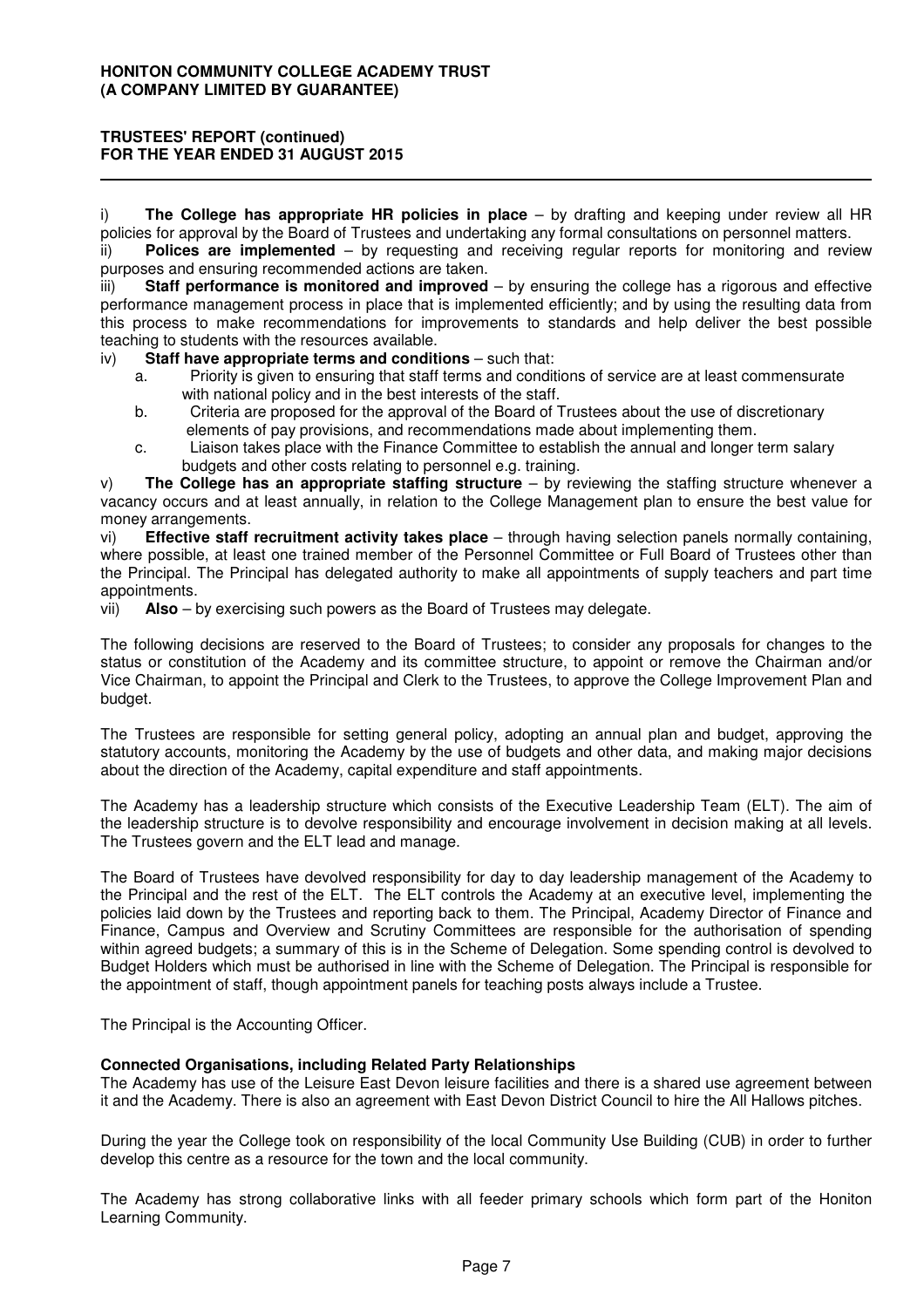## **TRUSTEES' REPORT (continued) FOR THE YEAR ENDED 31 AUGUST 2015**

There are no related parties which either control or significantly influence the decisions and operations of Honiton Community College Academy Trust. There are no sponsors or formal Parent Teacher Associations associated with the Academy.

## **OBJECTIVES AND ACTIVITIES**

#### **Objects and Aims**

The principle object and activity of the Academy is to advance for the public benefit education in the United Kingdom, in particular by establishing, maintaining, carrying on, managing and developing a school, offering a broad range of curriculum for pupils of different abilities.

Our Mission Statement - 'Success for All'

#### **Objectives, Strategies and Activities**

### **Our Vision**

Everyone at HCC believes in themselves and their potential to succeed because they are empowered to develop their own solutions and shape their own futures.

#### **Our Values**

- Respect for learning
- Respect for each other
- Respect for the environment

# **Improving the Quality of Learning**

To make students better learners we aim to:

- Identify the potential in students and embed effective challenge in lessons and home learning for all students
- Continue to improve the consistent use of quality feedback in departments to empower students to make progress - ensure that students know what to do to improve and are provided with time to do it
- Improve staff and student writing skills across the school thus securing better attainment and progress in all subjects
- To innovate and create strategies to ensure that more children develop a thirst for knowledge during their formal education that will underpin success in education and work and therefore shape their own futures.
- Empower our LSAs in our classrooms so they can effectively support the learning

# **Striving for 'Success for All'**

To raise attainment and support students to make more rapid progress we aim to:

- Continue to refine and strengthen intervention strategies
- Prepare for Life after levels/ adapt and renew our curriculum
- Increase rigour in 6th Form to ensure standards raise further.

• Close the gap still further between different groups of students and ensure that every class teacher is aware of the gaps and working hard to close the gap

#### **Sustaining the Pace of Improvement**

To promote Leadership at all levels we will:

- Encourage each other to recognise our potential and take responsibility for our professional development and shape our futures
- Empower each other to identify areas for development and give time to respond to feedback through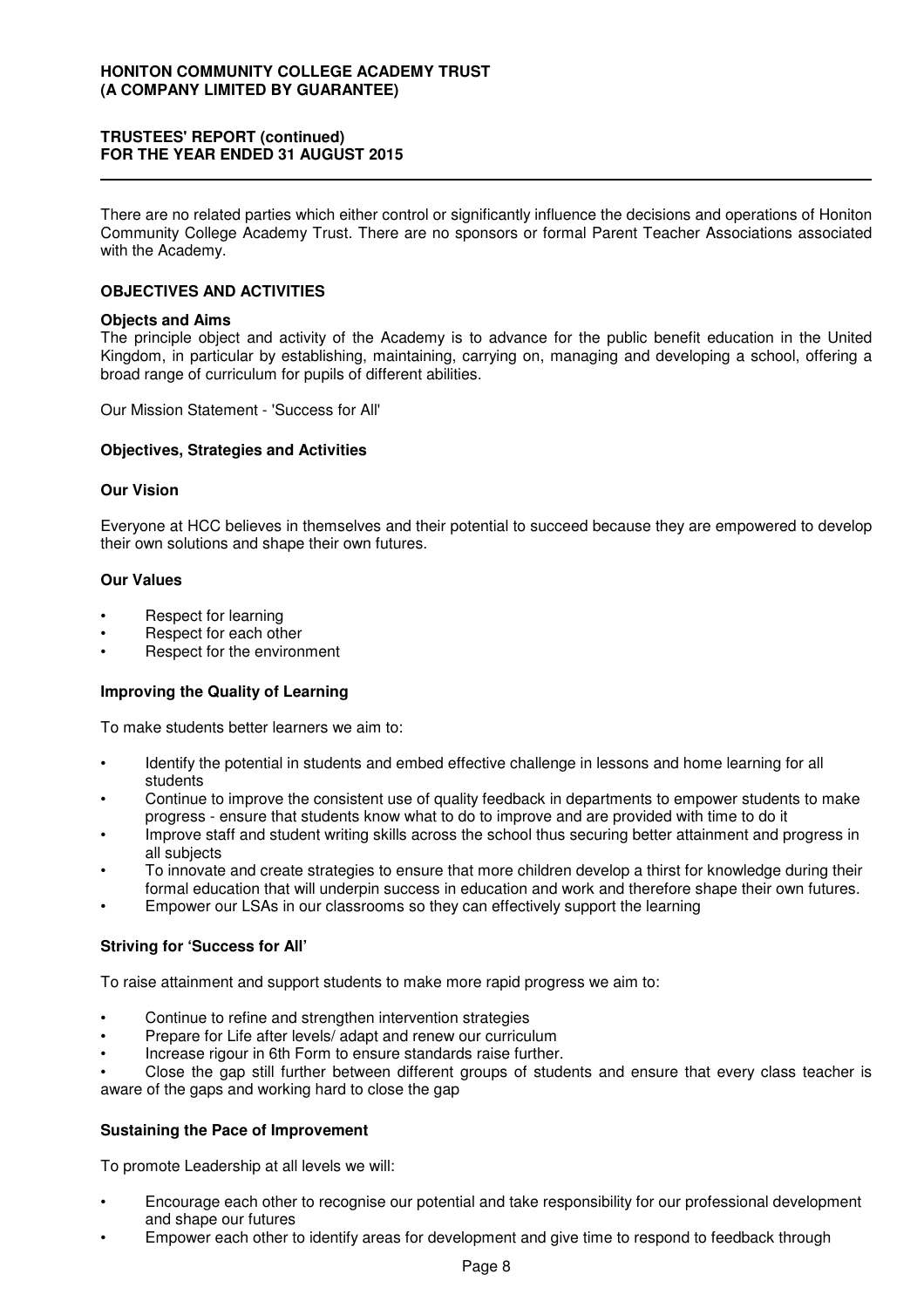## **TRUSTEES' REPORT (continued) FOR THE YEAR ENDED 31 AUGUST 2015**

extended projects/foci

- Promote opportunities for effective peer feedback on pedagogy so that we can identify solutions that work for us, in our subjects, with our students
- Rationalise systems and processes to support our wellbeing

At Honiton Community College Academy Trust we aim to achieve the best for, and from, each child. We intend to enable each child to realise his or her full academic, creative and physical potential and to develop positive social and moral values. Our Academy is a community in which children, staff and parents should be part of a happy and caring environment.

## **Public Benefit**

The Trustees confirm that they have complied with the duty in Section 17(5) of the Charities Act 2011 to have due regard to the Charity Commission's general guidance on public benefit in exercising their powers or duties. They have referred to this guidance when reviewing the Academy Trust's aims and objectives and in planning its future activities.

The Academy aims to advance for the public benefit, education in Honiton and the surrounding area. In particular, but without prejudice to the generality of the forgoing by estimating, maintaining, managing and development schools, offering a broad curriculum with a strong emphasis on, but in no way limited to the specialism of Science.

The Academy provides facilities for recreational and other leisure time occupation for the community at large in the interests of social welfare and with the interest of improving the life of the said community.

# **STRATEGIC REPORT**

#### **Achievements and Performance**

The Academy is in its fifth year of operation and has achieved the forecast number of students. The total number of students in the year ended 31 August 2015 was 756 but this has decreased from 768 in September 2014 due to local demographics.

Examination results for 2015 represented consistent A2 results. The Academy achieved a 98% pass rate in A2 exams compared to 97% in 2014. The Academy recorded GCSE results in June 2015 with 56% of students achieving A\* C including English and Maths (best entry), up from 44% in 2014.

To ensure that standards are continually assessed, the Academy operates a programme of lesson observations, which are undertaken by the Department Heads and the Executive Leadership Team.

The Academy was inspected by OFSTED in 2014 and was judged to require improvement.

During the previous year the College was successful in securing £1.61M funding from the Academies Condition Improvement Fund to build a new Technology and Languages block. The building was completed in June 2015 and provides state of the art classrooms that are sure to further inspire students.

The Academy is working in partnership with Clyst Vale Community College, The Axe Valley Community College, The King's School and Sidmouth Community College to pilot a Character Education programme. Funding was awarded from the Department for Education's Character Education Grant. The innovative programme focuses on four key character traits of resilience, leadership, community and curiosity through a range of approaches including mentoring, volunteering, sport and outdoor education, enrichment and enterprise activities.

#### **Key Performance Indicators**

The main financial performance indicator is the level of reserves held at the Balance Sheet date. In particular, the management of spending against General Annual Grant (GAG) requires special attention. In period under review, £24,335 was carried forward representing 0.6% of GAG.

As funding is based on pupil numbers this is also a key performance indicator. Pupil numbers for 2015 were 792, a decrease of 38 over 2014. It is anticipated that this number will fall for one more year before rising.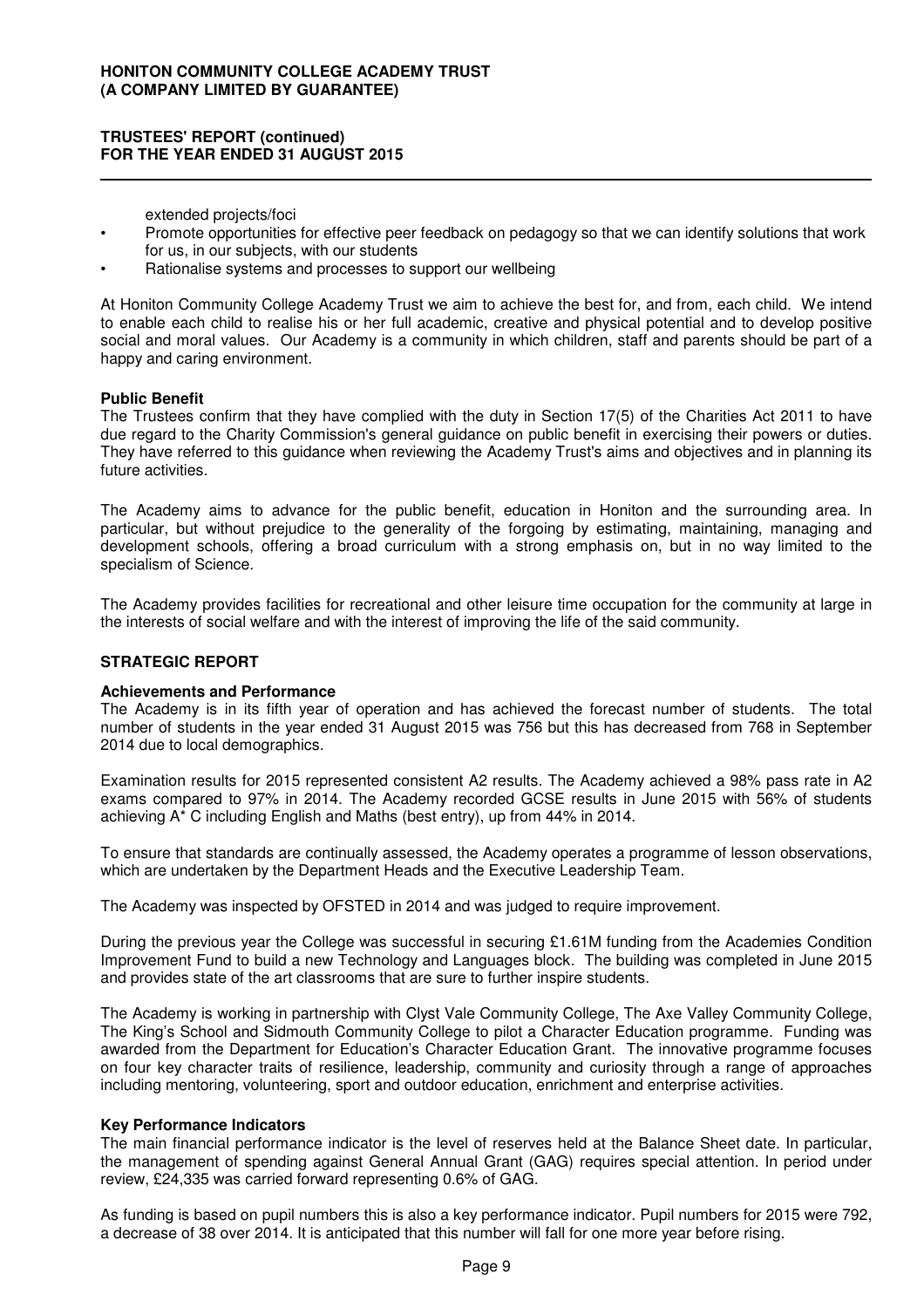## **TRUSTEES' REPORT (continued) FOR THE YEAR ENDED 31 AUGUST 2015**

Another key financial performance indicator is staffing costs as a percentage of GAG. For 2015 this was 95%, compared to 87% in 2014.

#### **Going Concern**

After making appropriate enquiries, the board of trustees has a reasonable expectation that the Academy Trust has adequate resources to continue in operational existence for the foreseeable future. For this reason it continues to adopt the going concern basis in preparing the financial statements. Further details regarding the adoption of the going concern basis can be found in the Going concern policy.

## **FINANCIAL REVIEW**

## **Financial Review**

Most of the Academy's income is obtained from the DfE via the EFA in the form of recurrent grants, the use of which is restricted to particular purposes. The grants received from the DfE during the year ended 31 August 2015 and the associated expenditure are shown as Restricted Funds in the Statement of Financial Activities.

The Academy also receives grants for fixed assets from the DfE and are shown in the Statement of Financial Activities as restricted income in the Fixed Asset Fund. The Restricted Fixed Asset Fund balance is reduced by annual depreciation charges over the useful life of the assets concerned, as defined in the Academy's accounting policies.

During the year ended 31 August 2015 (excluding restricted fixed asset and pension reserves), the Academy received income of £4,432,684 and incurred expenditure of £4,627,673. The excess of expenditure over income for the year (before transfers) was £194,989.

At 31 August 2015 the net book value of fixed assets was £11,161,249 and movements in tangible fixed assets are shown in note 15 to the financial statements. The assets were used exclusively for providing education and the associated support services to the pupils of the Academy.

The principal land, buildings and other assets were transferred to the Academy upon conversion and were professionally valued on that date. Other assets have been included in the financial statements at a best estimate, taking into account purchase price and remaining useful lives.

The Academy has taken on the deficit in the Local Government Pension Scheme in respect of its non teaching staff transferred on conversion. The deficit is incorporated within the Statement of Financial Activity with details in Note 25 to the financial statements.

Key financial policies adopted or reviewed during the year include the Finance Policy which lays out the framework for financial management, including financial responsibilities of the Board, Principal, managers, budget holders and other staff, as well as delegated authority for spending. Other policies reviewed and updated included Charges and Lettings, Asset Management, and Gifts and Hospitalities.

#### **Reserves Policy**

The Trustees review the reserve levels of the Academy annually. This review encompasses the nature of income and expenditure streams, the need to match income with commitments and the nature of reserves. The Trustees take into consideration the future plans of the Academy, the uncertainty over future income streams and other key risks identified during the risk review.

The Trustees have determined that the appropriate level of free reserves should be approximately £400,000. The reason for this is to provide sufficient working capital to cover delays between spending and receipt of grants and to provide a cushion to deal with unexpected emergencies such as urgent maintenance, reductions in pupil numbers resulting in losing a class but not wanting to lose a teacher and potential redundancy costs. Total reserves of the academy (excluding restricted fixed asset reserves and pension reserves) amount to £231,517, although £14,866 of this is represents non GAG restricted funds. The remaining £216,651 (representing £192,315 unrestricted funds and £24,336 unspent GAG) is the balance that the Trustees monitor in accordance with the Board's reserves policy.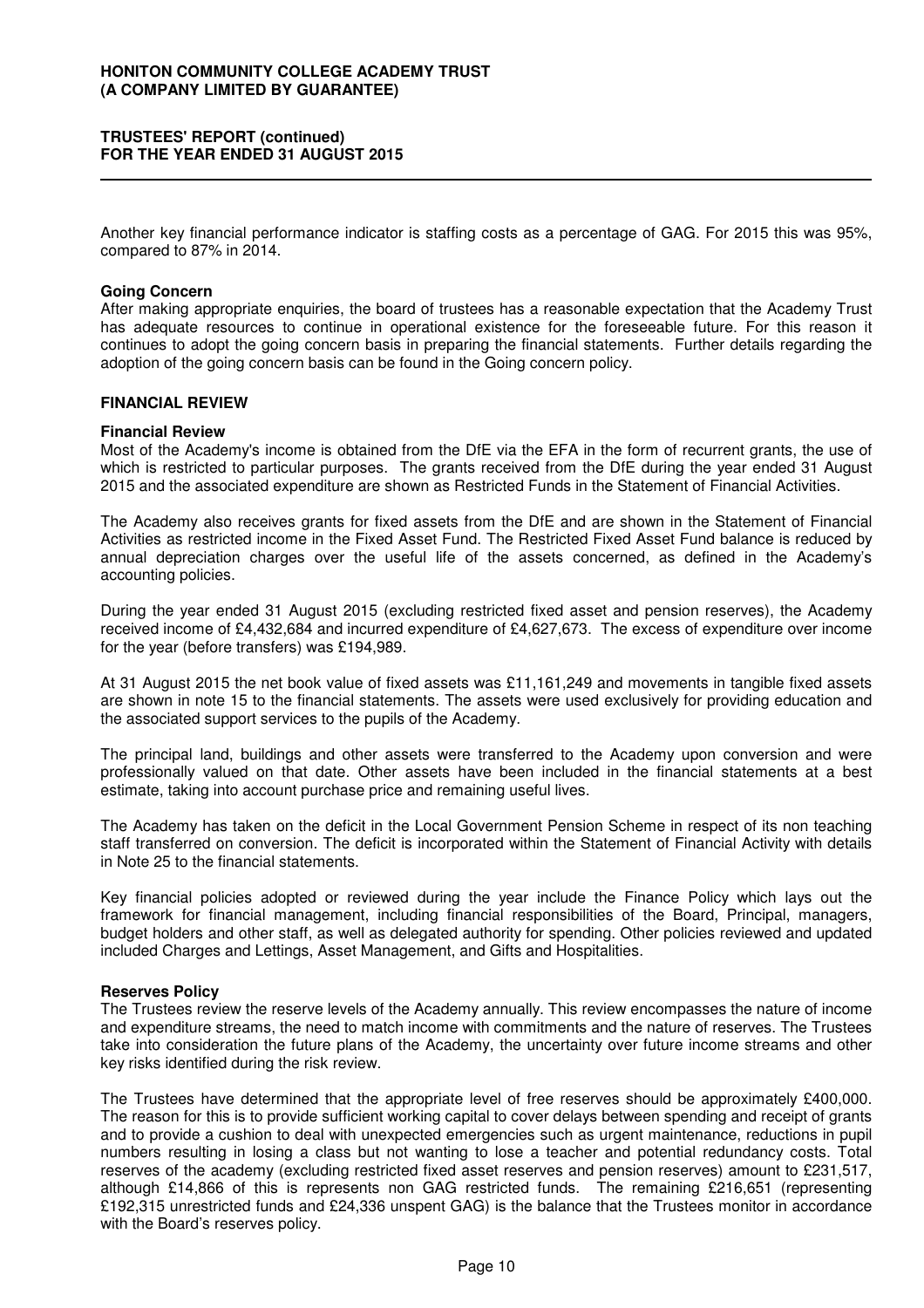# **TRUSTEES' REPORT (continued) FOR THE YEAR ENDED 31 AUGUST 2015**

The Trustees have reviewed the future plans of the Academy and have set designated reserves as follows:

- Reserves will need to be held to cover cost as a result of the negative budget prediction for the next few years. The College in within one of the lowest funded education authorities in England where government allocations for primary and secondary pupils are the lowest in the country.
- Future investment in next phases of the building programme as 50% of our College buildings have been declared sub-standard and in need of improvement. Their poor condition is a major drain on finances, and are educationally unfit and uninspiring.
- Contribution to the costs of a Sand Dressed Artificial Grass Pitch (AGP).

The defined benefit pension scheme reserve has a negative balance. The effect of the deficit position of the pension scheme is that the Academy Trust is paying higher employers' pension contributions over a period of years. The higher employers' pension contributions will be met from the Academy Trust's budgeted annual income. Whilst the deficit will not be immediately eliminated, there should be no actual cash flow deficit on the fund, nor any direct impact on the free reserves of the Academy Trust.

## **Investment Policy**

Trustees are committed to ensuring that all funds under their control are managed in such a way as to maximise return whilst minimising risk. Any cash not required for operating expenses is placed on deposit at the most favourable rate available from providers covered by the Financial Services Compensation Scheme. Day to day management of the surplus funds is delegated to the Principal and Finance Director within strict guidelines approved by the Board of Trustees.

## **PRINCIPAL RISKS AND UNCERTAINTIES**

The Board of Trustees has reviewed the major risks to which the Academy Trust is exposed together with the operating, financial and compliance controls that have been implemented to mitigate those risks.

The principal risks and uncertainties facing the Academy are as follows:

Financial the Academy has considerable reliance on continued Government funding through the EFA. In the last year 99.6% of the Academy's incoming resources were ultimately Government funded and whilst this level is expected to continue, there is no assurance that Government policy or practice will remain the same or that public funding will continue at the same levels or on the same terms.

Failures in governance and/or management the risk in this area arises from potential failure to effectively manage the Academy's finances, internal controls, compliance with regulations and legislation, statutory returns, etc. The Trustees continue to review and ensure that appropriate measures are in place to mitigate these risks.

Reputational the continuing success of the Academy is dependent on continuing to attract applicants in sufficient numbers by maintaining the highest educational standards. To mitigate this risk Trustees ensure that student success and achievement are closely monitored and reviewed.

Safeguarding and child protection the Trustees continue to ensure that the highest standards are maintained in the areas of selection and monitoring of staff, the operation of child protection policies and procedures, health & safety and discipline.

Staffing the success of the Academy is reliant upon the quality of its staff and so the Trustees monitor and review policies and procedures to ensure continued development and training of staff as well as ensuring there is clear succession planning.

Fraud and mismanagement of funds The Academy has appointed a Responsible Officer to carry out checks on financial systems and records as required by the Academy Financial Handbook. All finance staff receive training to keep them up to date with financial practice requirements and develop their skills in this area.

The Academy has continued to strengthen its risk management process throughout the year by improving the process and ensuring staff awareness. A risk register is maintained and reviewed and updated on a regular basis.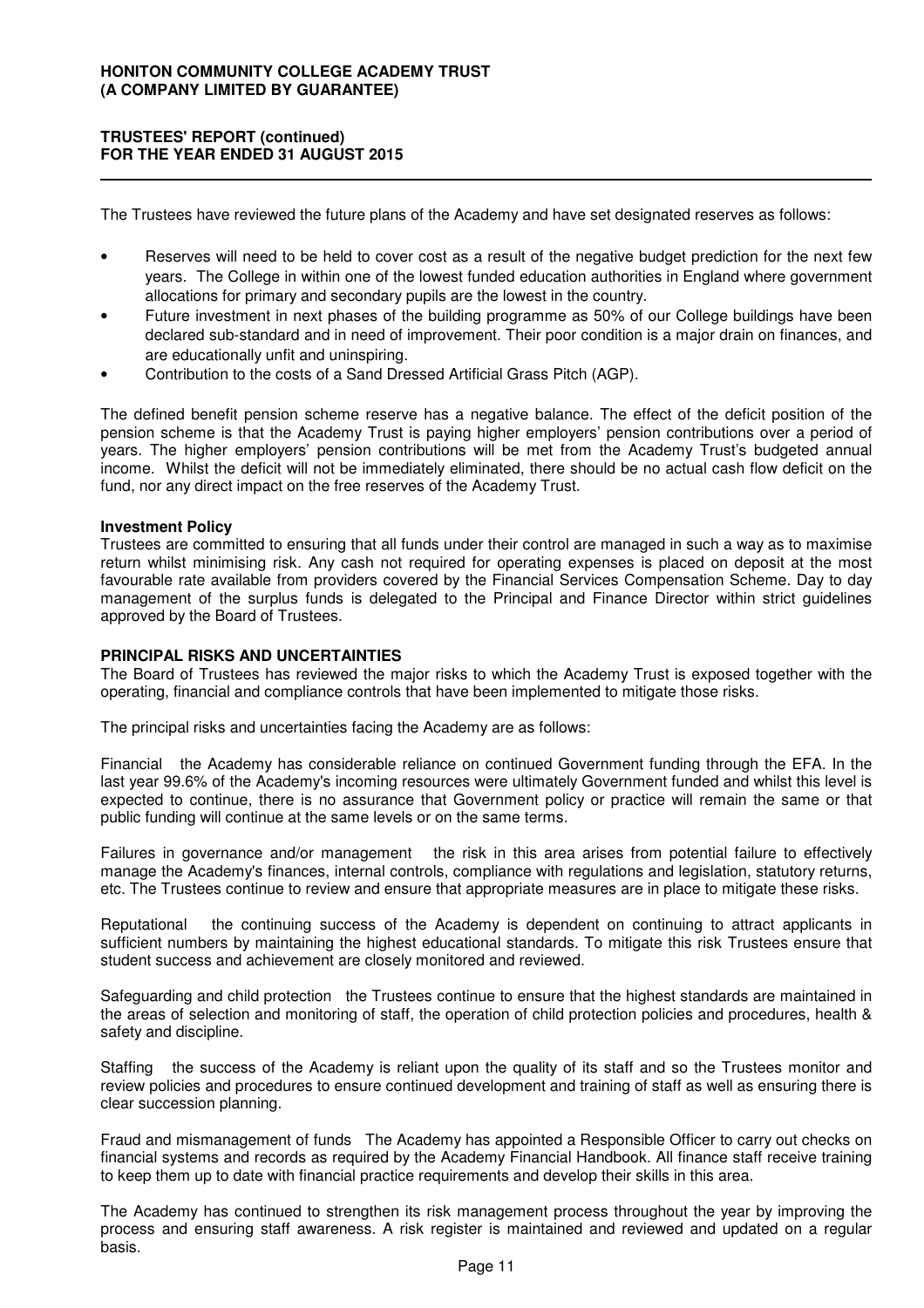## **TRUSTEES' REPORT (continued) FOR THE YEAR ENDED 31 AUGUST 2015**

The Academy has agreed a Risk Management Strategy, a Risk Register and a Risk Management Plan. These have been discussed by Trustees and include the financial risks to the Academy. The register and plan are regularly reviewed in light of any new information and formally reviewed annually.

The Trustees have assessed the major risks to which the Academy is exposed, in particular those relating to its finances, teaching, facilities and other operational areas. The Trustees have implemented a number of systems to assess and minimise those risks, including internal controls described elsewhere. Where significant financial risk still remains they have ensured they have adequate insurance cover.

Whilst the Academy is at the bottom of the demographic trough and will start to see increases in student numbers again, risks to revenue funding from a falling roll will decrease. However, the reduction in post 16 funding levels, the freeze on the Government's overall education budget, changes in funding arrangements for High Needs and increasing employment and premises costs mean that budgets will be increasingly tight in coming years.

The Trustees examine the financial health formally every term. They review performance against budgets and overall expenditure by means of regular update reports at all Board and Finance Committee meetings. The Trustees also regularly review cash flow forecasts and ensure sufficient funds are held to cover all known and anticipated commitments.

At the year end, the Academy had no significant liabilities arising from trade creditors or debtors that would have a significant effect on liquidity.

The Board of Trustees recognises that the defined benefit pension scheme deficit (Local Government Pension Scheme), which is set out in Note 25 to the financial statements, represents a significant potential liability. However as the Trustees consider that the Academy is able to meet its known annual contribution commitments for the foreseeable future, this risk from this liability is minimised.

# **PLANS FOR FUTURE PERIODS**

The Academy will continue to strive to provide outstanding education and improve the levels of performance of its pupils at all levels. The Academy will continue to aim to attract high quality teachers and associate staff in order to deliver its objectives.

The Academy will continue to work with partner schools to improve the educational opportunities for students in the wider community.

The Board of Trustees plans to maintain the majority of existing reserves and commit a proportion towards the next phases of the building development. This is because 50% of the College buildings have been declared sub-standard and in need of improvement and or replacement. These buildings are suffering from a range of compliance and condition related issues which are a major drain on finances. Their poor condition results in a learning environment which is unfit and uninspiring.

The Academy plans to apply again for funding in the next phase of CIF funding which will include a new Gym and Vocational classrooms along with emergency repairs to the English Building roof.

Full details of our plans for the future are given in our College Development Plan, which is available on our website or from the Clerk to the Trustees.

#### **FUNDS HELD AS CUSTODIAN TRUSTEE ON BEHALF OF OTHERS**

The Academy and its Trustees do not act as the Custodian Trustees of any other Charity.

# **AUDITORS**

In so far as the Trustees are aware:

- there is no relevant audit information of which the charitable company's auditors are unaware; and
- the Trustees have taken all steps that they ought to have taken to make themselves aware of any relevant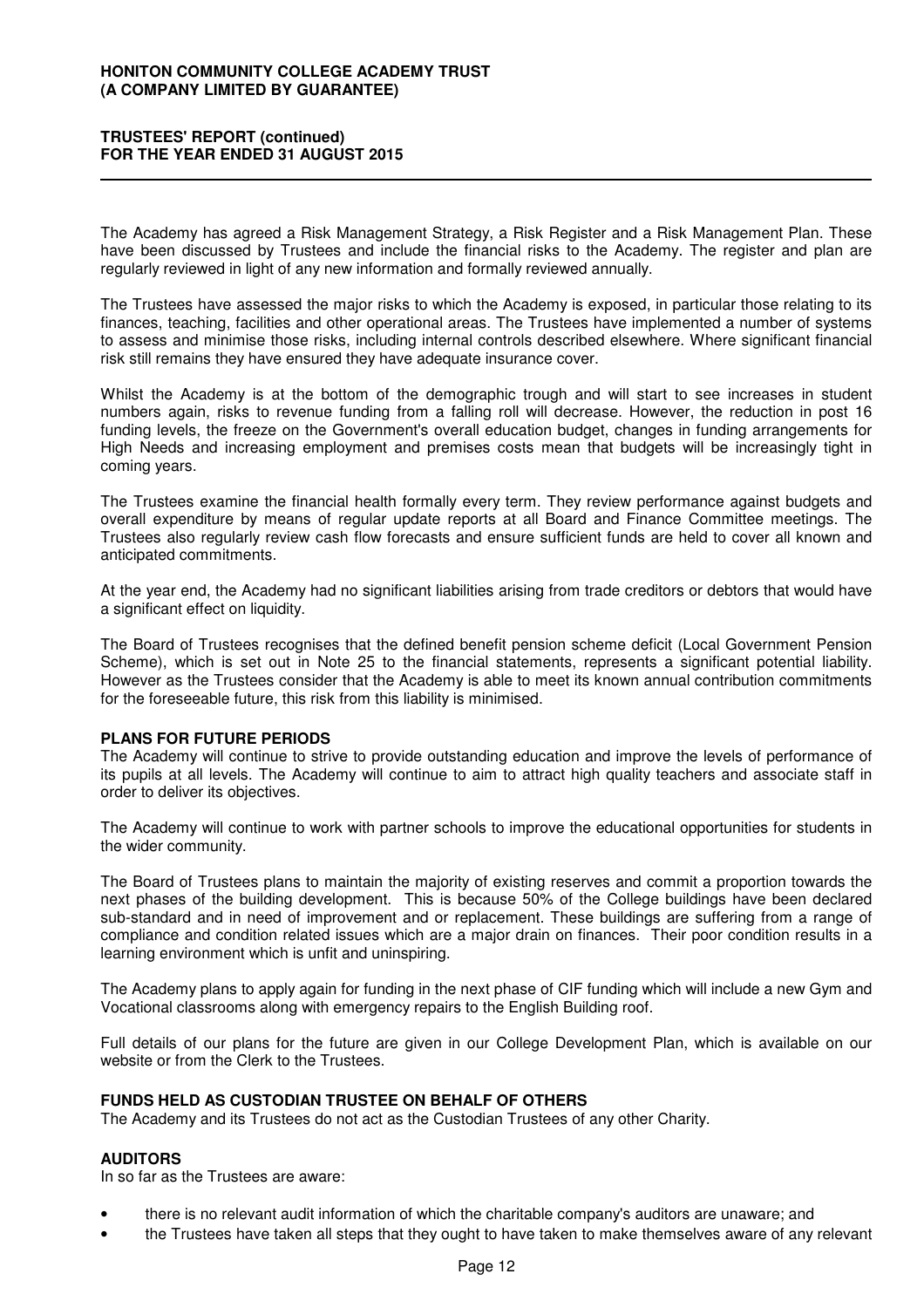## **TRUSTEES' REPORT (continued) FOR THE YEAR ENDED 31 AUGUST 2015**

audit information and to establish that the auditors are aware of that information.

The auditors, Bishop Fleming LLP, are willing to continue in office and a resolution to appoint them will be proposed at the annual general meeting.

Trustees' report, incorporating a strategic report, approved by order of the board of trustees, as company directors, on 9 December 2015 and signed on the board's behalf by:

**Lynda Price Chair of Governors**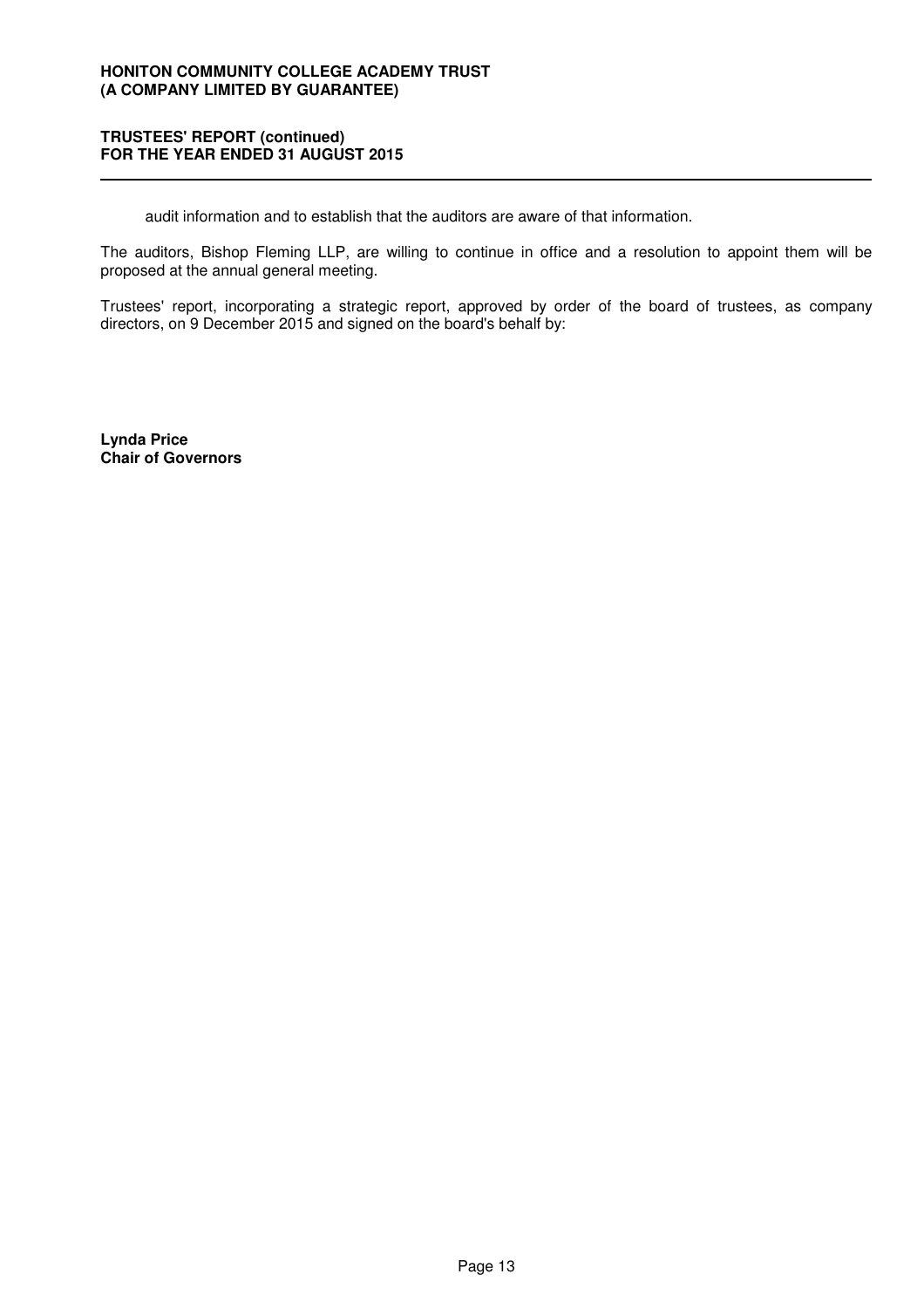## **GOVERNANCE STATEMENT**

## **SCOPE OF RESPONSIBILITY**

As accounting officer, we acknowledge we have overall responsibility for ensuring that Honiton Community College Academy Trust has an effective and appropriate system of control, financial and otherwise. However such a system is designed to manage rather than eliminate the risk of failure to achieve business objectives, and can provide only reasonable and not absolute assurance against material misstatement or loss.

The board of trustees has delegated the day-to-day responsibility to the Principal, as accounting officer, for ensuring financial controls conform with the requirements of both propriety and good financial management and in accordance with the requirements and responsibilities assigned to it in the funding agreement between Honiton Community College Academy Trust and the Secretary of State for Education. They are also responsible for reporting to the board of trustees any material weaknesses or breakdowns in internal control.

## **GOVERNANCE**

The information on governance included here supplements that described in the Trustees' report and in the Trustees' responsibilities statement. The board of trustees has formally met 6 times during the year. Attendance during the year at meetings of the board of trustees was as follows:

| Trustee                      | Meetings attended | Out of a possible |
|------------------------------|-------------------|-------------------|
| M Clements                   | 6                 | 6                 |
| S A Johnson                  | 5                 | 6                 |
| J McCartney                  | 3                 | 4                 |
| L Price, Chair               | 6                 | 6                 |
| G N Smith, Principal         | 6                 | 6                 |
| K Turner, Vice Chair         | 3                 | 6                 |
| K E Smith                    | 4                 | 6                 |
| J Boland                     | 5                 | 6                 |
| P Keeling                    | 4                 | 6                 |
| C Vining                     | 4                 | 6                 |
| R Shorter, Staff Trustee     | 6                 | 6                 |
| I Copeman                    | 6                 | 6                 |
| G Donne-Davis                | 6                 | 6                 |
| M A Evans                    | 3                 | 6                 |
| A S Holt, Staff Trustee      | 5                 | 5                 |
| M V Harman                   | 3                 | 6                 |
| C Bowles, Staff Trustee      | 5                 | 6                 |
| S D Maplesden, Staff Trustee |                   |                   |
| A Salter, Staff Trustee      |                   |                   |
|                              |                   |                   |

## Governance reviews:

The Governors have undertaken a review and made changes to the structure of the Governing Body. Governors operate two committees, Teaching and Learning and Resources; this was implemented in September 2015.

The **Finance Committee** is a sub-committee of the main board of trustees.

- To assist the decision making of the governing body, by enabling more detailed consideration to be given to the best means of fulfilling the governing body's responsibility to ensure sound management of the academy's finances.
- To ensure that the Academy undertakes proper financial planning, monitoring and probity.
- To make appropriate comments and recommendations on such matters to the governing body on a regular basis.
- Major issues will be referred to the full governing body for ratification.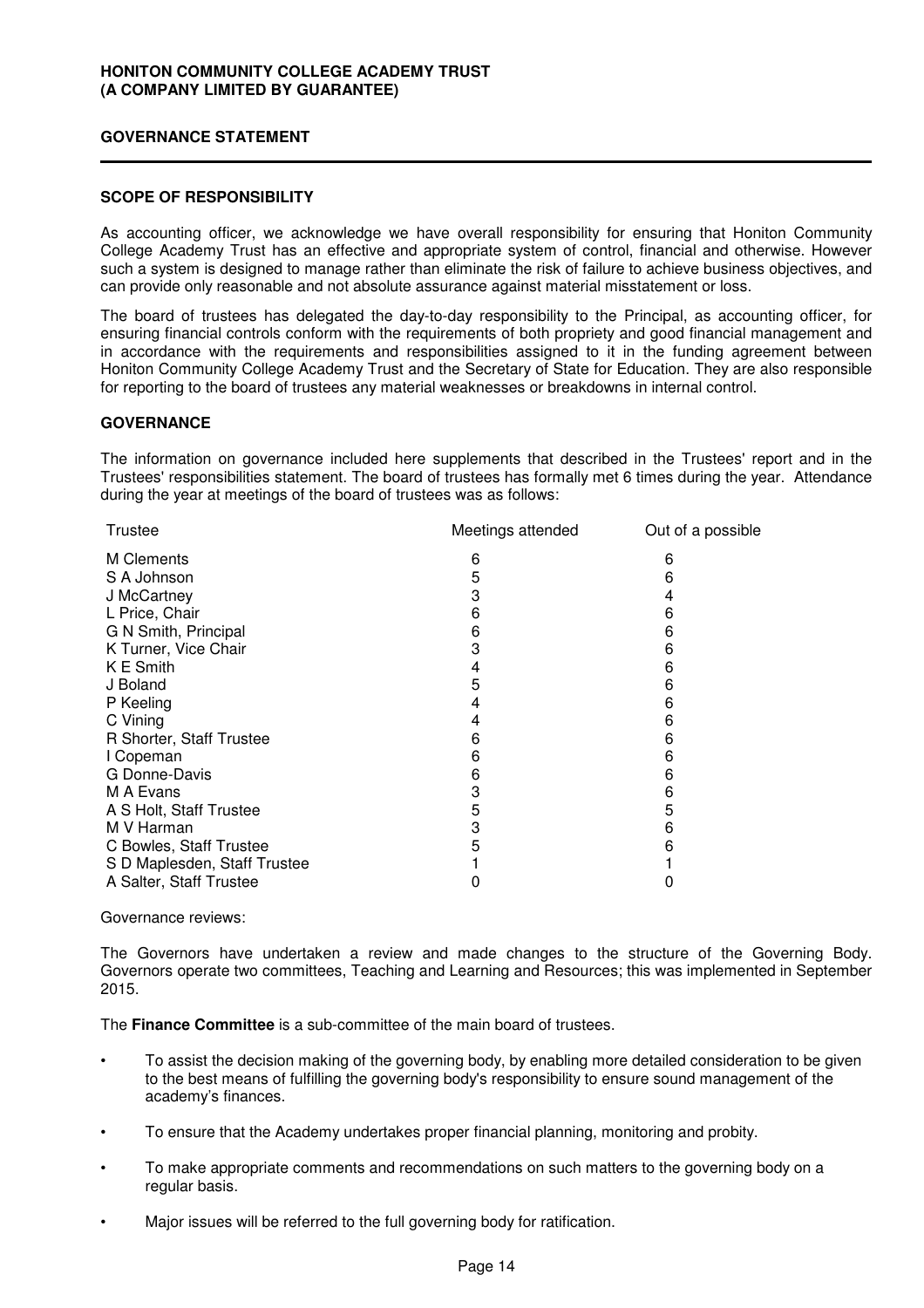## Areas of Responsibility

Subject to statutory requirements, the committee is authorised:

In consultation with the Principal and taking into consideration:

- > available resources;
- > sustainability of commitments;
- > the college improvement plan (CIP):
- > forecast student numbers;
- > anticipated contractual liabilities; and
- > other relevant factors.
- To consider the academy's indicative funding, notified annually by the EFA, and to assess its implications for the academy, in consultation with the Principal, in advance of the financial year, drawing any matters of significance or concern to the attention of the governing body.
- To scrutinise, consider and recommend acceptance/non-acceptance of the academy's annual and three year budget to the governing body, at the start of each financial year.
- To contribute to the formulation of the academy's development plan, through the consideration of financial priorities and proposals, in consultation with the Principal, with the stated and agreed aims and objectives of the academy.
- To receive and make recommendations on the broad budget headings and areas of expenditure to be adopted each year, including the level and use of any contingency fund or balances, ensuring the compatibility of all such proposals with the development priorities set out in the College Improvement Plan (CIP).
- To liaise with and receive reports from the other committees, as appropriate, and to make recommendations to those committees about the financial aspects of matters being considered by them.
- To monitor and review expenditure on a regular basis and ensure compliance with the overall financial plan for the academy, and with the financial regulations of the EFA, drawing any matters of concern to the attention of the governing body. As part of this the committee will:
	- > Make decisions in relation to service level agreements, in accordance with the scheme of delegation:
	- > Approve non routine expenditure (not provided for in the CIP) in accordance with the scheme of delegation:
	- > Ensure that the principles of best value are followed when making decisions and within the college;
	- > Monitor statistics, performance indicators and key ratios and other non financial data affecting the budget, directing action as appropriate; and
	- > Monitor capital expenditure and take appropriate steps in the event of possible under / over spending.
- To monitor and review procedures for ensuring the effective implementation and operation of financial procedures, on a regular basis, including the implementation of bank account arrangements and, where appropriate to make recommendations for improvement. As part of this the committee will:

Establish and recommend appropriate policies (to include recommended levels of delegated authority) to the governing body. This will include:

- > Finance Policy
- > Budget Monitoring Policy
- > Procurement Policy
- > Charging and Remissions Policy
- > Lettings Policy
- > Governors Expenses Policy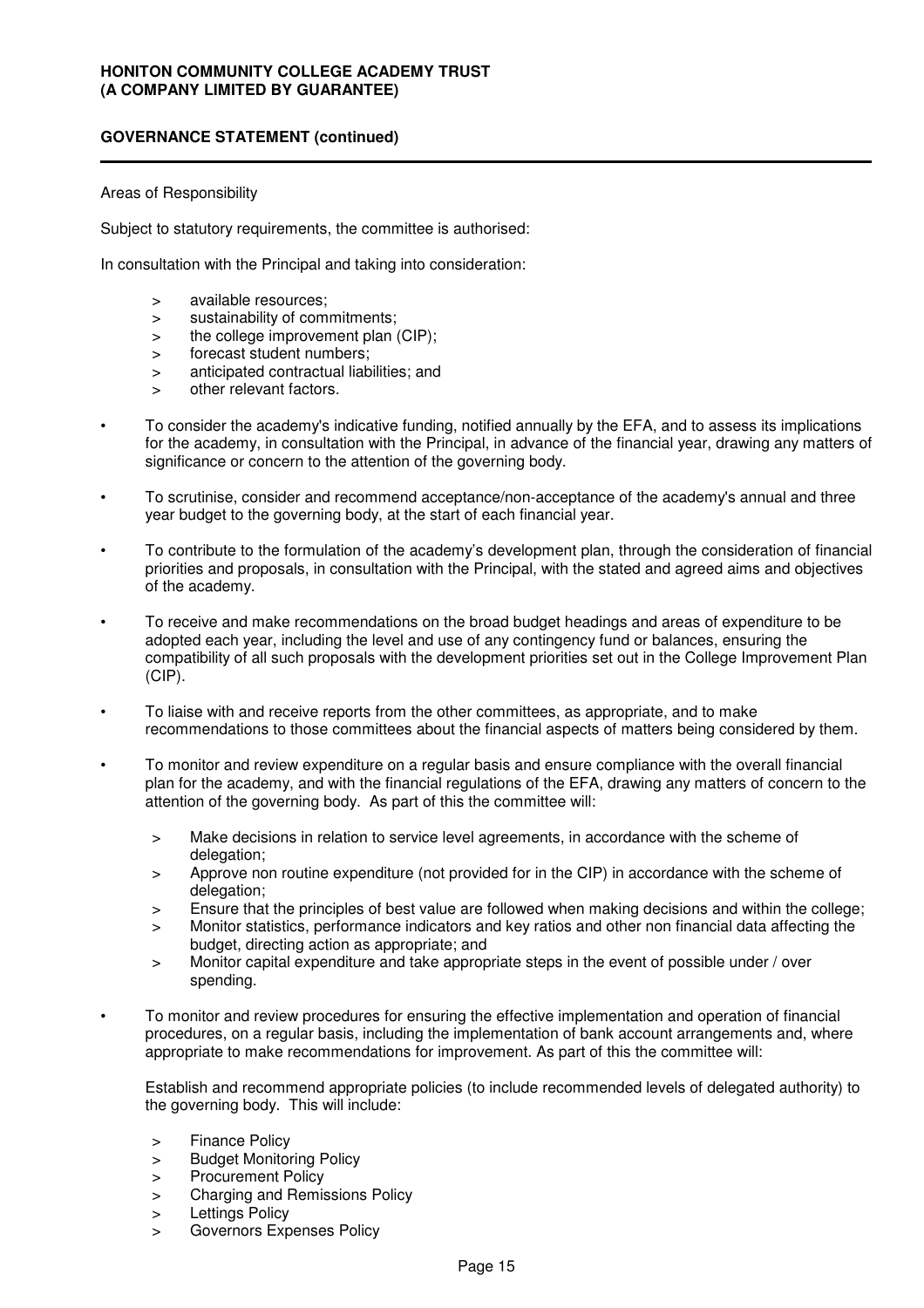Review all policies and levels of charges annually and recommend changes as appropriate.

- To approve the financial statement to form part of the annual report of the governing body to parents and for filing in accordance with Companies Act and Charity Commission requirements
- To receive auditors' reports and to recommend to the full governing body action as appropriate in response to audit findings.
- To recommend to the governing body the appointment of a Responsible Officer.
- To recommend to the full governing body the appointment or reappointment of the auditors of the academy.

Attendance at meetings in the year was as follows:

| Trustee                      | Meetings attended | Out of a possible |  |
|------------------------------|-------------------|-------------------|--|
| J McCartney                  |                   |                   |  |
| L Price (Chair of Governors) | 4                 | 6                 |  |
| G N Smith (Principal)        | 5                 | 6                 |  |
| J Boland                     | 5                 | 6                 |  |
| I Copeman                    | 6                 | 6                 |  |
| M Evans                      |                   |                   |  |

The Audit Committee is part of the Finance Committee.

# **REVIEW OF VALUE FOR MONEY**

As accounting officer, the Principal has responsibility for ensuring that the academy trust delivers good value in the use of public resources. The accounting officer understands that value for money refers to the educational and wider societal outcomes achieved in return for the taxpayer resources received.

The accounting officer considers how the trust's use of its resources has provided good value for money during each academic year, and reports to the board of trustees where value for money can be improved, including the use of benchmarking data where available. The accounting officer for the academy trust has delivered improved value for money during the year by:

- Challenge regularly reviewing how and why the services of the college are provided and setting targets and performance indicators for improvement.
- Compare monitoring outcomes and performance of similar services with other schools and within the college.
- Consult with appropriate stakeholders before major decisions are made.
- Compete through quotations and tenders to ensure that goods and services are secured in the most efficient and effective way.

# **ORDERING**

Budget holders must use official order forms with few exceptions to this. The college reserves the right to refuse to honour a verbal agreement between a Supplier and Budget Holder. Staff are reminded each year not to enter into contracts or agreements. The Director of Finance and Resources is the only member of staff authorised to enter into contracts.

# **BEST VALUE**

To ensure best value, the purchaser is to investigate the supply of the goods required and identify the best method of purchase. Use of the Internet for research and purchase is the recommended option as it can produce results quickly and easily at a reduced price. There are also many catalogues in circulation in the college which can provide information and prices for comparison. In the current economic climate it is possible to obtain a discount or special deal on goods and services and all staff are encouraged to achieve this.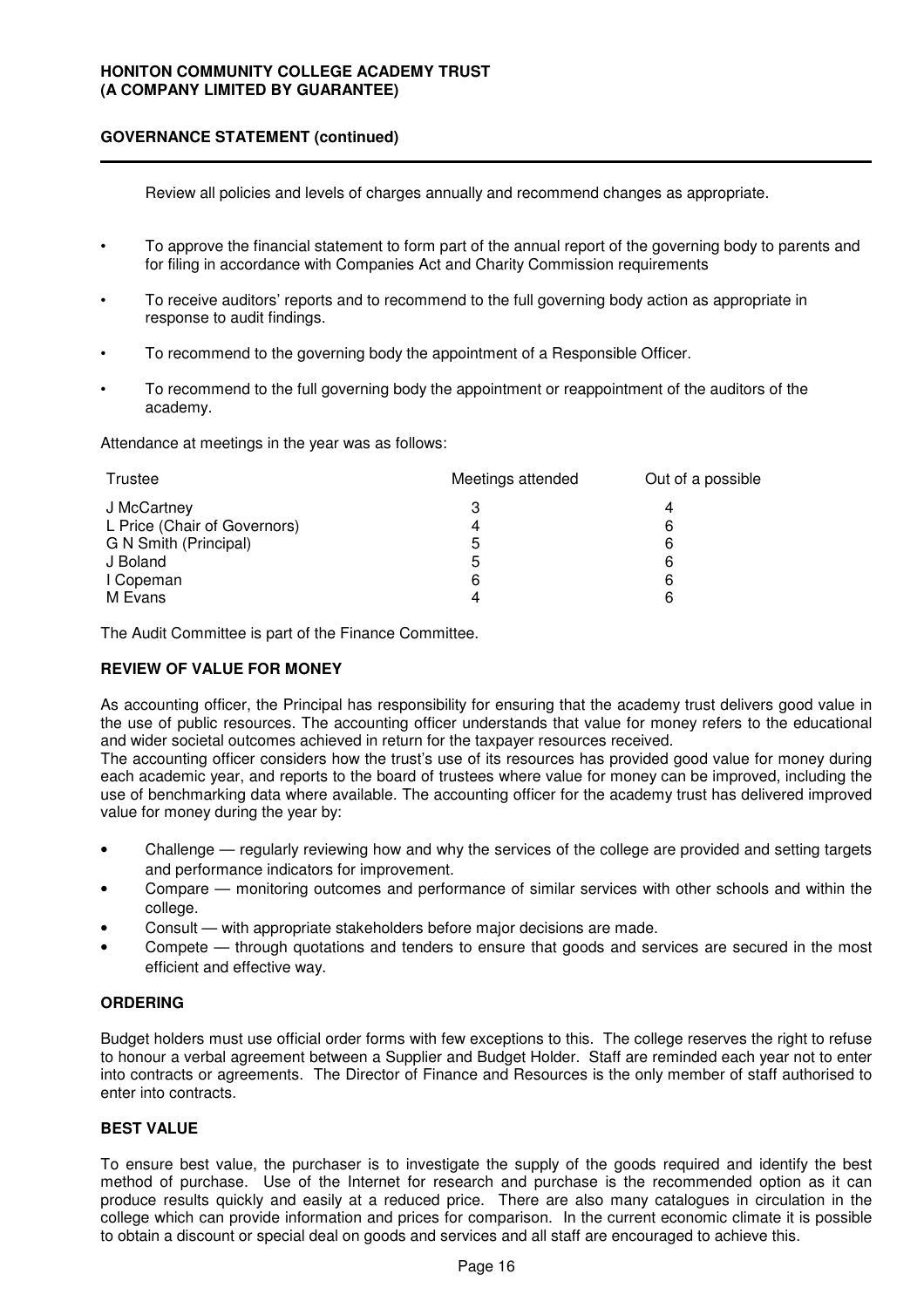# **STATEMENT**

We will secure continuous improvement by:

- By using benchmarking techniques internally between departments and externally with other schools. Striving to ensure that the college is using its resources effectively to meet the needs of our students.
- Monitoring the progress of the Annual Budget Plan and the Best Value Statement against the College's Improvement Plan in order to determine the extent of continuous improvement.
- The college has in place a strategy and a set of guidelines, updated annually, which will ensure that Best Value will be reviewed and demonstrated.

This year we aim to focus on:

- Maximising the use of the contracts list in order that expiring contracts are renewed competitively.
- Continuing to challenge the need for expenditure and to ensure that Value for Money is achieved.
- To collaborate with other schools (and organisations) to achieve Value for Money when procuring contracts and services.
- Making the most of external funding sources such as sponsorship, letting and external grants for specific projects.
- Continuing to strive towards a new building project that will enhance the college campus.
- On-going maintenance of campus facilities and resources to provide an environment suitable for our students to achieve the best outcomes.
- Ensuring relevant and efficient resources are in place to ensure the college's drive to improve learning and teaching.
- Ensuring the college performance management process is effectively implemented enabling the successful completion of the College Improvement Plan, the continuing professional development of all staff, and ultimately improvement of outcomes for students.

# **THE PURPOSE OF THE SYSTEM OF INTERNAL CONTROL**

The system of internal control is designed to manage risk to a reasonable level rather than to eliminate all risk of failure to achieve policies, aims and objectives; it can therefore only provide reasonable and not absolute assurance of effectiveness. The system of internal control is based on an ongoing process designed to identify and prioritise the risks to the achievement of Academy Trust policies, aims and objectives, to evaluate the likelihood of those risks being realised and the impact should they be realised, and to manage them efficiently, effectively and economically. The system of internal control has been in place in Honiton Community College Academy Trust for the year 1 September 2014 to 31 August 2015 and up to the date of approval of the annual report and financial statements.

# **CAPACITY TO HANDLE RISK**

The board of trustees has reviewed the key risks to which the Academy Trust is exposed together with the operating, financial and compliance controls that have been implemented to mitigate those risks. The board of trustees is of the view that there is a formal ongoing process for identifying, evaluating and managing the Academy Trust's significant risks, that has been in place for the year 1 September 2014 to 31 August 2015 and up to the date of approval of the annual report and financial statements. This process is regularly reviewed by the board of trustees.

# **THE RISK AND CONTROL FRAMEWORK**

The Academy Trust's system of internal financial control is based on a framework of regular management information and administrative procedures including the segregation of duties and a system of delegation and accountability. In particular, it includes:

• comprehensive budgeting and monitoring systems with an annual budget and periodic financial reports which are reviewed and agreed by the board of trustees;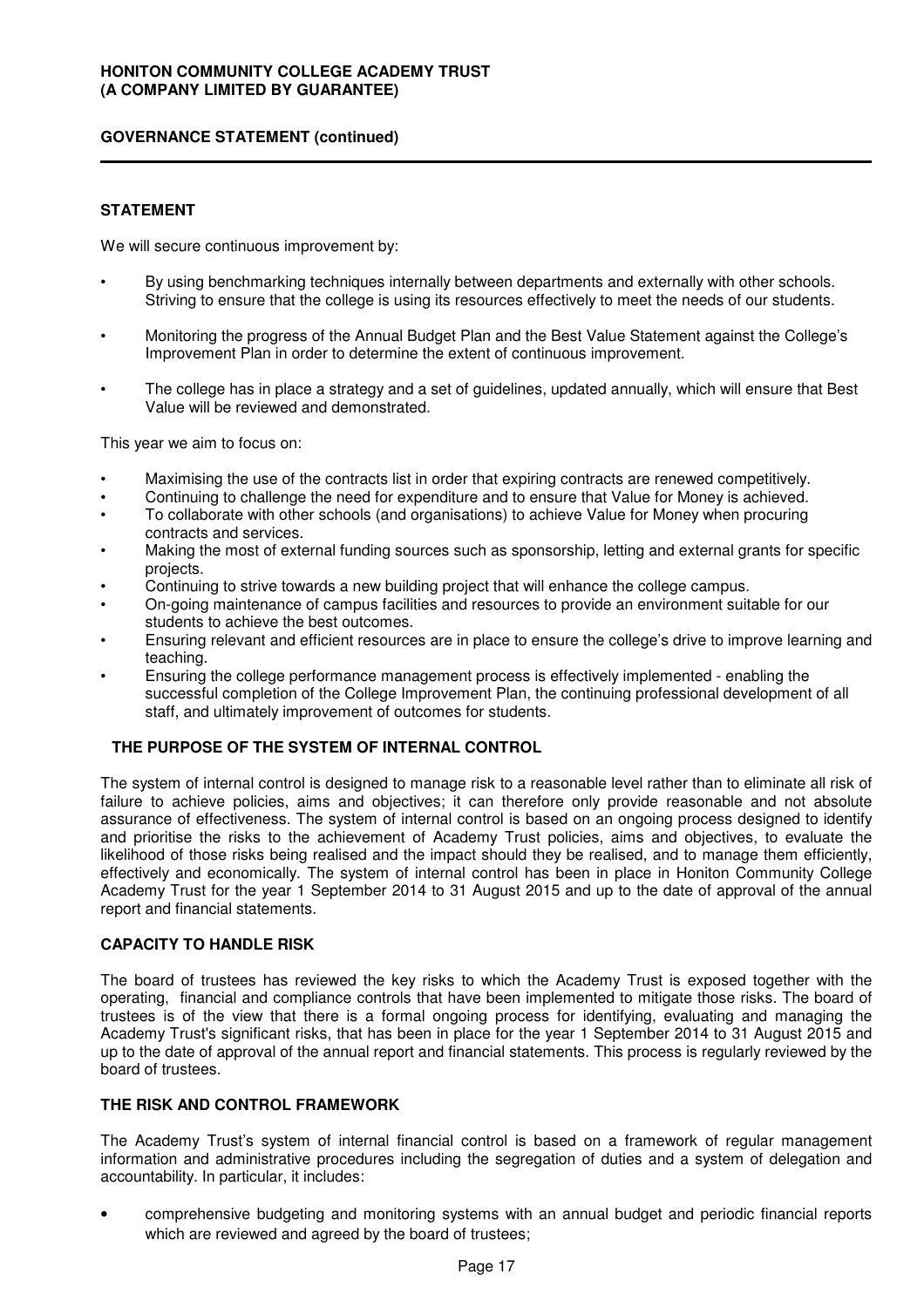# **GOVERNANCE STATEMENT (continued)**

- regular reviews by the finance and general purposes committee of reports which indicate financial performance against the forecasts and of major purchase plans, capital works and expenditure programmes;
- setting targets to measure financial and other performance;
- clearly defined purchasing (asset purchase or capital investment) guidelines.
- delegation of authority and segregation of duties;
- identification and management of risks.

The board of trustees has considered the need for a specific internal audit function and has decided not to appoint an internal auditor. However, the Trustees have appointed Devon Audit Partnership, a , as Responsible Officer (RO).

The RO's role includes giving advice on financial matters and performing a range of checks on the Academy Trust's financial systems. In particular the checks carried out in the current period included:

- Governance, Accounting and Financial Control
- Accounting and Financial Control Anti Fraud
- Internal Financial Control Salaries, Wages and Expenses
- Internal Financial Control Investments
- Internal Financial Control Income
- Internal Financial Control Purchases & Payments
- Internal Financial Control Contracts & Tendering
- Internal Financial Control Investments
- Risk Management

On a termly basis, the RO reports to the board of trustees on the operation of the systems of control and on the discharge of the board of trustees' financial responsibilities.

The RO has completed the planned series of checks and reported to the Trustees the results of these visits and inspections. Each visit has resulted in a report of a good or high standard. Any small or immaterial adjustments have been carried out with consultation and involvement of the RO.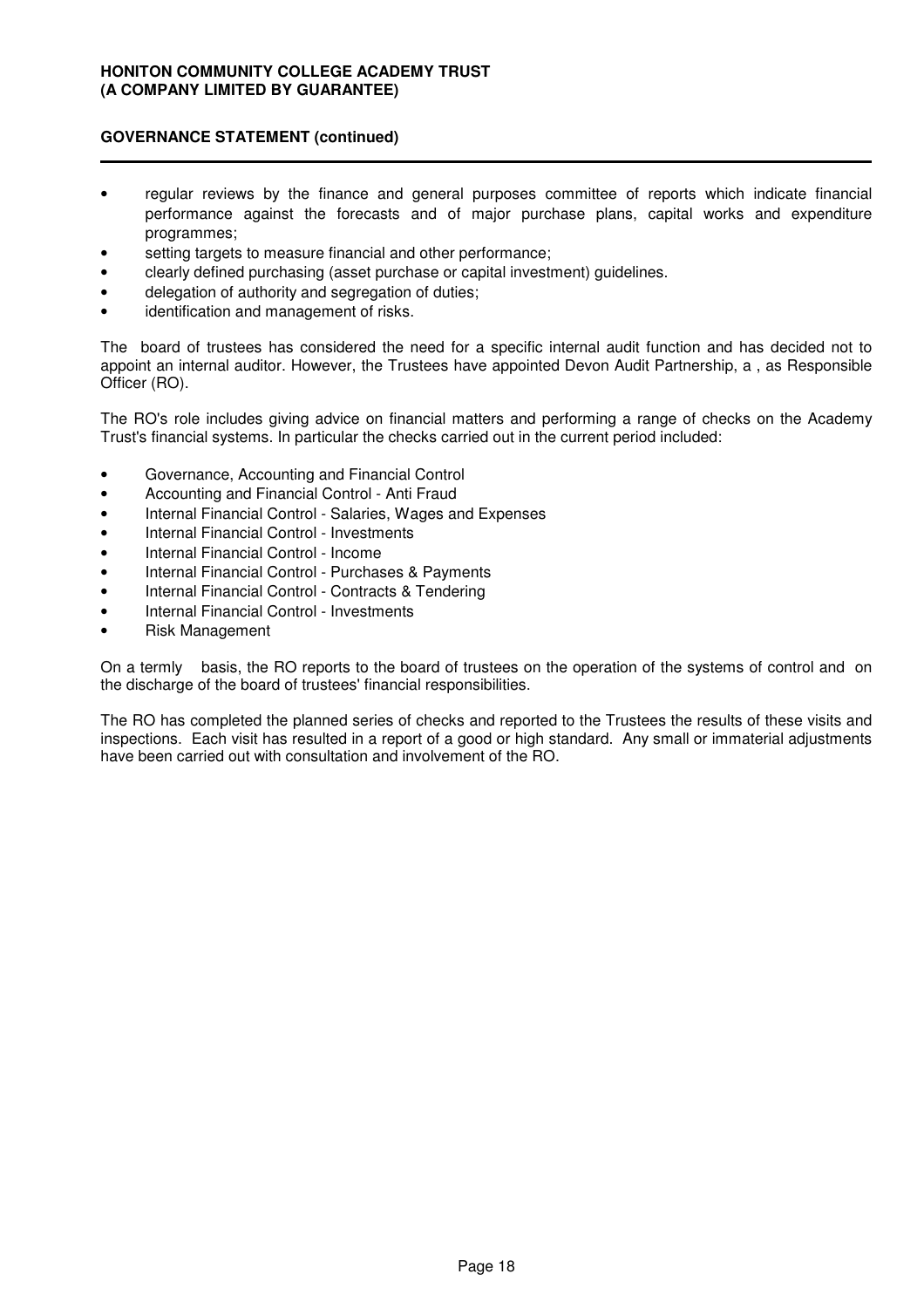## **REVIEW OF EFFECTIVENESS**

As accounting officer, the Principal has responsibility for reviewing the effectiveness of the system of internal control. During the year in question the review has been informed by:

- the work of the Responsible Officer;
- the work of the external auditors;
- the financial management and governance self-assessment process;
- the work of the executive managers within the Academy Trust who have responsibility for the development and maintenance of the internal control framework.

The accounting officer has been advised of the implications of the result of their review of the system of internal control by the Finance Committee and a plan to address weaknesses and ensure continuous improvement of the system is in place.

Approved by order of the members of the board of trustees on 9 December 2015 and signed on its behalf, by:

**L Price Chair of Trustees** **G N Smith Accounting Officer**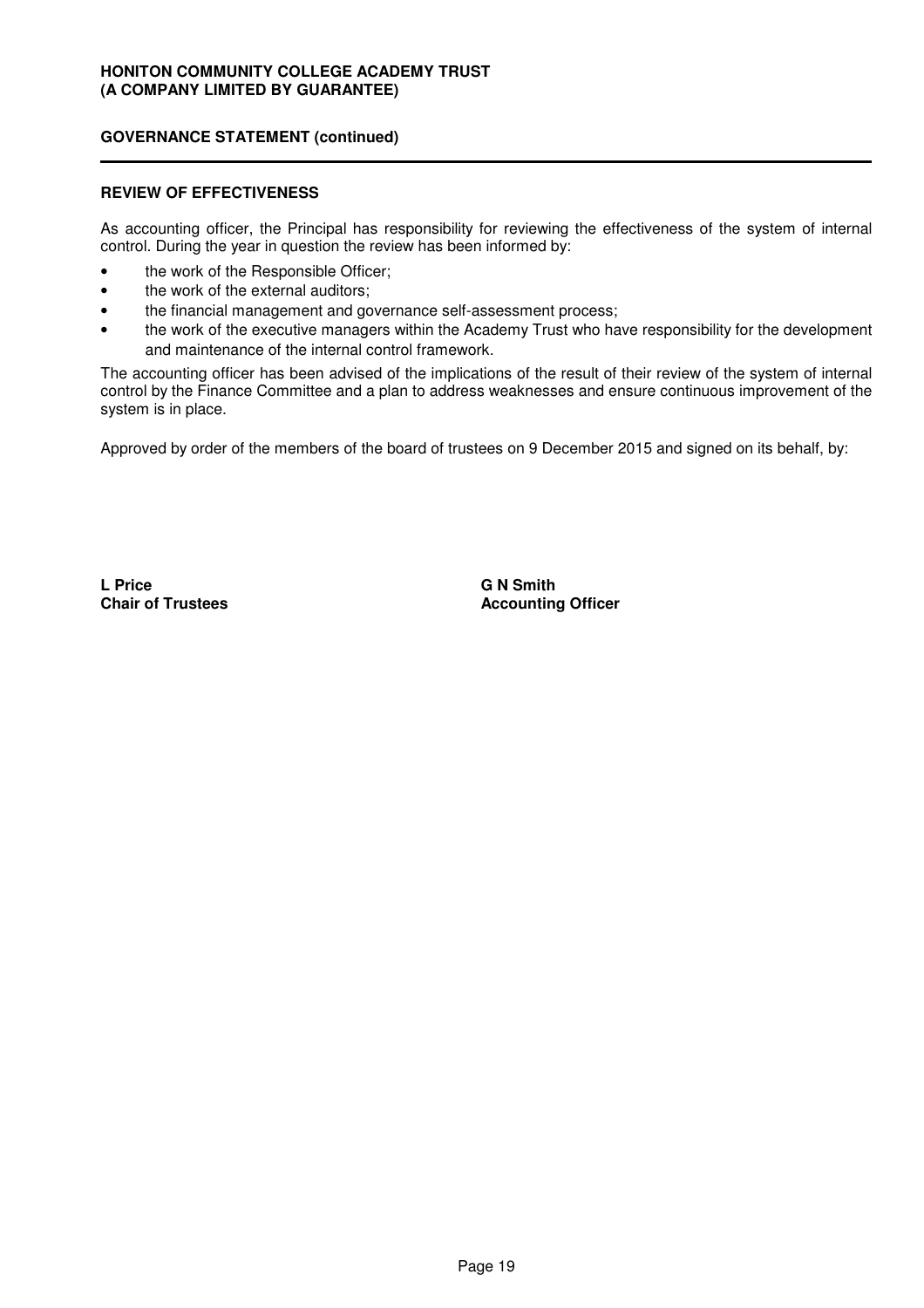# **STATEMENT ON REGULARITY, PROPRIETY AND COMPLIANCE**

As accounting officer of Honiton Community College Academy Trust I have considered my responsibility to notify the Academy Trust board of trustees and the Education Funding Agency of material irregularity, impropriety and non-compliance with EFA terms and conditions of funding, under the funding agreement in place between the Academy Trust and the Secretary of State. As part of my consideration I have had due regard to the requirements of the Academies Financial Handbook.

I confirm that I and the Academy Trust board of trustees are able to identify any material, irregular or improper use of funds by the Academy Trust, or material non-compliance with the terms and conditions of funding under the Academy Trust's funding agreement and the Academies Financial Handbook.

I confirm that no instances of material irregularity, impropriety or funding non-compliance have been discovered to date. If any instances are identified after the date of this statement, these will be notified to the board of trustees and EFA.

## **Glenn Smith Accounting Officer**

Date: 9 December 2015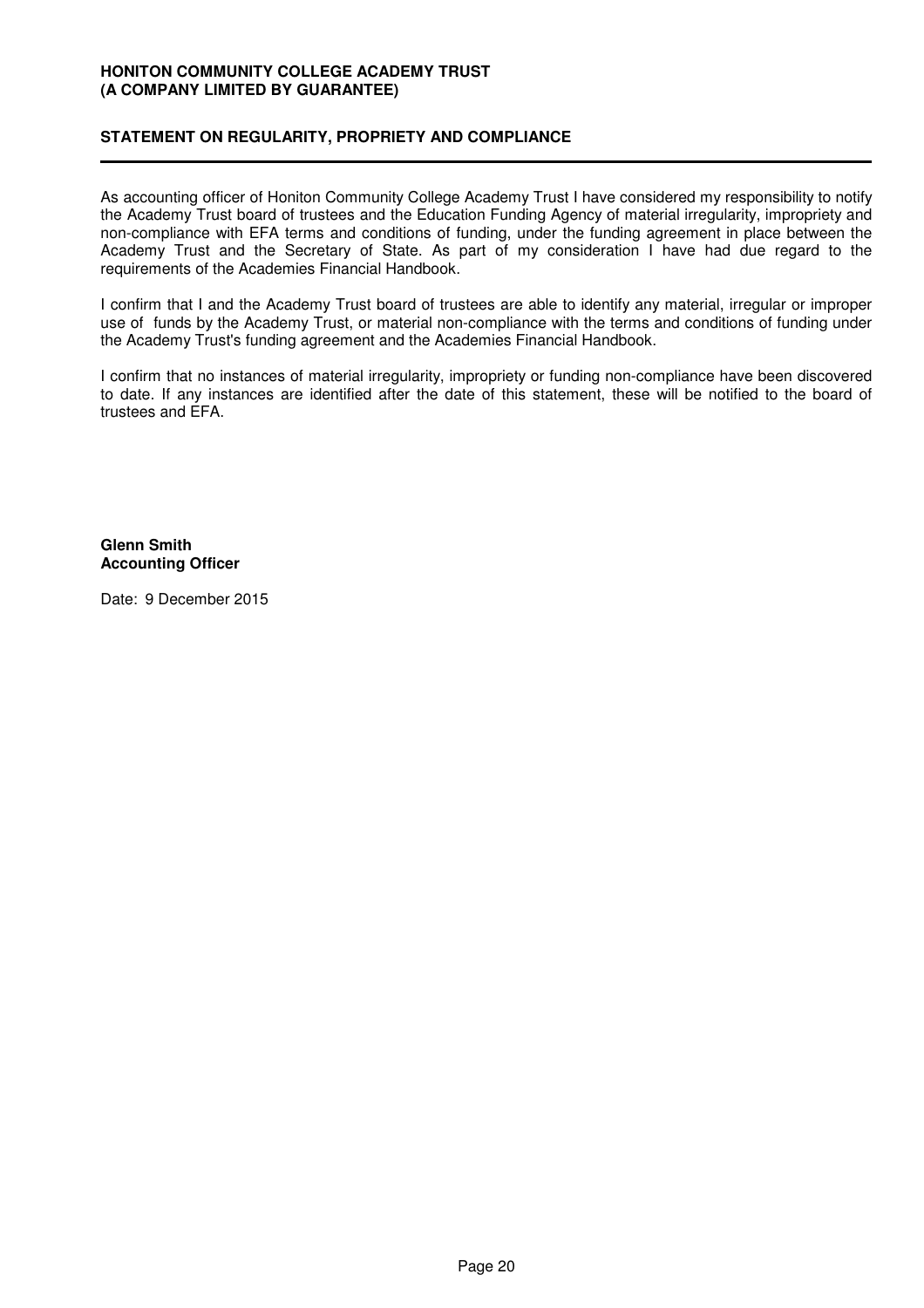# **TRUSTEES' RESPONSIBILITIES STATEMENT FOR THE YEAR ENDED 31 AUGUST 2015**

The Trustees (who act as governors of Honiton Community College Academy Trust and are also the directors of the charitable company for the purposes of company law) are responsible for preparing the Trustees' report (including the Strategic report) and the financial statements in accordance with the Annual Accounts Direction issued by the Education Funding Agency, United Kingdom Accounting Standards (United Kingdom Generally Accepted Accounting Practice) and applicable law and regulations.

Company law requires the Trustees to prepare financial statements for each financial year. Under company law the Trustees must not approve the financial statements unless they are satisfied that they give a true and fair view of the state of affairs of the Charitable Company and of its incoming resources and application of resources, including its income and expenditure, for that period. In preparing these financial statements, the Trustees are required to:

- select suitable accounting policies and then apply them consistently;
- observe the methods and principles of the Charities SORP;
- make judgments and accounting estimates that are reasonable and prudent;
- state whether applicable UK Accounting Standards have been followed, subject to any material departures disclosed and explained in the financial statements;
- prepare the financial statements on the going concern basis unless it is inappropriate to presume that the charitable company will continue in business.

The Trustees are responsible for keeping adequate accounting records that are sufficient to show and explain the Charitable Company's transactions and disclose with reasonable accuracy at any time the financial position of the Charitable Company and enable them to ensure that the financial statements comply with the Companies Act 2006. They are also responsible for safeguarding the assets of the Charitable Company and hence for taking reasonable steps for the prevention and detection of fraud and other irregularities.

The Trustees are responsible for ensuring that in its conduct and operation the Charitable Company applies financial and other controls, which conform with the requirements both of propriety and of good financial management. They are also responsible for ensuring grants received from EFA/DfE have been applied for the purposes intended.

The Trustees are responsible for the maintenance and integrity of the corporate and financial information included on the charitable company's website. Legislation in the United Kingdom governing the preparation and dissemination of financial statements may differ from legislation in other jurisdictions.

Approved by order of the members of the board of trustees and signed on its behalf by:

**L Price Chair of Trustees**

**Date: 9 December 2015**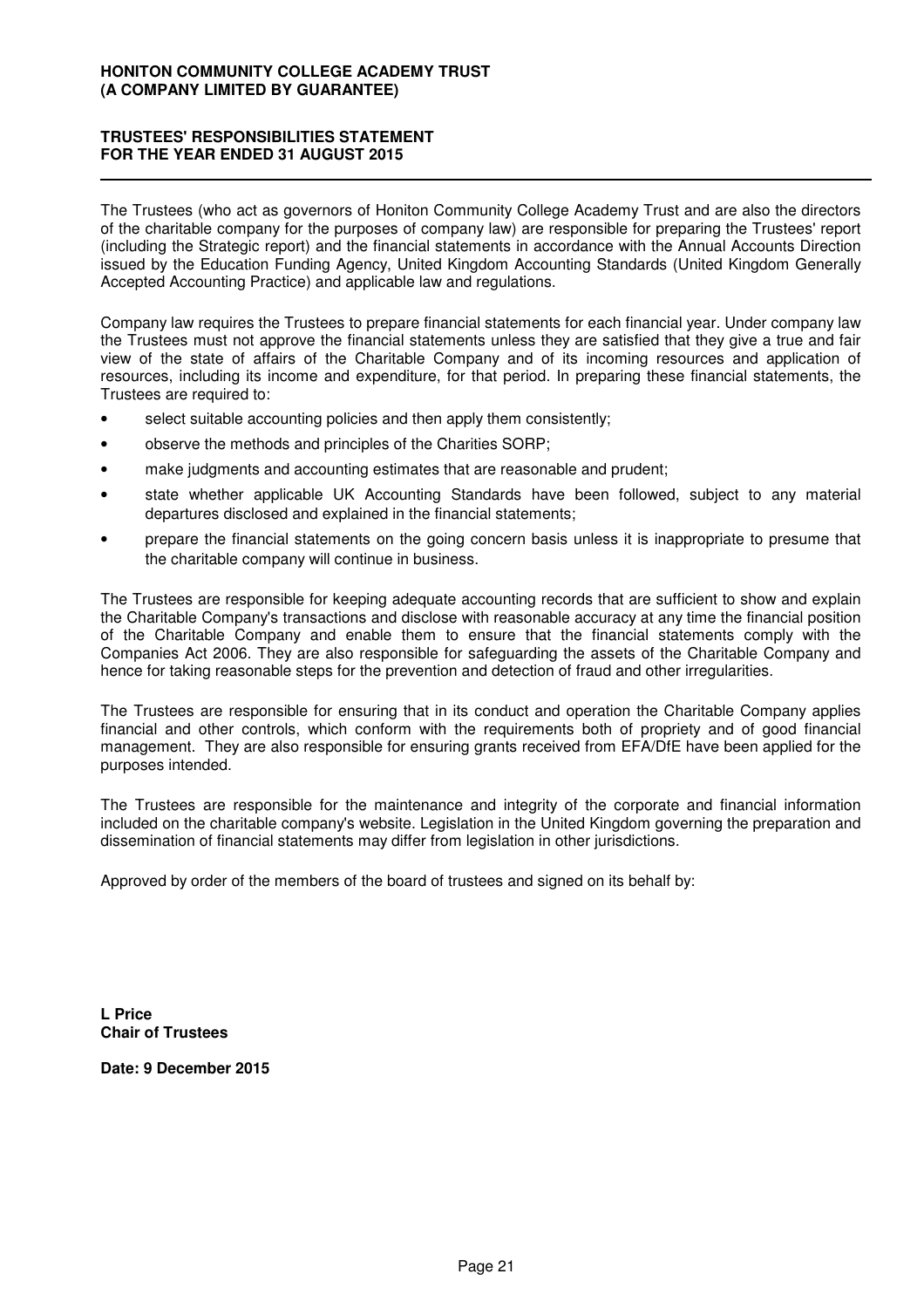## **INDEPENDENT AUDITORS' REPORT TO THE MEMBERS OF HONITON COMMUNITY COLLEGE ACADEMY TRUST**

We have audited the financial statements of Honiton Community College Academy Trust for the year ended 31 August 2015 which comprise the Statement of financial activities, the Balance sheet, the Cash flow statement and the related notes. The financial reporting framework that has been applied in their preparation is applicable law, United Kingdom Accounting Standards (United Kingdom Generally Accepted Accounting Practice) and the Academies Accounts Direction 2014 to 2015 issued by the Education Funding Agency.

This report is made solely to the Academy Trust's members, as a body, in accordance with Chapter 3 of Part 16 of the Companies Act 2006. Our audit work has been undertaken so that we might state to the Academy Trust's members those matters we are required to state to them in an Auditors' report and for no other purpose. To the fullest extent permitted by law, we do not accept or assume responsibility to anyone other than the Academy Trust and its members, as a body, for our audit work, for this report, or for the opinion we have formed.

## **RESPECTIVE RESPONSIBILITIES OF TRUSTEES AND AUDITORS**

As explained more fully in the Trustees' responsibilities statement, the Trustees (who are also the directors of the Academy Trust for the purposes of company law) are responsible for the preparation of the financial statements and for being satisfied that they give a true and fair view.

Our responsibility is to audit and express an opinion on the financial statements in accordance with applicable law and International Standards on Auditing (UK and Ireland). Those standards require us to comply with the Auditing Practices Board's Ethical Standards for Auditors.

# **SCOPE OF THE AUDIT OF THE FINANCIAL STATEMENTS**

An audit involves obtaining evidence about the amounts and disclosures in the financial statements sufficient to give reasonable assurance that the financial statements are free from material misstatement, whether caused by fraud or error. This includes an assessment of: whether the accounting policies are appropriate to the Academy Trust's circumstances and have been consistently applied and adequately disclosed; the reasonableness of significant accounting estimates made by the Trustees; and the overall presentation of the financial statements. In addition, we read all the financial and non-financial information in the Trustees' report to identify material inconsistencies with the audited financial statements and to identify any information that is apparently materially incorrect based on, or materially inconsistent with, the knowledge acquired by us in the course of performing the audit. If we become aware of any apparent material misstatements or inconsistencies we consider the implications for our report.

# **OPINION ON FINANCIAL STATEMENTS**

In our opinion the financial statements:

- give a true and fair view of the state of the Academy Trust's affairs as at 31 August 2015 and of its incoming resources and application of resources, including its income and expenditure, for the year then ended;
- have been properly prepared in accordance with United Kingdom Generally Accepted Accounting Practice; and
- have been prepared in accordance with the requirements of the Companies Act 2006 and the Academies Accounts Direction 2014 to 2015 issued by the Education Funding Agency.

# **OPINION ON OTHER MATTER PRESCRIBED BY THE COMPANIES ACT 2006**

In our opinion the information given in the Trustees' report, incorporating the Strategic report, for the financial year for which the financial statements are prepared is consistent with the financial statements.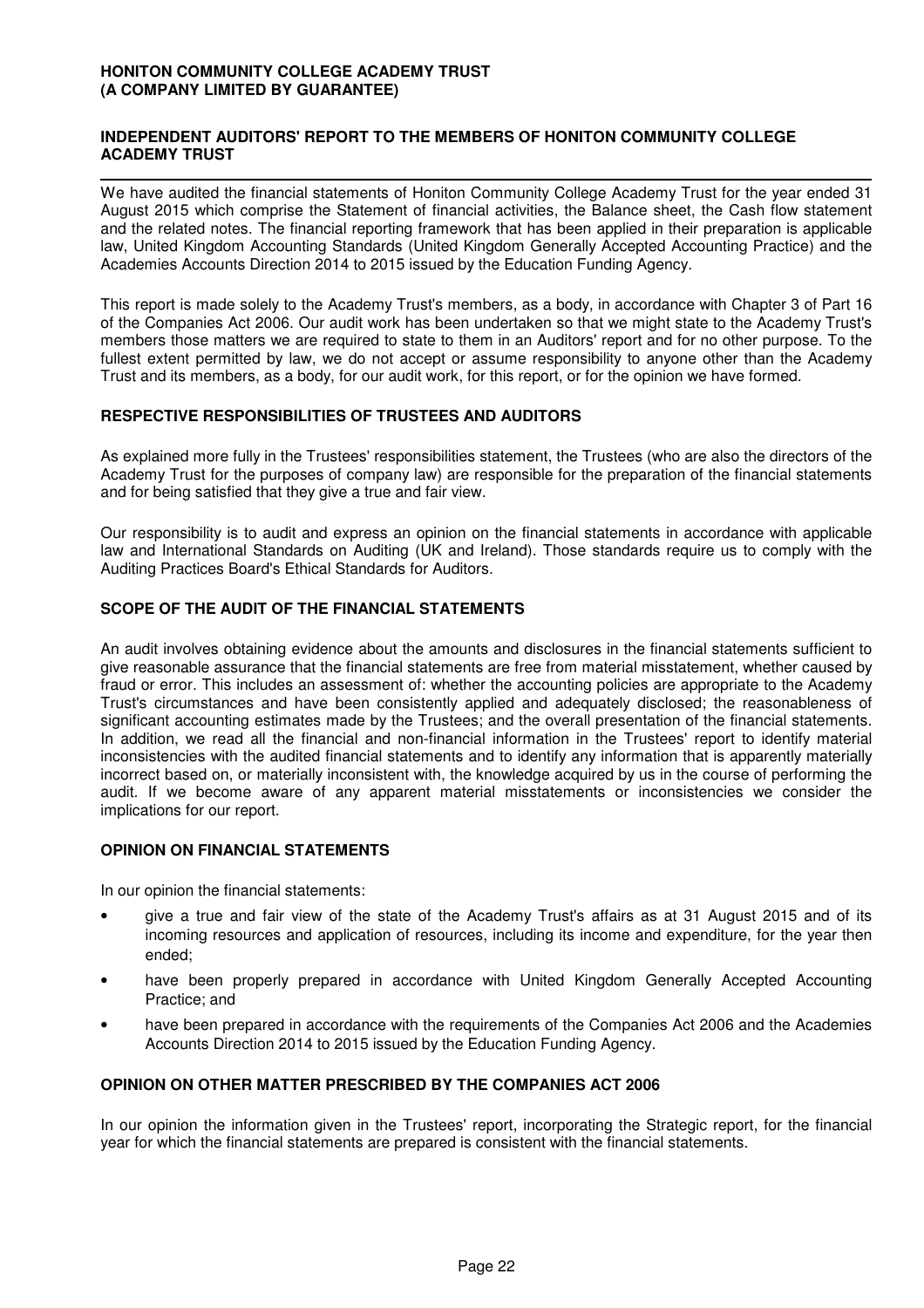# **INDEPENDENT AUDITORS' REPORT TO THE MEMBERS OF HONITON COMMUNITY COLLEGE ACADEMY TRUST**

## **MATTERS ON WHICH WE ARE REQUIRED TO REPORT BY EXCEPTION**

We have nothing to report in respect of the following matters where the Companies Act 2006 requires us to report to you if, in our opinion:

- adequate accounting records have not been kept, or returns adequate for our audit have not been received from branches not visited by us; or
- the financial statements are not in agreement with the accounting records and returns; or
- certain disclosures of Trustees' remuneration specified by law are not made; or Ī
- we have not received all the information and explanations we require for our audit.

Tim Borton FCA DChA (Senior Statutory Auditor) for and on behalf of **Bishop Fleming LLP** Chartered Accountants Statutory Auditors 2nd Floor Stratus House Emperor Way Exeter Business Park Exeter EX1 3QS 16 December 2015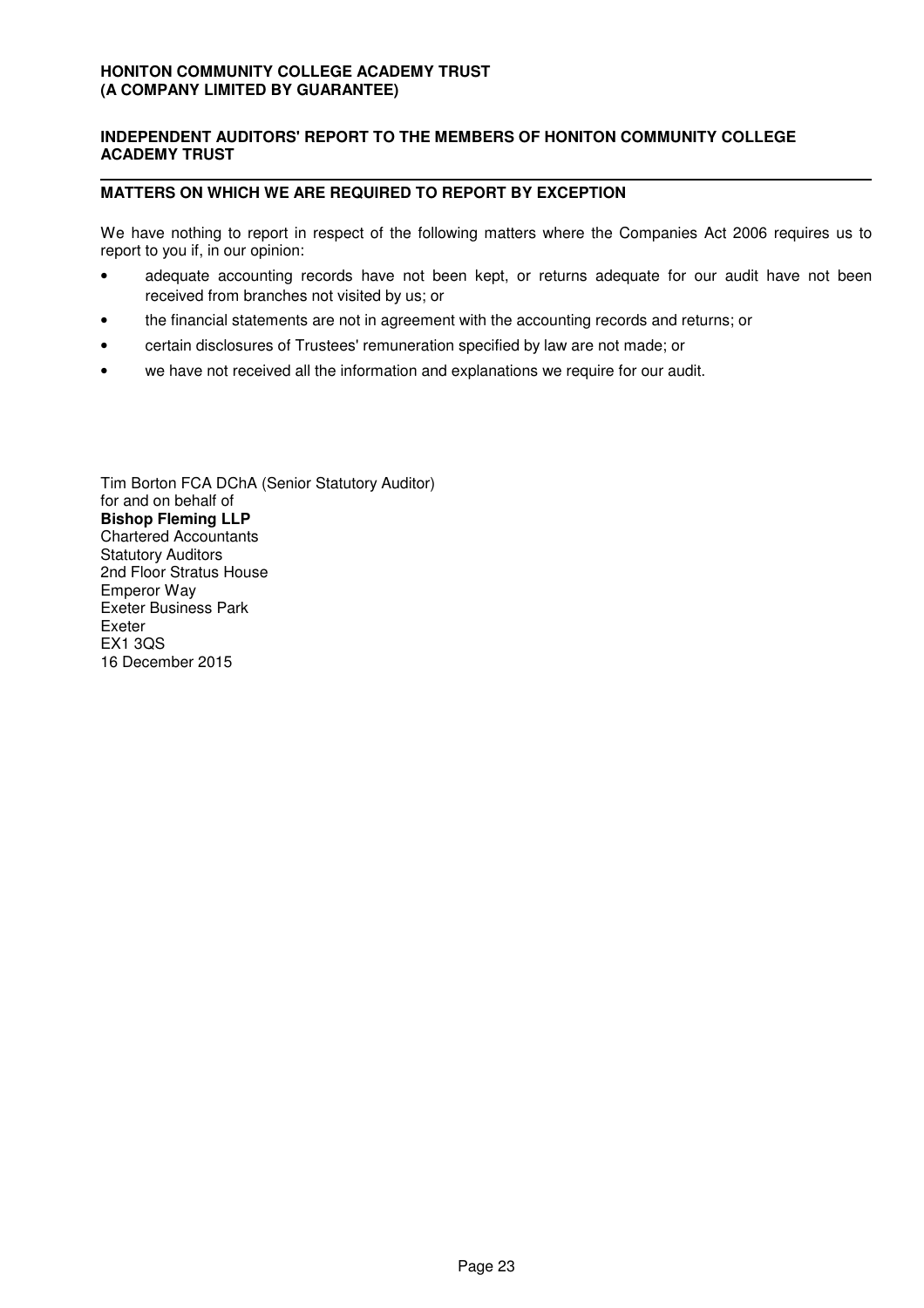## **INDEPENDENT REPORTING ACCOUNTANTS' ASSURANCE REPORT ON REGULARITY TO HONITON COMMUNITY COLLEGE ACADEMY TRUST AND THE EDUCATION FUNDING AGENCY**

In accordance with the terms of our engagement letter dated 19 October 2012 and further to the requirements of the Education Funding Agency (EFA) as included in the Academies Accounts Direction 2014 to 2015, we have carried out an engagement to obtain limited assurance about whether the expenditure disbursed and income received by Honiton Community College Academy Trust during the year 1 September 2014 to 31 August 2015 have been applied to the purposes identified by Parliament and the financial transactions conform to the authorities which govern them.

This report is made solely to Honiton Community College Academy Trust and EFA in accordance with the terms of our engagement letter. Our work has been undertaken so that we might state to Honiton Community College Academy Trust and EFA those matters we are required to state in a report and for no other purpose. To the fullest extent permitted by law, we do not accept or assume responsibility to anyone other than Honiton Community College Academy Trust and EFA, for our work, for this report, or for the conclusion we have formed.

### **RESPECTIVE RESPONSIBILITIES OF HONITON COMMUNITY COLLEGE ACADEMY TRUST'S ACCOUNTING OFFICER AND THE REPORTING ACCOUNTANT**

The accounting officer is responsible, under the requirements of Honiton Community College Academy Trust's funding agreement with the Secretary of State for Education dated 01 July 2011, and the Academies Financial Handbook extant from 1 September 2014, for ensuring that expenditure disbursed and income received is applied for the purposes intended by Parliament and the financial transactions conform to the authorities which govern them.

Our responsibilities for this engagement are established in the United Kingdom by our profession's ethical guidance and are to obtain limited assurance and report in accordance with our engagement letter and the requirements of the Academies Accounts Direction 2014 to 2015. We report to you whether anything has come to our attention in carrying out our work which suggests that in all material respects, expenditure disbursed and income received during the year 1 September 2014 to 31 August 2015 have not been applied to purposes intended by Parliament or that the financial transactions do not conform to the authorities which govern them.

## **APPROACH**

We conducted our engagement in accordance with the Academies Accounts Direction 2014 to 2015 issued by EFA. We performed a limited assurance engagement as defined in our engagement letter.

The objective of a limited assurance engagement is to perform such procedures as to obtain information and explanations in order to provide us with sufficient appropriate evidence to express a negative conclusion on regularity.

A limited assurance engagement is more limited in scope than a reasonable assurance engagement and consequently does not enable us to obtain assurance that we would become aware of all significant matters that might be identified in a reasonable assurance engagement. Accordingly, we do not express a positive opinion.

Our engagement includes examination, on a test basis, of evidence relevant to the regularity and propriety of the Academy Trust's income and expenditure.

Our work on regularity included a review of the internal controls policies and procedures that have been implemented and an assessment of their design and effectiveness to understand how the academy complied with the framework of authorities. We also reviewed the reports commissioned by the trustees to assess the internal controls throughout the year.

We performed detailed testing based on our assessment of the risk of material irregularity, impropriety and noncompliance. This work was integrated with our audit on the financial statements where appropriate and included analytical review and detailed substantive testing of transactions.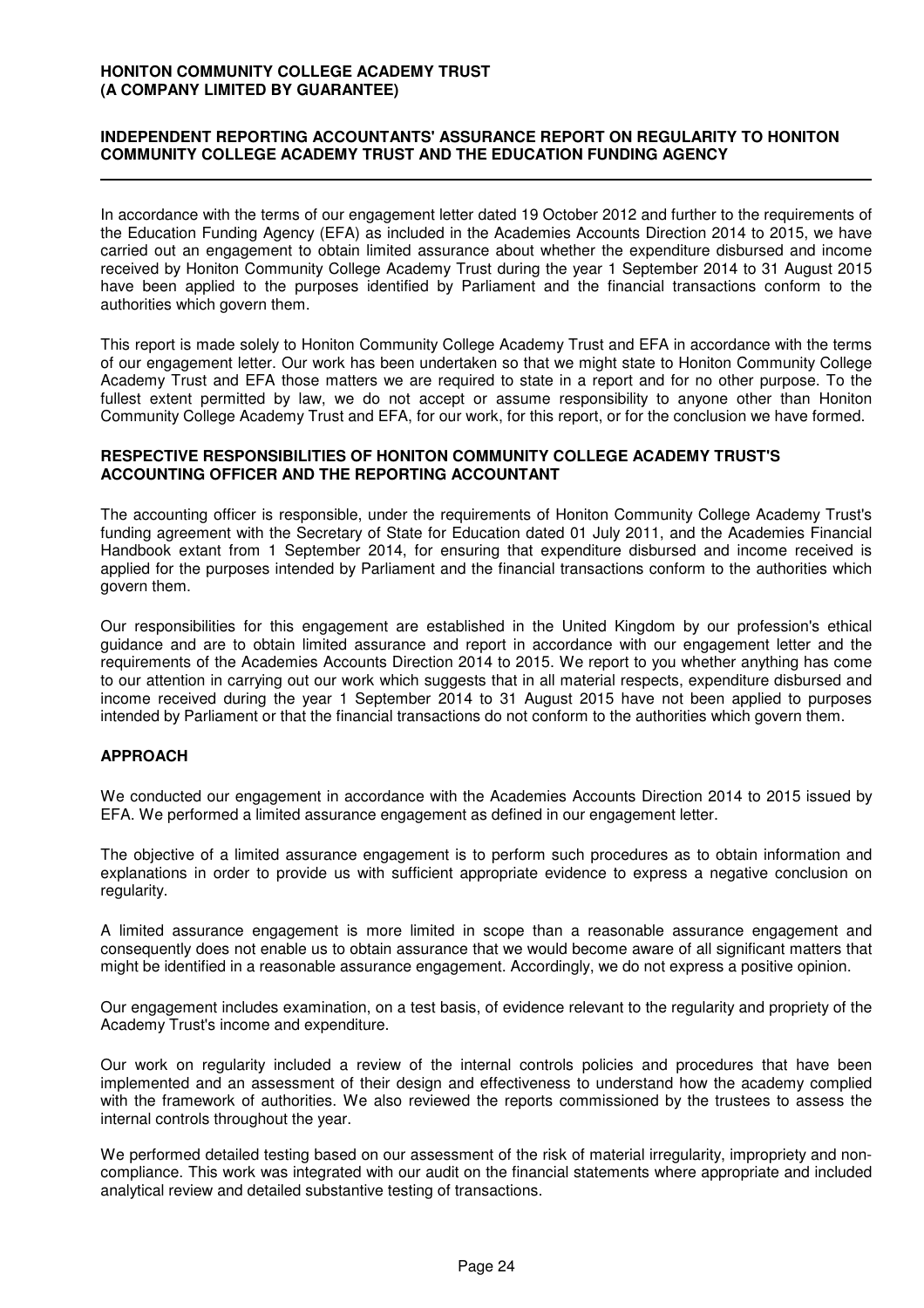## **INDEPENDENT REPORTING ACCOUNTANTS' ASSURANCE REPORT ON REGULARITY TO HONITON COMMUNITY COLLEGE ACADEMY TRUST AND THE EDUCATION FUNDING AGENCY (continued)**

## **CONCLUSION**

In the course of our work, nothing has come to our attention which suggests that in all material respects the expenditure disbursed and income received during the year 1 September 2014 to 31 August 2015 have not been applied to purposes intended by Parliament and the financial transactions do not conform to the authorities which govern them.

Tim Borton FCA DChA (Reporting Accountant)

**Bishop Fleming LLP** Chartered Accountants Statutory Auditors 2nd Floor Stratus House Emperor Way Exeter Business Park Exeter EX1 3QS

16 December 2015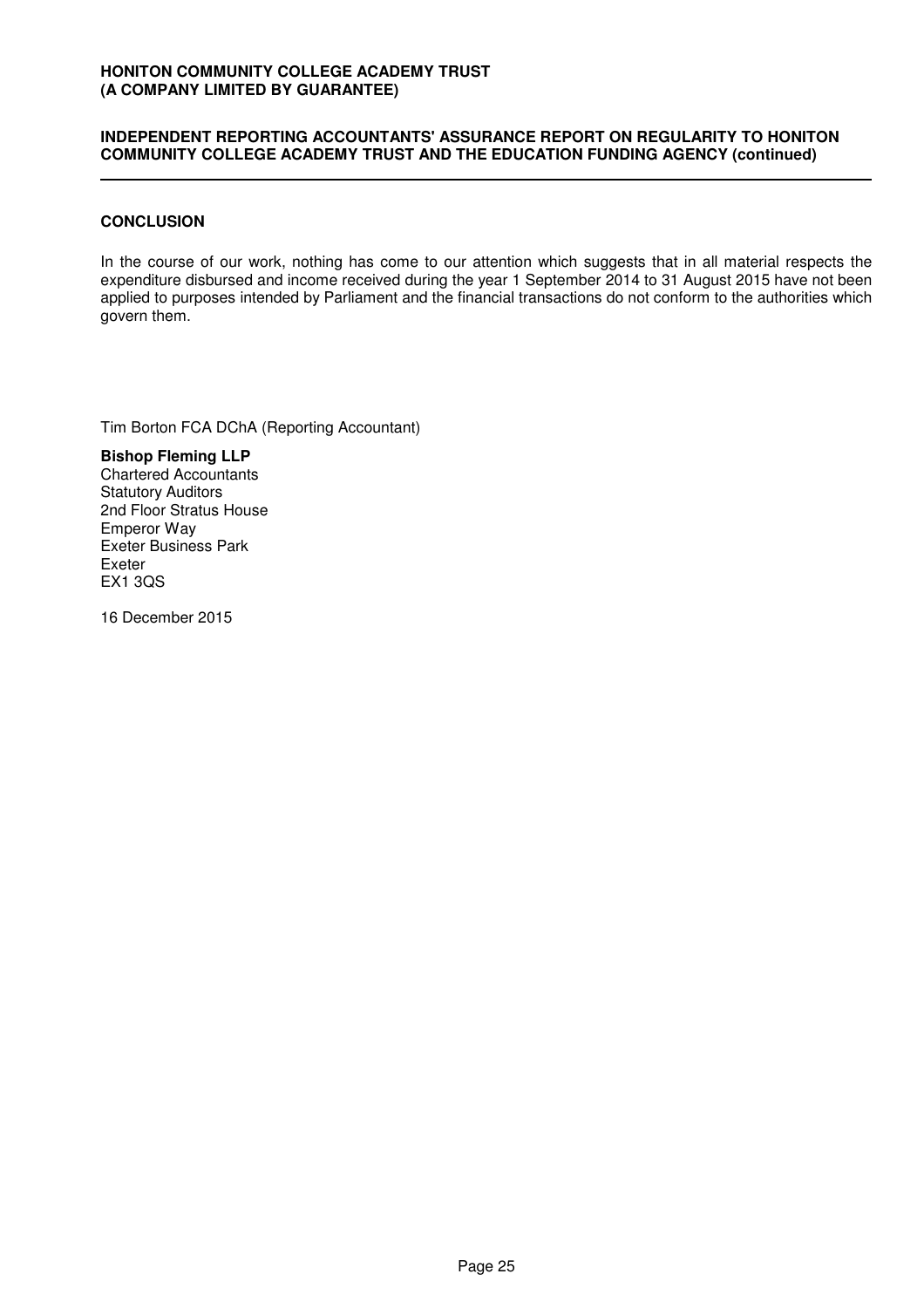# **STATEMENT OF FINANCIAL ACTIVITIES**

**(incorporating income and expenditure account and statement of total recognised gains and losses) FOR THE YEAR ENDED 31 AUGUST 2015**

|                                                                                                                    | <b>Note</b> | <b>Unrestricted</b><br>funds<br>2015<br>£ | <b>Restricted</b><br>funds<br>2015<br>£ | <b>Restricted</b><br>fixed asset<br>funds<br>2015<br>£ | <b>Total</b><br>funds<br>2015<br>£ | Total<br>funds<br>2014<br>£    |
|--------------------------------------------------------------------------------------------------------------------|-------------|-------------------------------------------|-----------------------------------------|--------------------------------------------------------|------------------------------------|--------------------------------|
| <b>INCOMING RESOURCES</b>                                                                                          |             |                                           |                                         |                                                        |                                    |                                |
| Incoming resources from<br>generated funds:                                                                        |             |                                           |                                         |                                                        |                                    |                                |
| Voluntary income                                                                                                   | 2           | 3,185                                     |                                         |                                                        | 3,185                              | 7,230                          |
| Activities for generating funds                                                                                    | 3           | 180,111                                   |                                         |                                                        | 180,111                            | 219,049                        |
| Investment income<br>Incoming resources from                                                                       | 4           | 3,441                                     |                                         |                                                        | 3,441                              | 1,740                          |
| charitable activities                                                                                              | 5           | 7,783                                     | 4,238,164                               | 18,839                                                 | 4,264,786                          | 6,317,196                      |
| <b>TOTAL INCOMING</b><br><b>RESOURCES</b>                                                                          |             | 194,520                                   | 4,238,164                               | 18,839                                                 | 4,451,523                          | 6,545,215                      |
| <b>RESOURCES EXPENDED</b>                                                                                          |             |                                           |                                         |                                                        |                                    |                                |
| Costs of generating funds:<br>Fundraising expenses and<br>other costs<br>Charitable activities<br>Governance costs | 7,8<br>9    | 101,331<br>163,512                        | 4,468,434<br>13,396                     | 228,456                                                | 101,331<br>4,860,402<br>13,396     | 124,648<br>5,218,601<br>12,514 |
| <b>TOTAL RESOURCES</b><br><b>EXPENDED</b>                                                                          | 6           | 264,843                                   | 4,481,830                               | 228,456                                                | 4,975,129                          | 5,355,763                      |
| <b>NET INCOMING / (OUTGOING)</b><br><b>RESOURCES BEFORE</b><br><b>TRANSFERS</b>                                    |             | (70, 323)                                 | (243, 666)                              | (209, 617)                                             | (523, 606)                         | 1,189,452                      |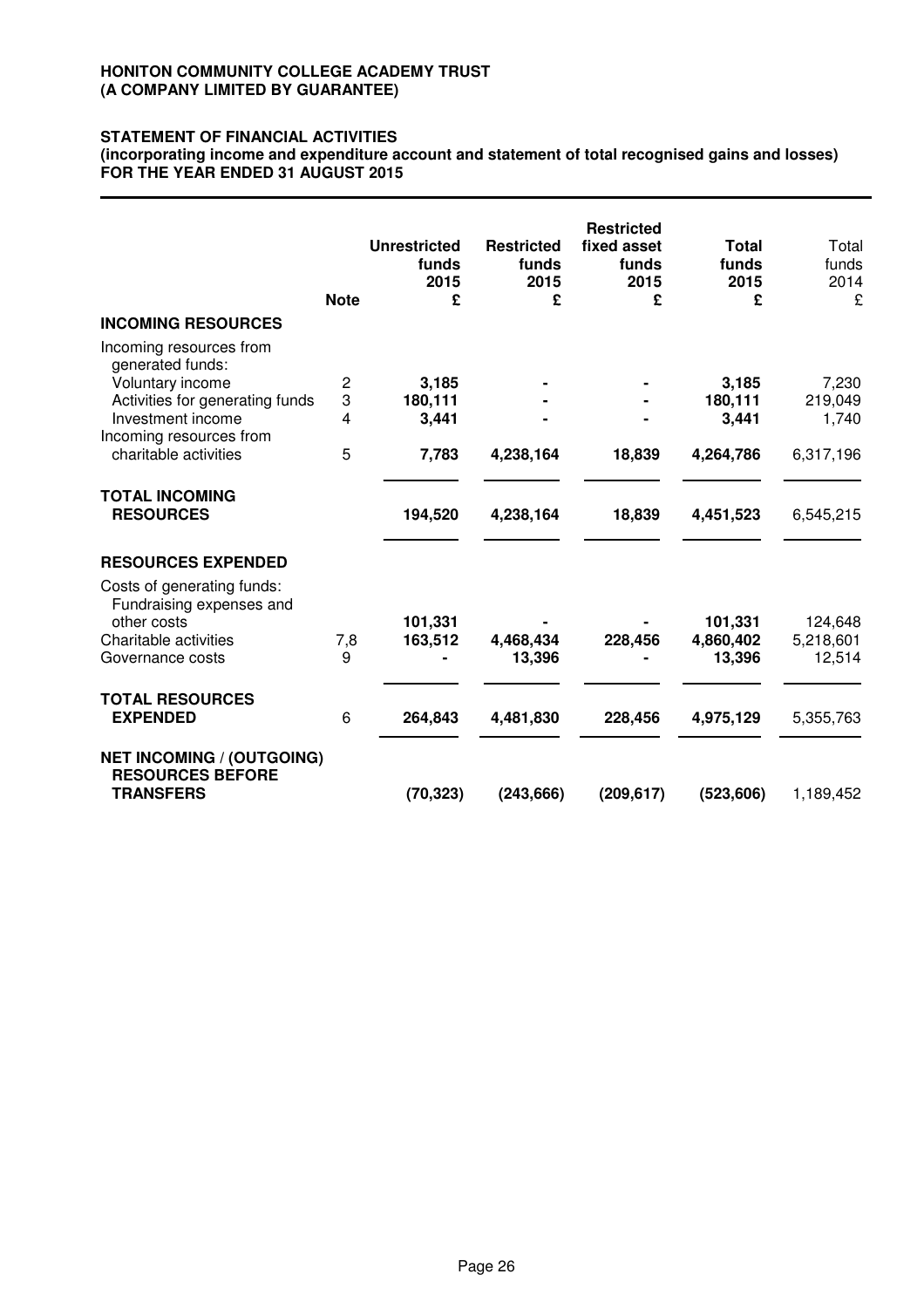# **STATEMENT OF FINANCIAL ACTIVITIES (continued) FOR THE YEAR ENDED 31 AUGUST 2015**

|                                                                     | <b>Note</b> | <b>Unrestricted</b><br>funds<br>2015<br>£ | <b>Restricted</b><br>funds<br>2015<br>£ | <b>Restricted</b><br>fixed asset<br>funds<br>2015<br>£ | <b>Total</b><br>funds<br>2015<br>£ | Total<br>funds<br>2014<br>£ |
|---------------------------------------------------------------------|-------------|-------------------------------------------|-----------------------------------------|--------------------------------------------------------|------------------------------------|-----------------------------|
| <b>Transfers between Funds</b>                                      | 18          | (15, 566)                                 | (23, 247)                               | 38,813                                                 |                                    |                             |
| <b>NET INCOME /</b><br>(EXPENDITURE) FOR THE<br><b>YEAR</b>         |             | (85, 889)                                 | (266, 913)                              | (170, 804)                                             | (523, 606)                         | 1,189,452                   |
| Actuarial gains and losses on<br>defined benefit pension<br>schemes |             |                                           | (12,000)                                |                                                        | (12,000)                           | (293,000)                   |
| <b>NET MOVEMENT IN FUNDS</b><br><b>FOR THE YEAR</b>                 |             | (85, 889)                                 | (278, 913)                              | (170, 804)                                             | (535, 606)                         | 896,452                     |
| Total funds at 1 September                                          |             | 278,204                                   | (1, 168, 885)                           | 11,332,053                                             | 10,441,372                         | 9,544,920                   |
| <b>TOTAL FUNDS AT 31</b><br><b>AUGUST</b>                           |             | 192,315                                   | (1, 447, 798)                           | 11, 161, 249                                           | 9,905,766                          | 10,441,372                  |

All activities relate to continuing operations.

The Statement of Financial Activities includes all gains and losses recognised in the year.

The notes on pages 30 to 48 form part of these financial statements.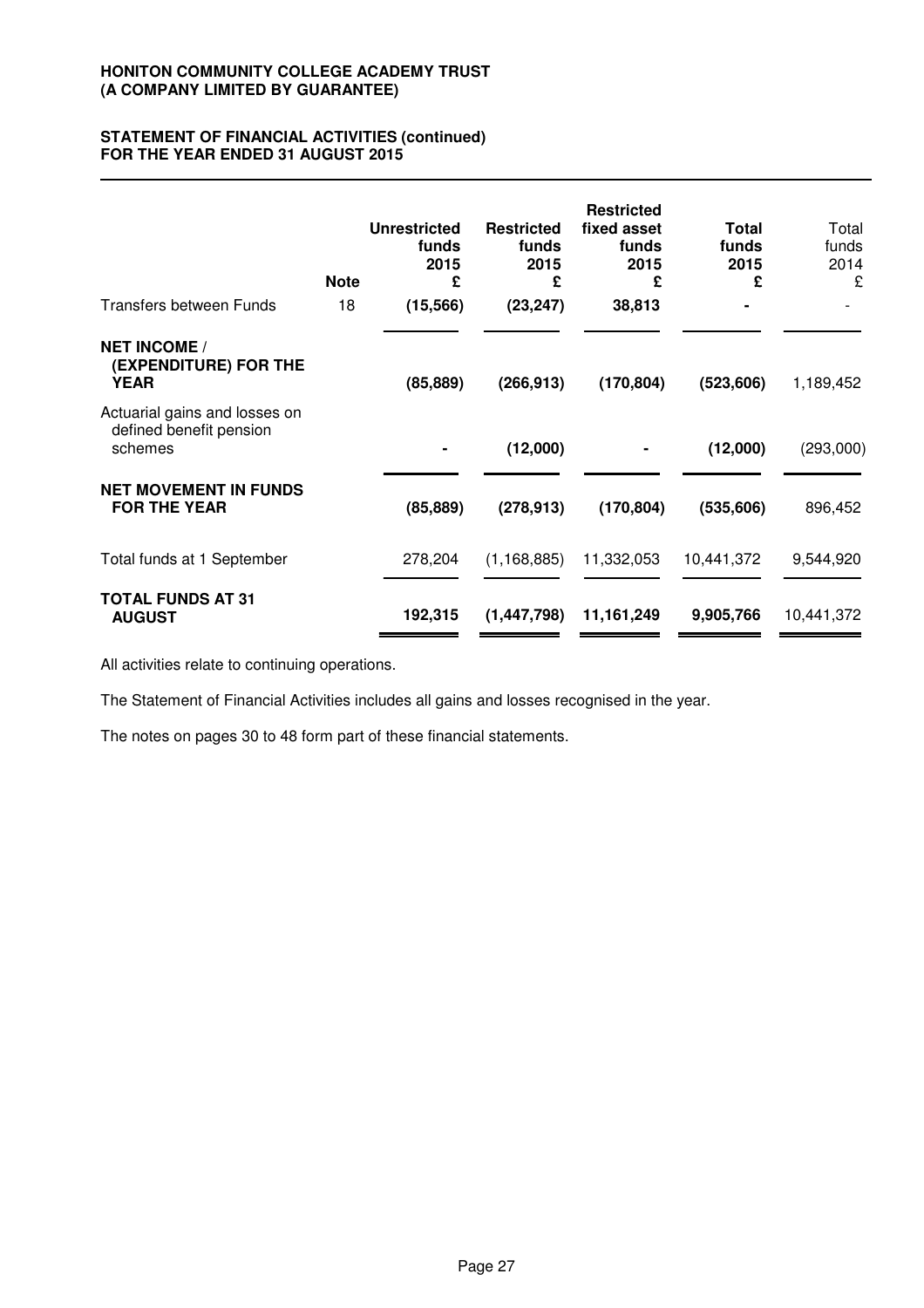## **HONITON COMMUNITY COLLEGE ACADEMY TRUST (A COMPANY LIMITED BY GUARANTEE) REGISTERED NUMBER: 07665387**

# **BALANCE SHEET**

**AS AT 31 AUGUST 2015**

|                                                                | <b>Note</b> | £           | 2015<br>£   | £           | 2014<br>£   |
|----------------------------------------------------------------|-------------|-------------|-------------|-------------|-------------|
| <b>FIXED ASSETS</b>                                            |             |             |             |             |             |
| Tangible assets                                                | 15          |             | 11,161,249  |             | 9,960,865   |
| <b>CURRENT ASSETS</b>                                          |             |             |             |             |             |
| <b>Debtors</b>                                                 | 16          | 49,925      |             | 1,278,536   |             |
| Cash at bank and in hand                                       |             | 443,973     |             | 908,354     |             |
|                                                                |             | 493,898     |             | 2,186,890   |             |
| <b>CREDITORS:</b> amounts falling due within<br>one year       | 17          | (262, 381)  |             | (350, 383)  |             |
| <b>NET CURRENT ASSETS</b>                                      |             |             | 231,517     |             | 1,836,507   |
| TOTAL ASSETS LESS CURRENT LIABILITIES                          |             |             | 11,392,766  |             | 11,797,372  |
| Defined benefit pension scheme liability                       | 25          |             | (1,487,000) |             | (1,356,000) |
| <b>NET ASSETS INCLUDING PENSION</b><br><b>SCHEME LIABILITY</b> |             |             | 9,905,766   |             | 10,441,372  |
| <b>FUNDS OF THE ACADEMY</b>                                    |             |             |             |             |             |
| Restricted funds:                                              |             |             |             |             |             |
| General funds                                                  | 18          | 39,202      |             | 187,115     |             |
| Fixed asset funds                                              | 18          | 11,161,249  |             | 11,332,053  |             |
| Restricted funds excluding pension liability                   |             | 11,200,451  |             | 11,519,168  |             |
| Pension reserve                                                |             | (1,487,000) |             | (1,356,000) |             |
| Total restricted funds                                         |             |             | 9,713,451   |             | 10,163,168  |
| Unrestricted funds                                             | 18          |             | 192,315     |             | 278,204     |
| <b>TOTAL FUNDS</b>                                             |             |             | 9,905,766   |             | 10,441,372  |

The financial statements were approved by the Trustees, and authorised for issue, on 9 December 2015 and are signed on their behalf, by:

**L Price Chair of Trustees** **G N Smith Accounting Officer**

The notes on pages 30 to 48 form part of these financial statements.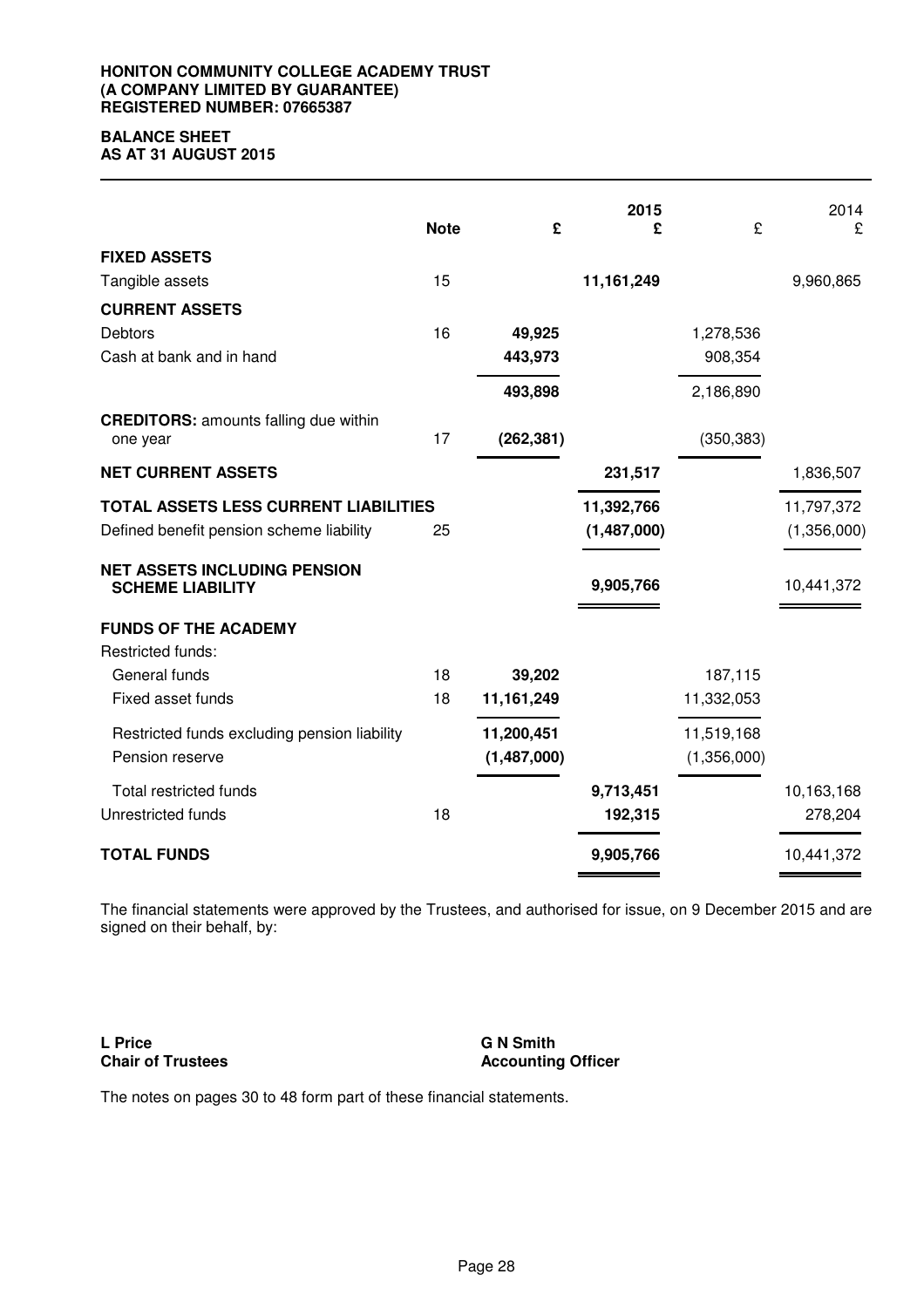# **CASH FLOW STATEMENT FOR THE YEAR ENDED 31 AUGUST 2015**

|                                                 | <b>Note</b> | 2015<br>£  | 2014<br>£  |
|-------------------------------------------------|-------------|------------|------------|
| Net cash flow from operating activities         | 20          | (224, 887) | (108, 525) |
| Returns on investments and servicing of finance | 21          | 3.441      | 1,740      |
| Capital expenditure and financial investment    | 21          | (242, 935) | 411,871    |
| (DECREASE)/INCREASE IN CASH IN THE YEAR         |             | (464, 381) | 305,086    |

# **RECONCILIATION OF NET CASH FLOW TO MOVEMENT IN NET FUNDS FOR THE YEAR ENDED 31 AUGUST 2015**

|                                          | 2015<br>£  | 2014<br>£ |
|------------------------------------------|------------|-----------|
| (Decrease)/Increase in cash in the year  | (464, 381) | 305,086   |
| <b>MOVEMENT IN NET FUNDS IN THE YEAR</b> | (464, 381) | 305,086   |
| Net funds at 1 September 2014            | 908,354    | 603,268   |
| <b>NET FUNDS AT 31 AUGUST 2015</b>       | 443,973    | 908,354   |

The notes on pages 30 to 48 form part of these financial statements.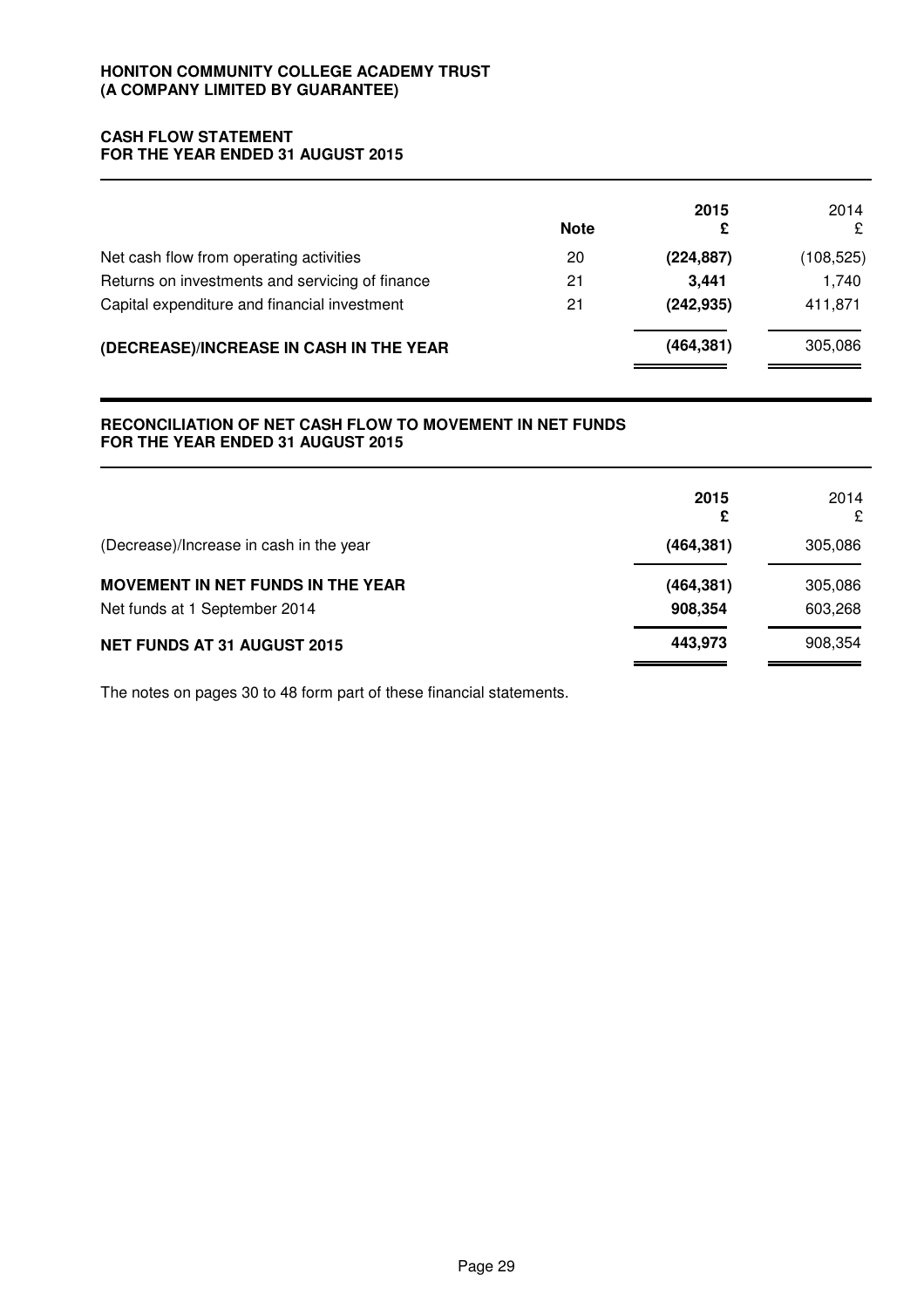## **1. ACCOUNTING POLICIES**

#### **1.1 BASIS OF PREPARATION OF FINANCIAL STATEMENTS**

The financial statements have been prepared under the historical cost convention, with the exception of investments which are included at market value. The financial statements have been prepared in accordance with the Statement of Recommended Practice (SORP), 'Accounting and Reporting by Charities' published in March 2005, the Academies Accounts Direction 2014 to 2015 issued by EFA, applicable accounting standards and the Companies Act 2006.

# **1.2 FUND ACCOUNTING**

Unrestricted income funds represent those resources which may be used towards meeting any of the charitable objects of the Academy Trust at the discretion of the Trustees.

Restricted fixed asset funds are resources which are to be applied to specific capital purposes imposed by funders where the asset acquired or created is held for a specific purpose.

Restricted general funds comprise all other restricted funds received and include grants from the Department for Education.

Investment income, gains and losses are allocated to the appropriate fund.

## **1.3 INCOMING RESOURCES**

All incoming resources are included in the Statement of financial activities when the Academy Trust has entitlement to the funds, certainty of receipt and the amount can be measured with sufficient reliability.

Grants are included in the Statement of financial activities on a receivable basis. The balance of income received for specific purposes but not expended during the period is shown in the relevant funds on the Balance sheet. Where income is received in advance of entitlement of receipt, its recognition is deferred and included in creditors as deferred income. Where entitlement occurs before income is received, the income is accrued.

General Annual Grant is recognised in full in the year for which it is receivable and any unspent amount is reflected as a balance in the restricted general fund.

Capital grants are recognised when receivable and are not deferred over the life of the asset on which they are expended. Unspent amounts of capital grant are reflected in the balance in the restricted fixed asset fund.

Sponsorship income provided to the Academy Trust which amounts to a donation is recognised in the Statement of financial activities in the period in which it is receivable, where there is certainty of receipt and it is measurable.

The value of donated services and gifts in kind provided to the Academy Trust are recognised at their open market value in the period in which they are receivable as incoming resources, where the benefit to the Academy Trust can be reliably measured. An equivalent amount is included as expenditure under the relevant heading in the Statement of financial activities, except where the gift in kind was a fixed asset in which case the amount is included in the appropriate fixed asset category and depreciated over the useful economic life in accordance with the Academy Trust's policies.

Donations are recognised on a receivable basis where there is certainty of receipt and the amount can be reliably measured.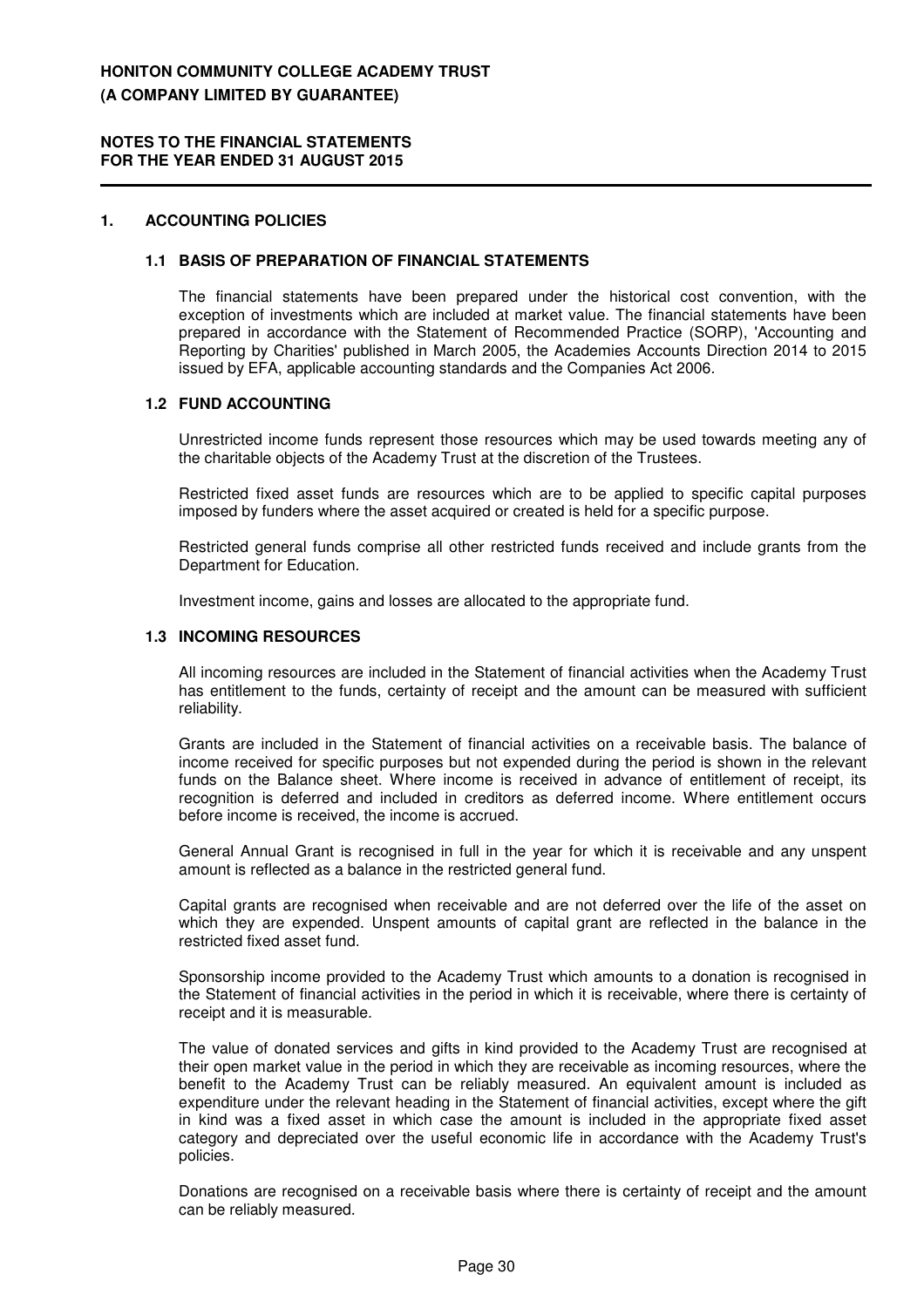#### **1. ACCOUNTING POLICIES (continued)**

Other income, including the hire of facilities, is recognised in the period in which it is receivable and to the extent the goods have been provided or on completion of the service.

## **1.4 RESOURCES EXPENDED**

Expenditure is recognised in the period in which a liability is incurred and has been classified under headings that aggregate all costs related to that category. Where costs cannot be directly attributed to particular headings they have been allocated on a basis consistent with the use of resources, with central staff costs allocated on the basis of time spent, and depreciation charges allocated on the portion of the asset's use. Other support costs are allocated based on the spread of staff costs.

Costs of generating funds are costs incurred in attracting voluntary income, and those incurred in trading activities that raise funds.

Charitable activities are costs incurred in the Academy Trust's educational operations.

Governance costs include the costs attributable to the Academy Trust's compliance with constitutional and statutory requirements, including audit, strategic management and Trustees' meetings and reimbursed expenses.

All resources expended are inclusive of irrecoverable VAT.

#### **1.5 GOING CONCERN**

The Trustees assess whether the use of going concern is appropriate, i.e. whether there are any material uncertainties related to events or conditions that may cast significant doubt on the ability of the Academy Trust to continue as a going concern. The Trustees make this assessment in respect of a period of one year from the date of approval of the financial statements. The Trustees conclude that it is appropriate to prepare accounts on the going concern basis for the year ended 31 August 2015.

#### **1.6 TANGIBLE FIXED ASSETS AND DEPRECIATION**

All assets costing more than £1,000 are capitalised.

Where tangible fixed assets have been acquired with the aid of specific grants, either from the government or from the private sector, they are included in the Balance sheet at cost and depreciated over their expected useful economic life. The related grants are credited to a restricted fixed asset fund in the Statement of financial activities and are carried forward in the Balance sheet. Depreciation on such assets is charged to the restricted fixed asset fund in the Statement of financial activities so as to reduce the fund over the useful economic life of the related asset on a basis consistent with the Academy Trust's depreciation policy.

A review for impairment of a fixed asset is carried out if events or changes in circumstances indicate that the carrying value of any fixed asset may not be recoverable. Shortfalls between the carrying value of fixed assets and their recoverable amounts are recognised as impairments. Impairment losses are recognised in the Statement of Financial Activities.

Assets in the course of construction are included at cost. Depreciation on these assets is not charged until they are brought into use.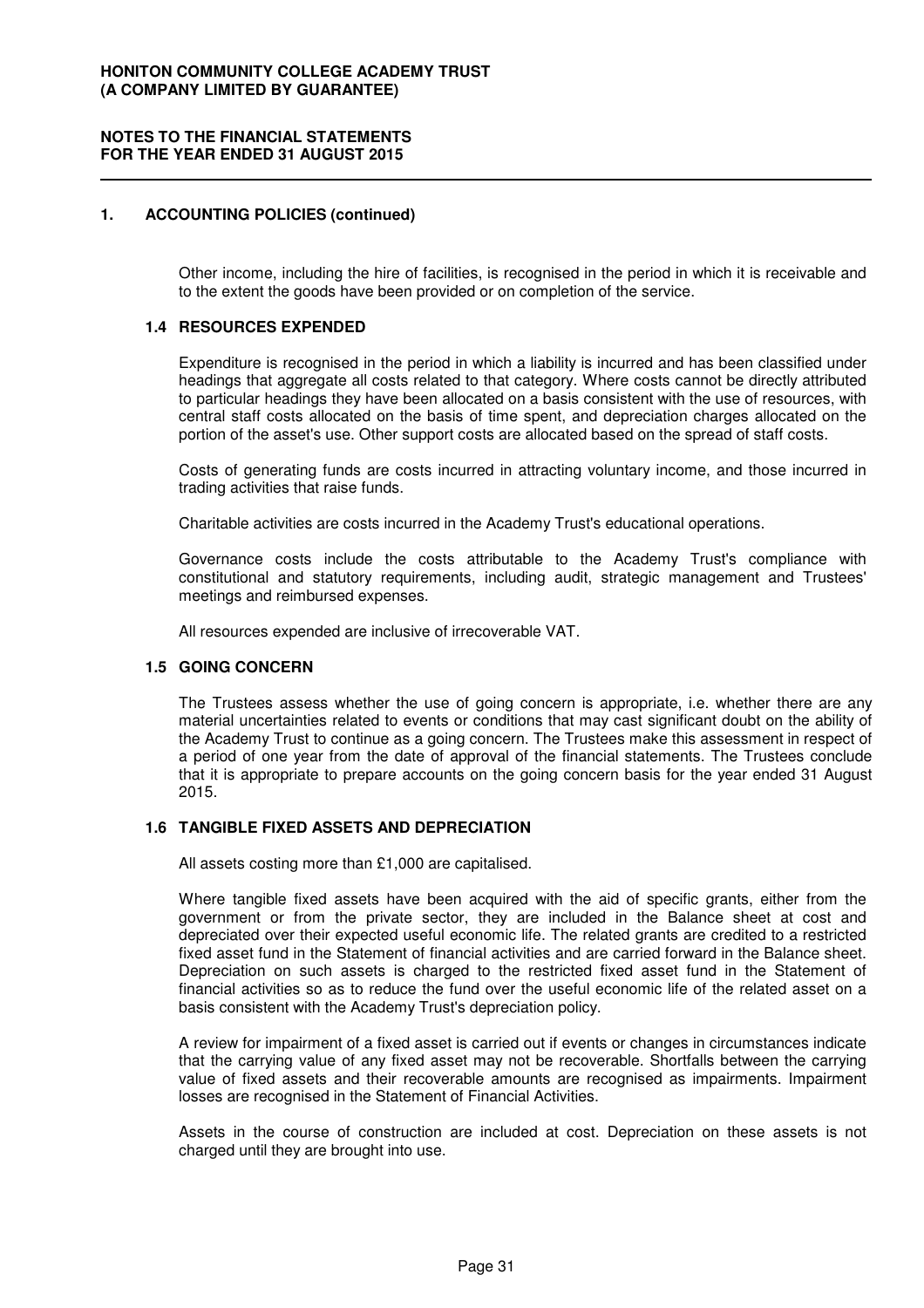## **1. ACCOUNTING POLICIES (continued)**

Tangible fixed assets are stated at cost less depreciation. Depreciation is provided at rates calculated to write off the cost of fixed assets, less their estimated residual value, over their expected useful lives on the following bases:

| $\sim$ | $50/125$ years    |
|--------|-------------------|
| $\sim$ | 25% straight line |
|        | 20% straight line |
| $\sim$ | 33% straight line |
|        | Not depreciated   |
|        |                   |

## **1.7 OPERATING LEASES**

Rentals under operating leases are charged to the Statement of financial activities on a straight line basis over the lease term.

## **1.8 TAXATION**

The Academy Trust is considered to pass the tests set out in Paragraph 1 Schedule 6 of the Finance Act 2010 and therefore it meets the definition of a charitable company for UK corporation tax purposes. Accordingly, the Academy Trust is potentially exempt from taxation in respect of income or capital gains received within categories covered by Chapter 3 Part 11 of the Corporation Tax Act 2010 or Section 256 of the Taxation of Chargeable Gains Act 1992, to the extent that such income or gains are applied exclusively to charitable purposes.

#### **1.9 PENSIONS**

Retirement benefits to employees of the Academy Trust are provided by the Teachers' Pension Scheme ("TPS") and the Local Government Pension Scheme ("LGPS"). These are defined benefit schemes, are contracted out of the State Earnings-Related Pension Scheme ("SERPS"), and the assets are held separately from those of the Academy Trust.

The TPS is an unfunded scheme and contributions are calculated so as to spread the cost of pensions over employees' working lives with the Academy Trust in such a way that the pension cost is a substantially level percentage of current and future pensionable payroll. The contributions are determined by the Government Actuary on the basis of quinquennial valuations using a prospective benefit method. As stated in note 25, the TPS is a multi-employer scheme and the Academy Trust is unable to identify its share of the underlying assets and liabilities of the scheme on a consistent and reasonable basis. The TPS is therefore treated as a defined contribution scheme and the contributions recognised as they are paid each year.

The LGPS is a funded scheme and the assets are held separately from those of the Academy Trust in separate trustee administered funds. Pension scheme assets are measured at fair value and liabilities are measured on an actuarial basis using the projected unit method and discounted at a rate equivalent to the current rate of return on a high quality corporate bond of equivalent term and currency to the liabilities. The actuarial valuations are obtained at least triennially and are updated at each balance sheet date. The amounts charged to operating surplus are the current service costs and gains and losses on the settlements and curtailments. They are included as part of staff costs. Past service costs are recognised immediately in the Statement of financial activities if the benefits have vested. If the benefits have not vested immediately, the costs are recognised over the period vesting occurs. The expected return on assets and the interest cost are shown as a net finance amount of other finance costs or credits adjacent to interest. Actuarial gains and losses are recognised immediately in other gains and losses.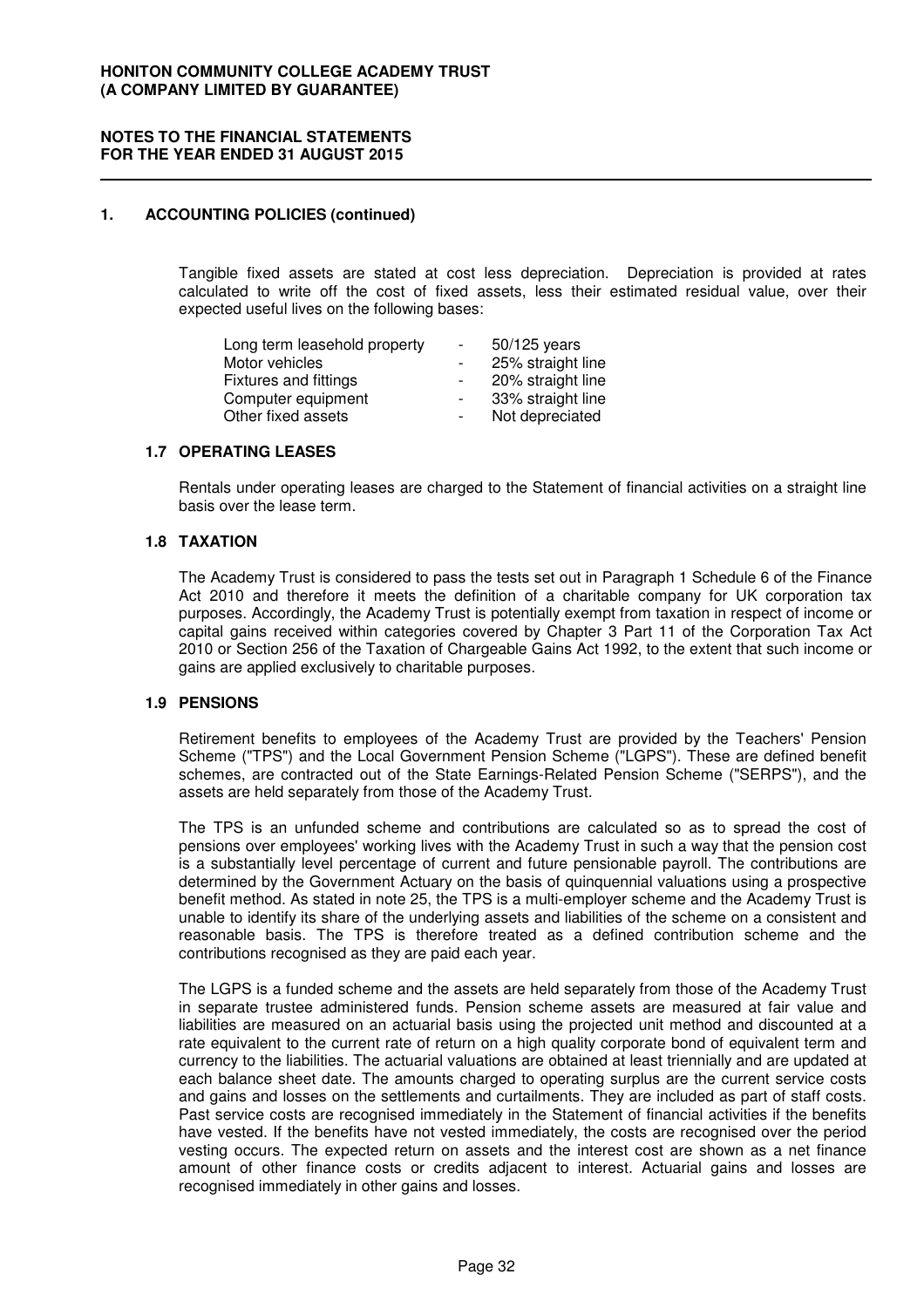## **1. ACCOUNTING POLICIES (continued)**

## **1.10 AGENCY ARRANGEMENTS**

The Academy acts as an agent in distributing 16-19 bursary funds from EFA. Payments received from EFA and subsequent disbursements to students are excluded from the Statement of Financial Activities as the Academy does not have control over the charitable application of the funds. The Academy can use up to 5% of the allocation towards its own administration costs and this is recognised in the Statement of Financial Activities.

The academy also distributes Local Area Partnership income as an agent for the local community.

The funds received, paid and any balances held at period end are disclosed in Note 28.

# **2. VOLUNTARY INCOME**

|           | <b>Unrestricted</b> | <b>Restricted</b> | <b>Total</b> | Total |
|-----------|---------------------|-------------------|--------------|-------|
|           | funds               | funds             | funds        | funds |
|           | 2015                | 2015              | 2015         | 2014  |
|           | £                   |                   |              | £     |
| Donations | 3,185               | $\blacksquare$    | 3,185        | 7,230 |

#### **3. ACTIVITIES FOR GENERATING FUNDS**

|               | <b>Unrestricted</b><br>funds<br>2015<br>£ | <b>Restricted</b><br>funds<br>2015<br>£ | Total<br>funds<br>2015<br>£ | Total<br>funds<br>2014<br>£ |
|---------------|-------------------------------------------|-----------------------------------------|-----------------------------|-----------------------------|
| Lettings      | 26,256                                    | ۰                                       | 26,256                      | 30,534                      |
| Music tuition | 6,555                                     | ۰                                       | 6,555                       | 9,322                       |
| Fees received | 123,480                                   | ۰                                       | 123,480                     | 154,209                     |
| Other         | 23,820                                    | $\blacksquare$                          | 23,820                      | 24,984                      |
|               | 180,111                                   | ۰                                       | 180,111                     | 219,049                     |

#### **4. INVESTMENT INCOME**

|                      | <b>Unrestricted</b><br>funds<br>2015 | <b>Restricted</b><br>funds<br>2015 | Total<br>funds<br>2015 | Total<br>funds<br>2014<br>£ |
|----------------------|--------------------------------------|------------------------------------|------------------------|-----------------------------|
| <b>Bank interest</b> | 3.441                                | $\blacksquare$                     | 3,441                  | 1,740                       |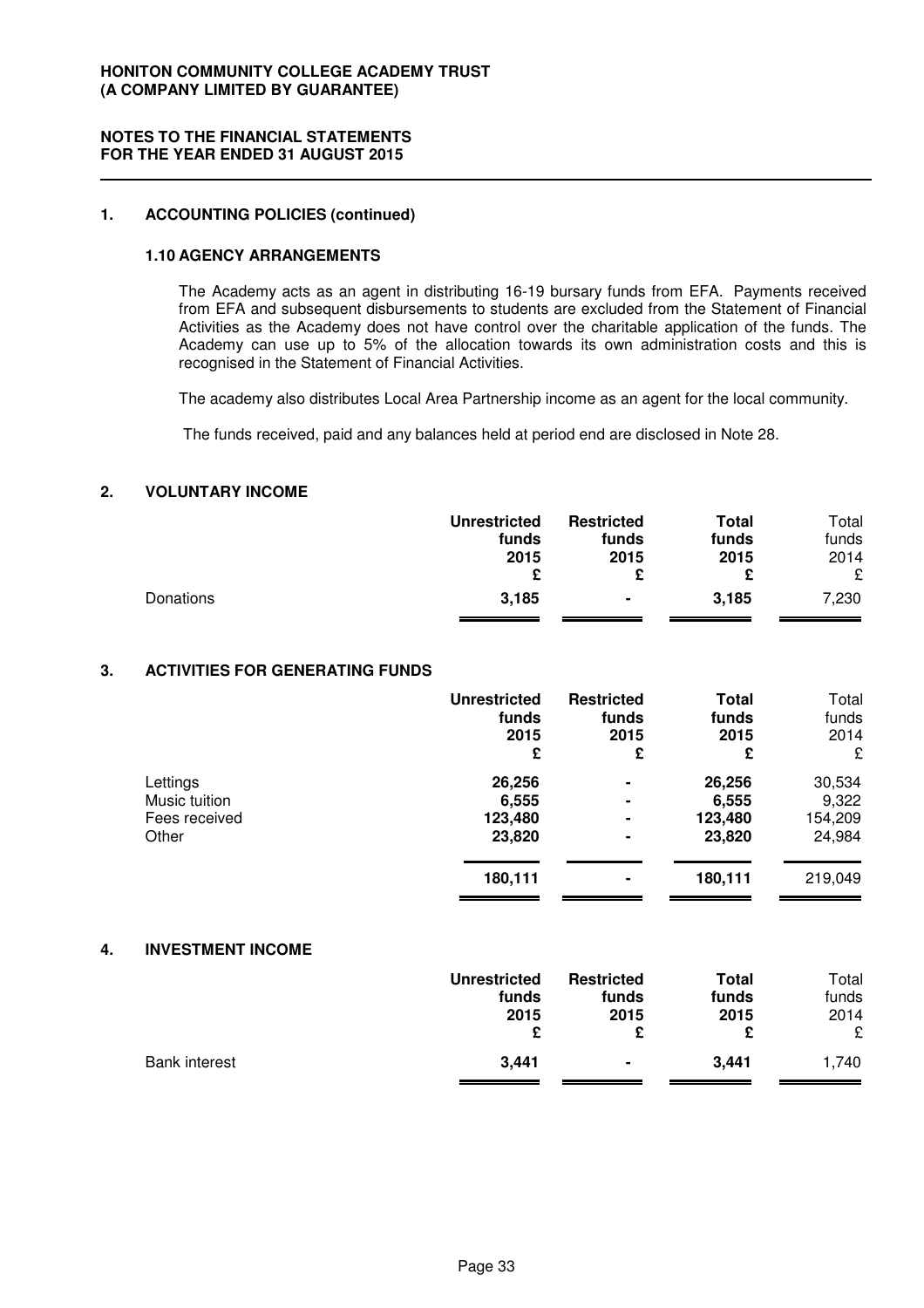# **5. FUNDING FOR ACADEMY'S EDUCATIONAL OPERATIONS**

|                                                                                                 | <b>Unrestricted</b><br>funds<br>2015<br>£ | <b>Restricted</b><br>funds<br>2015<br>£ | <b>Total</b><br>funds<br>2015<br>£ | Total<br>funds<br>2014<br>£       |
|-------------------------------------------------------------------------------------------------|-------------------------------------------|-----------------------------------------|------------------------------------|-----------------------------------|
| DfE/EFA grants                                                                                  |                                           |                                         |                                    |                                   |
| <b>Capital Grants</b><br><b>General Annual Grant</b><br>Other DfE/EFA grants                    |                                           | 18,839<br>3,960,290<br>156,437          | 18,839<br>3,960,290<br>156,437     | 1,688,626<br>4,364,953<br>156,163 |
|                                                                                                 |                                           | 4,135,566                               | 4,135,566                          | 6,209,742                         |
| <b>Other Government grants</b>                                                                  |                                           |                                         |                                    |                                   |
| <b>High Needs</b><br>Other government grants non capital<br>Income for hosting trainee teachers |                                           | 96,047<br>25,390                        | 96,047<br>25,390                   | 79,687<br>10,860<br>7,827         |
|                                                                                                 |                                           | 121,437                                 | 121,437                            | 98,374                            |
| <b>Other funding</b>                                                                            |                                           |                                         |                                    |                                   |
| Sales to students                                                                               | 7,783                                     |                                         | 7,783                              | 9,080                             |
|                                                                                                 | 7,783                                     |                                         | 7,783                              | 9,080                             |
|                                                                                                 | 7,783                                     | 4,257,003                               | 4,264,786                          | 6,317,196                         |

## **6. RESOURCES EXPENDED**

|                                            | <b>Staff costs</b>   | <b>Non Pay Expenditure</b>   |                    | <b>Total</b>           | Total                  |
|--------------------------------------------|----------------------|------------------------------|--------------------|------------------------|------------------------|
|                                            | 2015<br>£            | <b>Premises</b><br>2015<br>£ | Other<br>2015<br>£ | 2015<br>£              | 2014<br>£              |
| Fundraising expenses                       |                      |                              | 101,331            | 101,331                | 124,648                |
| <b>COSTS OF GENERATING</b><br><b>FUNDS</b> |                      |                              | 101,331            | 101,331                | 124,648                |
| Direct costs<br>Support costs              | 3,012,364<br>745,448 | 159,245<br>365,693           | 218,865<br>358,787 | 3,390,474<br>1,469,928 | 3,622,902<br>1,595,699 |
| <b>CHARITABLE ACTIVITIES</b>               | 3,757,812            | 524,938                      | 577,652            | 4,860,402              | 5,218,601              |
| <b>GOVERNANCE</b>                          |                      |                              | 13,396             | 13,396                 | 12,514                 |
|                                            | 3,757,812            | 524,938                      | 692,379            | 4,975,129              | 5,355,763              |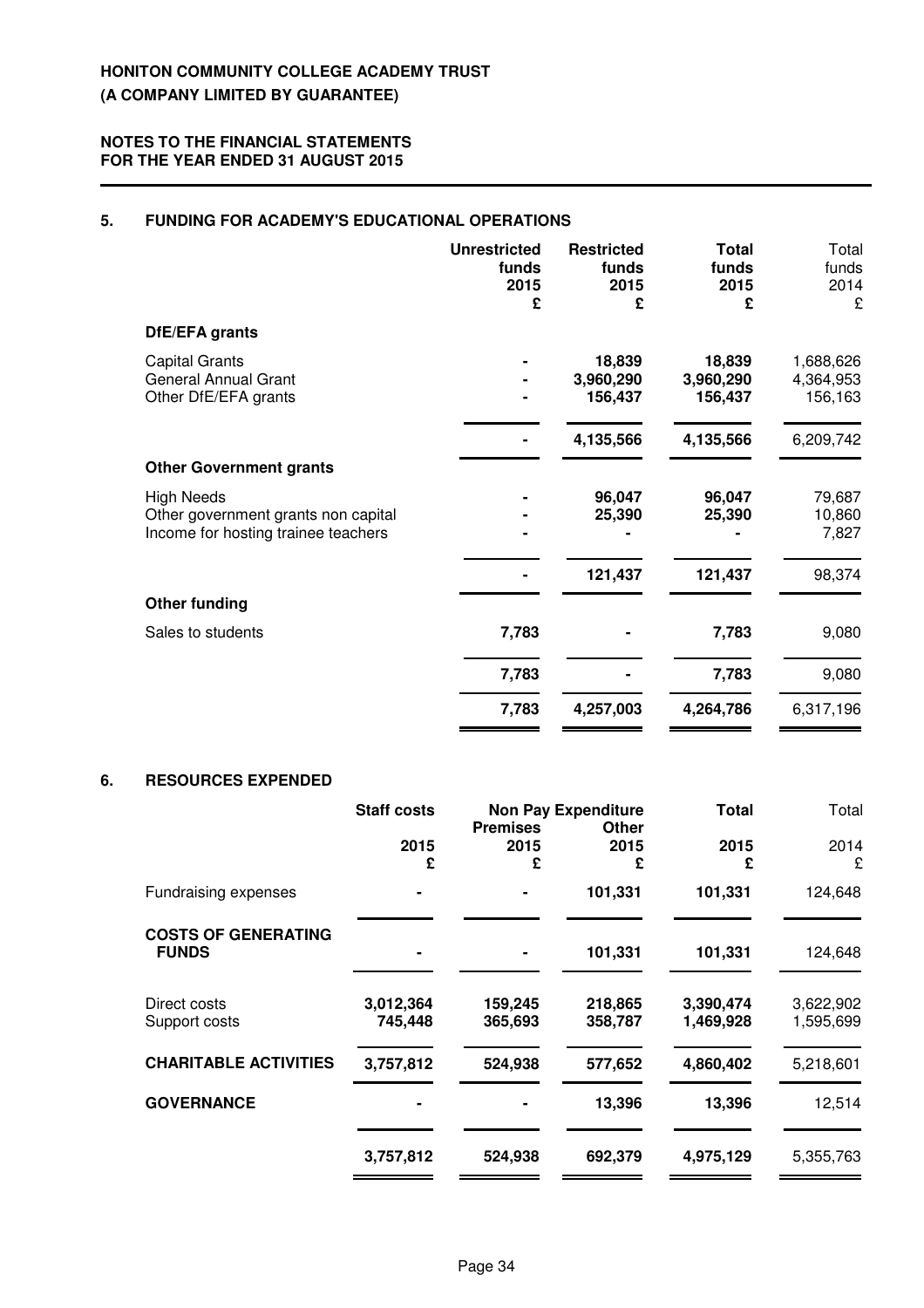# **7. DIRECT COSTS**

|                         | <b>Total</b><br>2015 | Total<br>2014 |
|-------------------------|----------------------|---------------|
| Pension finance costs   | 30,000               | 33,000        |
| Educational supplies    | 27,931               | 38,193        |
| <b>Examination fees</b> | 84.742               | 92,752        |
| Staff development       | 25,708               | 28,149        |
| Other costs             | 50,484               | 35,234        |
| Supply teachers         | 50.446               | 50,329        |
| Wages and salaries      | 2,391,894            | 2,446,051     |
| National insurance      | 174,347              | 181,971       |
| Pension cost            | 395,677              | 411,324       |
| Depreciation            | 159,245              | 305,899       |
|                         | 3,390,474            | 3,622,902     |

# **8. SUPPORT COSTS**

|                                       | Total     | Total     |
|---------------------------------------|-----------|-----------|
|                                       | 2015      | 2014      |
|                                       | £         | £         |
| Recruitment and support               | 7,997     | 9,477     |
| Maintenance of premises and equipment | 136,783   | 226,989   |
| Cleaning                              | 20,047    | 14,505    |
| Rent and rates                        | 77,258    | 85,666    |
| Energy costs                          | 62,394    | 63,616    |
| Insurance                             | 49,790    | 64,292    |
| Security and transport                | 27,015    | 27,424    |
| Catering                              | 38,424    | 44,095    |
| Technology costs                      | 57,853    | 99,117    |
| Office overheads                      | 34,169    | 50,259    |
| Legal and professional                | 142,240   | 99,376    |
| Bank interest and charges             | 1,299     | 2,079     |
| Wages and salaries                    | 628,200   | 630,039   |
| National insurance                    | 30,752    | 31,096    |
| Pension cost                          | 86,496    | 73,138    |
| Depreciation                          | 69,211    | 74,531    |
|                                       | 1,469,928 | 1,595,699 |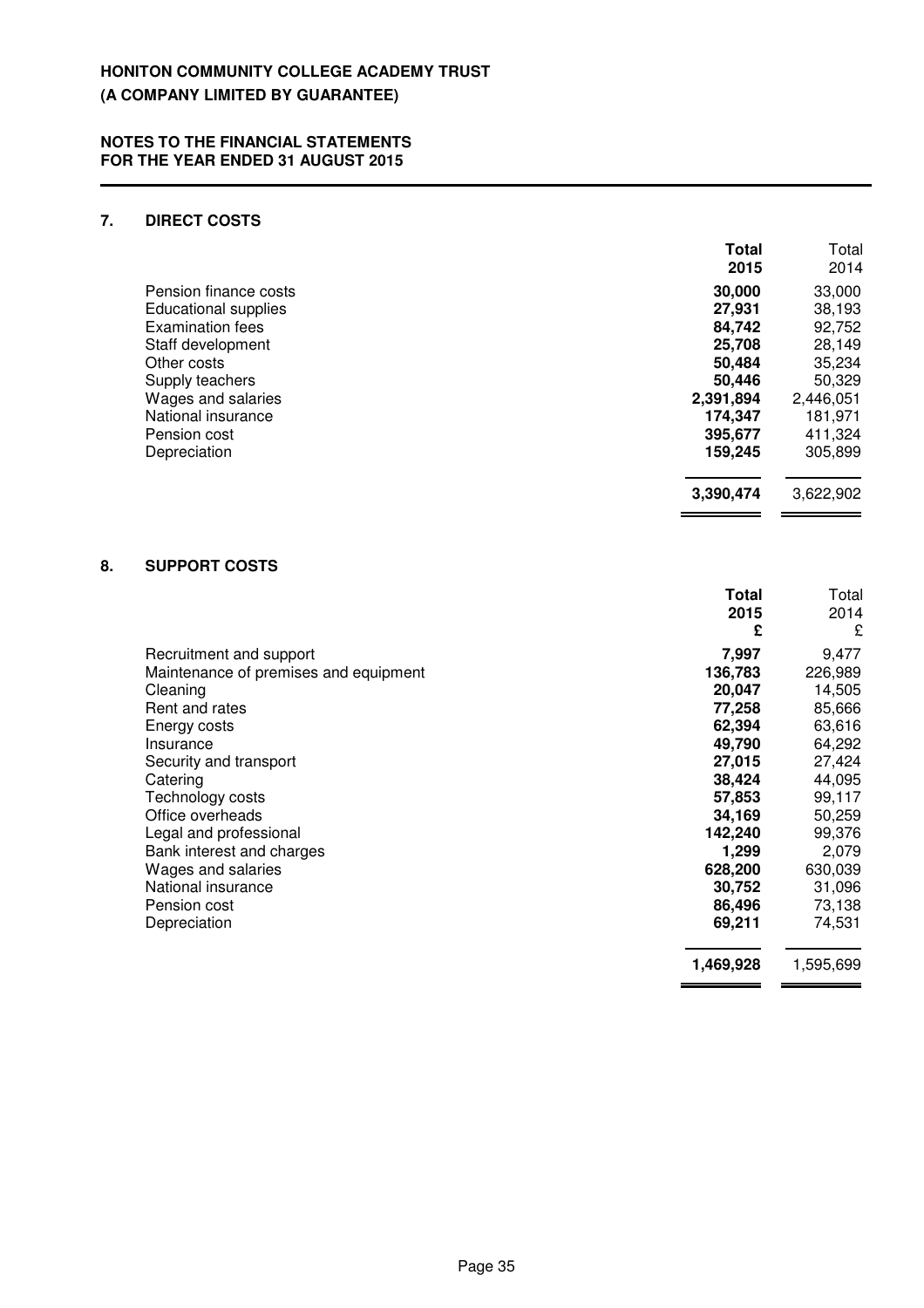## **9. GOVERNANCE COSTS**

**11.** 

|     |                                                                                                                                  | Total<br>funds<br>2015<br>£             | Total<br>funds<br>2014<br>£           |
|-----|----------------------------------------------------------------------------------------------------------------------------------|-----------------------------------------|---------------------------------------|
|     | Auditors' remuneration<br>Auditors' non audit costs<br><b>Responsible Officer Costs</b><br>Legal and Professional<br>Other costs | 6,690<br>2,950<br>1,536<br>750<br>1,470 | 6,535<br>3,125<br>1,300<br>780<br>774 |
|     |                                                                                                                                  | 13,396                                  | 12,514                                |
| 10. | <b>NET INCOMING / (OUTGOING) RESOURCES</b>                                                                                       |                                         |                                       |
|     | This is stated after charging:                                                                                                   |                                         |                                       |
|     |                                                                                                                                  | 2015<br>£                               | 2014<br>£                             |
|     | Depreciation of tangible fixed assets:<br>- owned by the charity<br>Auditors' remuneration<br>Auditors' remuneration - non-audit | 228,456<br>6,690<br>2,950               | 380,431<br>6,535<br>3,125             |
|     | Operating lease rentals:<br>- other operating leases                                                                             | 17,002                                  | 17,002                                |
| 11. | <b>STAFF</b>                                                                                                                     |                                         |                                       |
|     | a. Staff costs                                                                                                                   |                                         |                                       |
|     | Staff costs were as follows:                                                                                                     |                                         |                                       |
|     |                                                                                                                                  | 2015<br>£                               | 2014<br>£                             |
|     | Wages and salaries<br>Social security costs<br>Pension costs (note 25)                                                           | 2,984,522<br>205,099<br>482,173         | 3,076,090<br>213,067<br>484,462       |
|     | Agency supply teacher costs<br>Staff restructuring costs                                                                         | 3,671,794<br>50,446<br>35,572           | 3,773,619<br>50,329                   |
|     |                                                                                                                                  | 3,757,812                               | 3,823,948                             |

#### **b. Staff severance payments**

Included in staff costs are contractual redundancy payments totalling £27,688 paid to 4 employees (2014: Nil). Individually, the payments were £4,137, £4,964, £8,322 and £10,265.

Also included in staff costs are non-contractual payments totalling £7,884 paid to 1 employee (2014: Nil).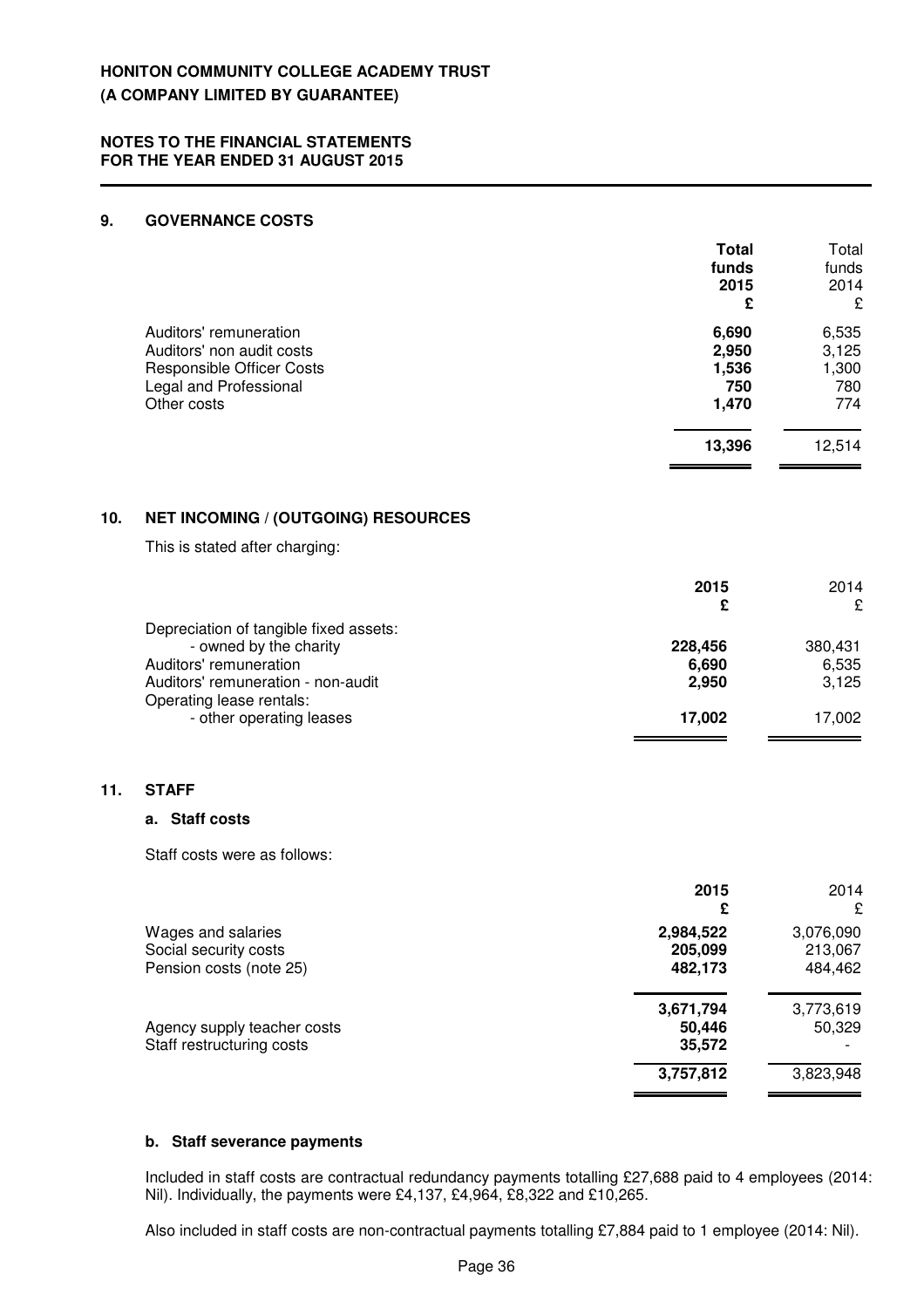## **11. STAFF (continued)**

#### **c. Staff numbers**

The average number of persons employed by the Academy Trust during the year expressed as full time equivalents was as follows:

|                            | 2015<br>No. | 2014<br>No. |
|----------------------------|-------------|-------------|
| Teachers                   | 46          | 48          |
| Administration and support | 71          | 70          |
| Management                 | 6           | 6           |
|                            | 123         | 124         |
|                            |             |             |

## **d. Higher paid staff**

The number of employees whose emoluments fell within the following bands was:

|                               | 2015<br>No. | 2014<br>No. |
|-------------------------------|-------------|-------------|
| In the band £60,001 - £70,000 |             |             |
| In the band £80,001 - £90,000 |             |             |
|                               |             |             |

Both of the above employees participated in the Teacher's Pension Scheme. During the period ended 31 August 2015, annual pension contributions for these staff amounted to £21,030 (2014: £20,822).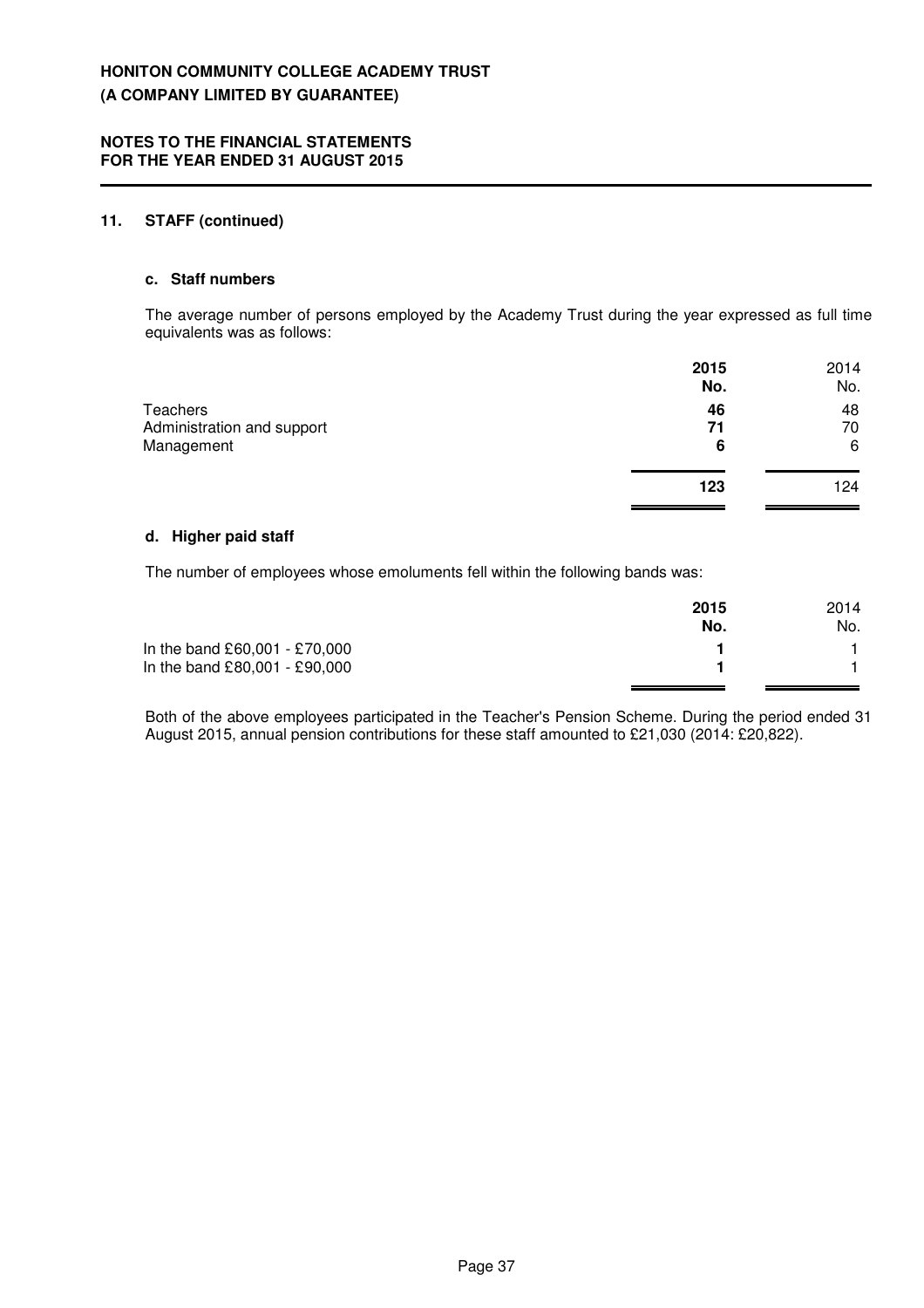## **12. TRUSTEES' REMUNERATION AND EXPENSES**

During the year retirement benefits were accruing to 6 Trustees (2014: 5) in respect of defined benefit pension schemes.

During the year, no Trustees received any benefits in kind (2014: £NIL). During the year ended 31 August 2015, expenses totalling £893 (2014: £NIL) were reimbursed to 2 Trustees (2014: Nil).

Principal and staff trustees only receive remuneration in respect of services they provide undertaking the roles of Principal and staff and not in respect of their services as trustees. Other trustees did not receive any payments, other than expenses, from the academy in respect of their role as trustees. The value of trustees' remuneration (being the amount received by virtue of their employment during the period when they were also a trustee) was as follows: G Smith remuneration £80,000 - £85,000 (2014: £80,000 - £85,000), G Smith employers pension contributions £10,000 - £15,000 (2014: £10,000 - £15,000), A Holt remuneration £55,000 - £60,000 (resigned as a trustee 14 July 2015) (2014: £65,000 - £70,000), A Holt employers pension contributions £5,000 - £10,000 (2014: £5,000 - £10,000), A Salter remuneration £Nil - £5,000 (resigned as a trustee 26 September 2014) (2014 £15,000 - £20,000) A Salter employers pension contributions £Nil - £5,000 (2014: £Nil - £5,000), R Shorter remuneration £20,000 - £25,000 (2014: £15,000 - £20,000), R Shorter employers pension contributions £Nil - £5,000 (2014: £Nil - £5,000, C Bowles remuneration £5,000 - £10,000 (appointed as a trustee 29 September 2014), C Bowles employers pension contributions £Nil - £5,000, S Maplesden remuneration £5,000 - £10,000 (appointed as a trustee 15 July 2015), S Maplesden employers pension contributions £Nil - £5,000.

#### **13. TRUSTEES' AND OFFICERS' INSURANCE**

In accordance with normal commercial practice the Academy Trust has purchased insurance to protect Trustees and officers from claims arising from negligent acts, errors or omissions occurring whilst on academy business. The insurance provides cover up to £5,000,000 on any one claim and the cost for the year ended 31 August 2015 was £582 (2014: £298). The cost of this insurance is included in the total insurance cost.

#### **14. OTHER FINANCE INCOME**

|                                                                                    | 2015                | 2014               |
|------------------------------------------------------------------------------------|---------------------|--------------------|
| Expected return on pension scheme assets<br>Interest on pension scheme liabilities | 73,000<br>(103,000) | 64,000<br>(97,000) |
|                                                                                    | (30,000)            | (33,000)           |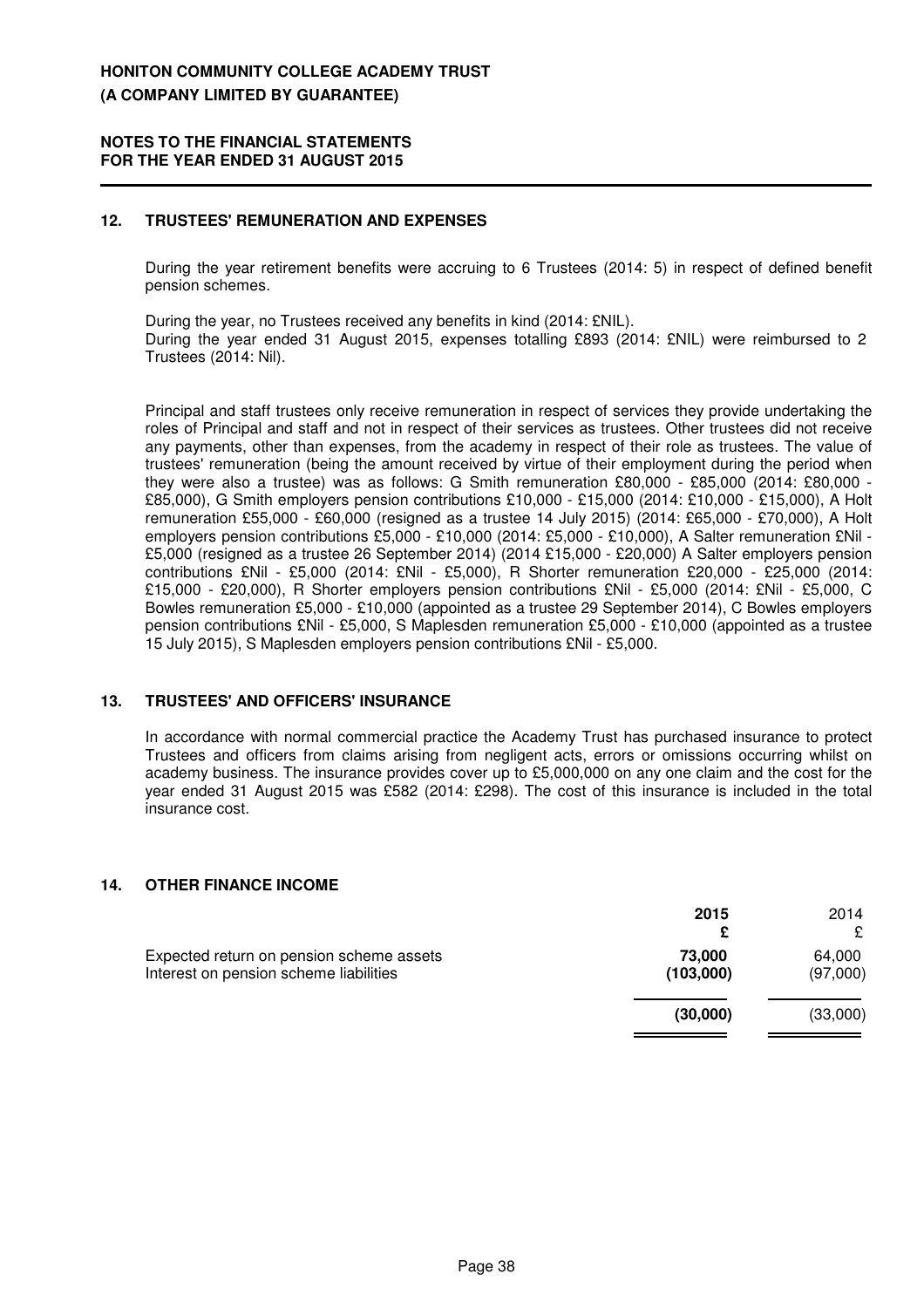## **15. TANGIBLE FIXED ASSETS**

|                                                      | Long term<br>leasehold<br>property<br>£ | <b>Motor</b><br>£ | <b>Fixtures</b><br>vehicles and fittings<br>£ | Computer<br>equipment<br>£ | Asset under<br>construction<br>£ | Total<br>£              |
|------------------------------------------------------|-----------------------------------------|-------------------|-----------------------------------------------|----------------------------|----------------------------------|-------------------------|
| <b>COST</b>                                          |                                         |                   |                                               |                            |                                  |                         |
| At 1 September 2014<br>Additions<br>Transfer between | 10,203,443                              | 19,500            | 107,793<br>10,176                             | 509,492<br>32,175          | 271,542<br>1,386,489             | 11,111,770<br>1,428,840 |
| classes                                              | 1,658,031                               |                   |                                               |                            | (1,658,031)                      |                         |
| At 31 August 2015                                    | 11,861,474                              | 19,500            | 117,969                                       | 541,667                    |                                  | 12,540,610              |
| <b>DEPRECIATION</b>                                  |                                         |                   |                                               |                            |                                  |                         |
| At 1 September 2014<br>Charge for the year           | 564,981<br>194,741                      | 11,731<br>1,942   | 68,268<br>23,593                              | 505,925<br>8,180           |                                  | 1,150,905<br>228,456    |
| At 31 August 2015                                    | 759,722                                 | 13,673            | 91,861                                        | 514,105                    |                                  | 1,379,361               |
| <b>NET BOOK VALUE</b>                                |                                         |                   |                                               |                            |                                  |                         |
| At 31 August 2015                                    | 11,101,752                              | 5,827             | 26,108                                        | 27,562                     |                                  | 11, 161, 249            |
| At 31 August 2014                                    | 9,638,462                               | 7,769             | 39,525                                        | 3,567                      | 271,542                          | 9,960,865               |

The trust's transactions relating to land and buildings included:

- The construction of a new block on land already owned at a cost of £1,658,031.

The asset was initially included in assets under construction until completion at which point it was transferred to long term leasehold property as reported above.

## **16. DEBTORS**

|                                                                    | 2015<br>£                 | 2014<br>£                    |
|--------------------------------------------------------------------|---------------------------|------------------------------|
| Trade debtors<br>VAT recoverable<br>Prepayments and accrued income | 1,278<br>22,857<br>25,790 | 2,534<br>66,640<br>1,209,362 |
|                                                                    | 49,925                    | 1,278,536                    |

Included in accrued income in 2014 is ACMF capital grant funding receivable of £1,131,201.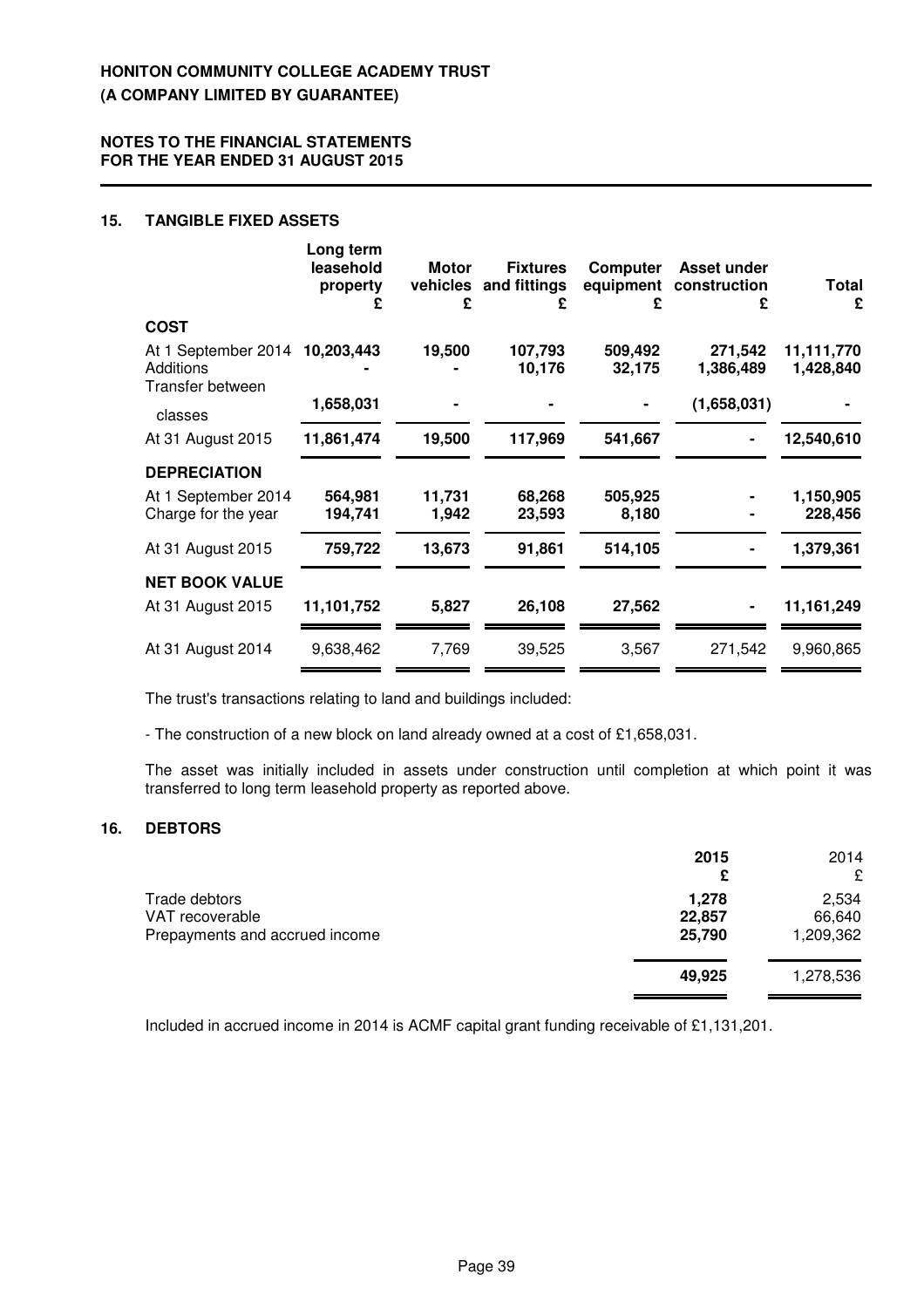## **17. CREDITORS: AMOUNTS FALLING DUE WITHIN ONE YEAR**

|                                                                                                                   | 2015<br>£                            | 2014<br>£                             |
|-------------------------------------------------------------------------------------------------------------------|--------------------------------------|---------------------------------------|
| Trade creditors<br>Other taxation and social security<br>Other creditors<br>Accruals and deferred income          | (289)<br>60,362<br>85,562<br>116,746 | 26,555<br>62,911<br>54,385<br>206,532 |
|                                                                                                                   | 262,381                              | 350,383                               |
| <b>DEFERRED INCOME</b>                                                                                            |                                      | £                                     |
| Deferred income at 1 September 2014<br>Resources deferred during the year<br>Amounts released from previous years |                                      | 63,509<br>68,653<br>(63, 509)         |
| Deferred income at 31 August 2015                                                                                 |                                      | 68,653                                |

At the balance sheet date the Academy was holding funds received in advance for trips being held in the 2015/16 academic year together with enhanced funding for 2015/16.

# **18. STATEMENT OF FUNDS**

|                                                                                                                  | <b>Brought</b><br><b>Forward</b><br>£ | Incoming<br>resources<br>£ | <b>Resources</b><br><b>Expended</b><br>£ | <b>Transfers</b><br>in/out<br>£ | Gains/<br>(Losses)<br>£ | <b>Carried</b><br><b>Forward</b><br>£ |
|------------------------------------------------------------------------------------------------------------------|---------------------------------------|----------------------------|------------------------------------------|---------------------------------|-------------------------|---------------------------------------|
| <b>UNRESTRICTED</b><br><b>FUNDS</b>                                                                              |                                       |                            |                                          |                                 |                         |                                       |
| General funds                                                                                                    | 278,204                               | 194,520                    | (264, 843)                               | (15, 566)                       |                         | 192,315                               |
| <b>RESTRICTED FUNDS</b>                                                                                          |                                       |                            |                                          |                                 |                         |                                       |
| <b>General Annual</b><br>Grant (GAG)<br>General Annual<br>Grant (GAG) - To<br>be used towards<br>funding capital | 110,285                               | 3,960,290                  | (4,072,992)                              | 26,753                          |                         | 24,336                                |
| project                                                                                                          | 50,000                                |                            |                                          | (50,000)                        |                         |                                       |
| Rates                                                                                                            |                                       | 21,795                     | (21, 795)                                |                                 |                         |                                       |
| <b>High Needs funding</b>                                                                                        |                                       | 96,047                     | (96, 047)                                |                                 |                         |                                       |
| Pupil Premium                                                                                                    |                                       | 134,642                    | (119, 776)                               |                                 |                         | 14,866                                |
| 16-19 bursary<br>Other restricted                                                                                | 26,830                                | 787                        | (27, 617)                                |                                 |                         |                                       |
| income                                                                                                           |                                       | 24,603                     | (24, 603)                                |                                 |                         |                                       |
| Pension reserve                                                                                                  | (1,356,000)                           |                            | (119,000)                                |                                 | (12,000)                | (1,487,000)                           |
|                                                                                                                  | (1, 168, 885)                         | 4,238,164                  | (4,481,830)                              | (23, 247)                       | (12,000)                | (1, 447, 798)                         |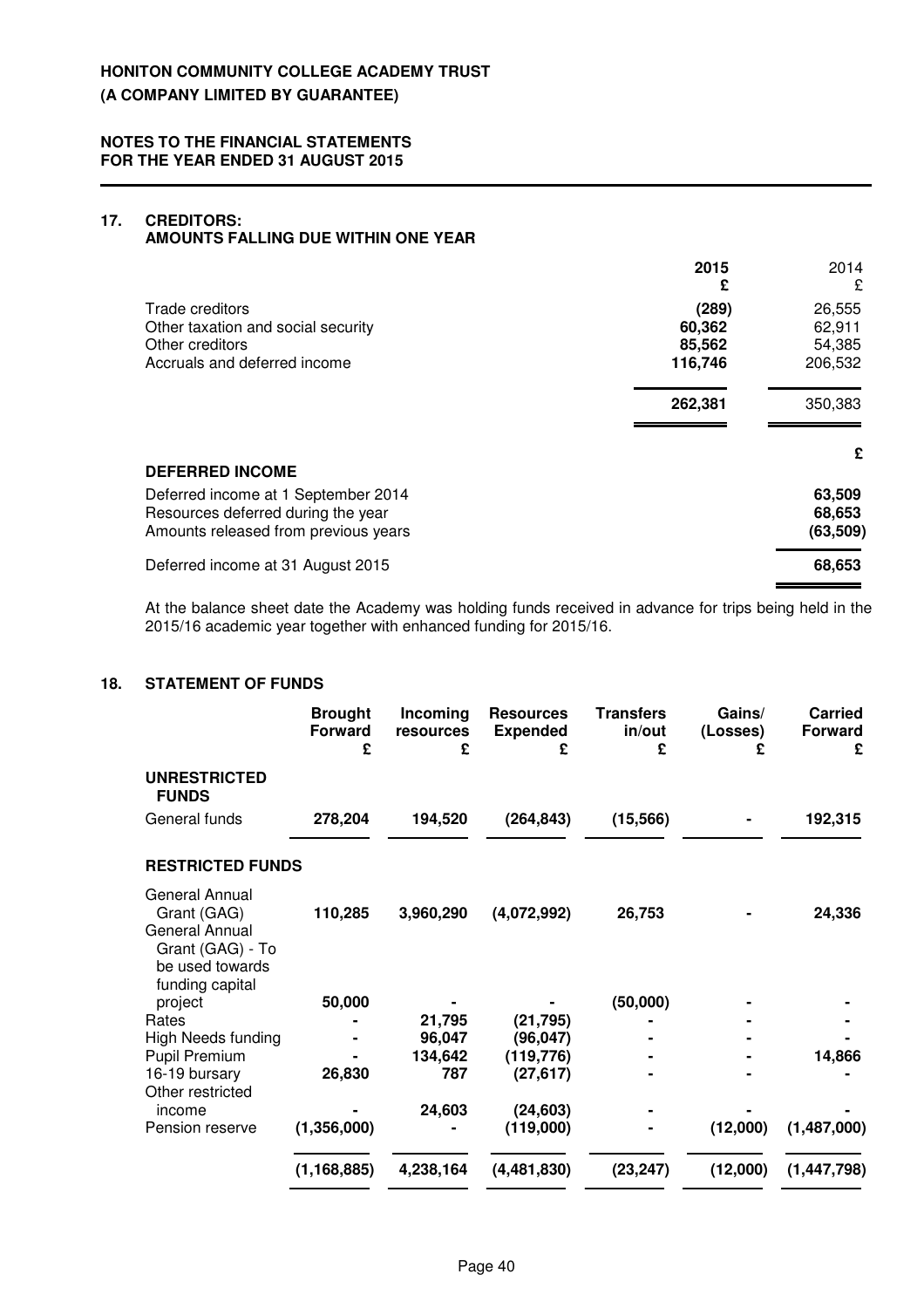## **NOTES TO THE FINANCIAL STATEMENTS FOR THE YEAR ENDED 31 AUGUST 2015**

## **18. STATEMENT OF FUNDS (continued)**

## **RESTRICTED FIXED ASSET FUNDS**

| <b>Fixed assets</b><br>transferred on<br>conversion<br><b>Fixed assets</b><br>purchased from<br>GAG and other | 9,659,717  |           | (186, 652)  |        |          | 9,473,065    |
|---------------------------------------------------------------------------------------------------------------|------------|-----------|-------------|--------|----------|--------------|
| restricted funds                                                                                              | 1,535      |           | 468         | 38,813 |          | 40,816       |
| Devolved Formula<br>Capital                                                                                   | 28,434     | 18,839    | (25, 702)   |        |          | 21,571       |
| Capital surplus<br>transferred on                                                                             |            |           |             |        |          |              |
| conversion                                                                                                    | 26,365     |           | (2,660)     |        |          | 23,705       |
| <b>Academies Capital</b><br>Maintenance                                                                       |            |           |             |        |          |              |
| Fund                                                                                                          | 1,616,002  |           | (13,910)    |        |          | 1,602,092    |
|                                                                                                               | 11,332,053 | 18,839    | (228, 456)  | 38,813 |          | 11, 161, 249 |
| Total restricted                                                                                              |            |           |             |        |          |              |
| funds                                                                                                         | 10,163,168 | 4,257,003 | (4,710,286) | 15,566 | (12,000) | 9,713,451    |
| Total of funds                                                                                                | 10,441,372 | 4,451,523 | (4,975,129) |        | (12,000) | 9,905,766    |

The specific purposes for which the funds are to be applied are as follows:

# **RESTRICTED FUNDS**

General Annual Grant (GAG) - Income from the EFA which is to be used for the normal running costs of the Academy, including education and support costs. The GAG previously ring fenced for capital projects was party spent during the year. The remainder was released back to general GAG with the planned expenditure being settled through the utilisation of available fixed asset funds.

High Needs - Funding received by the Local Authority to fund further support for students with additional needs.

Pupil Premium - Funding received from the EFA to cater for disadvantaged pupils.

16-19 Bursary - Funding received from the EFA and Local Authority for pupils over the age of 16.

Pension reserve – This represents the academy's share of the assets and liabilities in the Local Government Pension Scheme. As with most pension schemes this is currently in deficit due to an excess of scheme liabilities over scheme assets which was inherited on conversion to an academy. The academy is following the recommendations of the actuary to reduce the deficit by making additional contributions over a number of years.

# **RESTRICTED FIXED ASSET FUNDS**

Fixed assets transferred on conversion represent the building and equipment donated to the school from the Local Authority on conversion to an academy.

Capital Expenditure from GAG - This represents funds transferred from the restricted GAG fund to purchase fixed assets.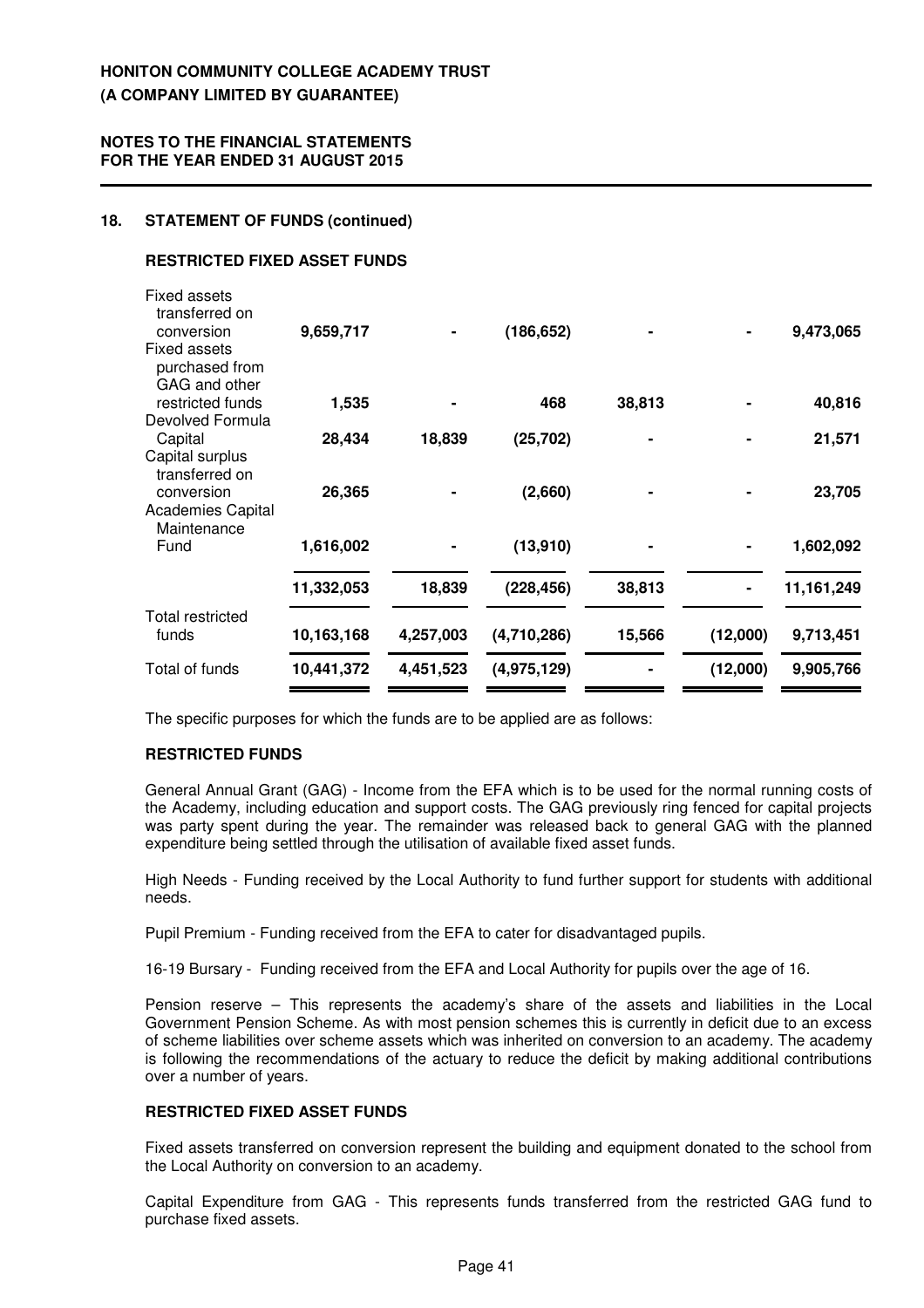#### **18. STATEMENT OF FUNDS (continued)**

Devolved Formula Capital - This represents funding from the EFA to cover the maintenance and purchase of the academy's assets.

Academies Capital Maintenance Fund - These funds are received for direct expenditure on fixed asset projects.

Capital surplus transferred on conversion - this represents unspent capital grants donated to the school from the Local Authority on conversion to an academy.

## **OTHER INFORMATION**

Under the funding agreement with the Secretary of State, the Academy Trust was not subject to a limit on the amount of GAG that it could carry forward at 31 August 2015.

# **19. ANALYSIS OF NET ASSETS BETWEEN FUNDS**

|                               | Unrestricted<br>funds<br>2015<br>£ | <b>Restricted</b><br>funds<br>2015<br>£ | <b>Restricted</b><br>fixed asset<br>funds<br>2015<br>£ | Total<br>funds<br>2015<br>£ | Total<br>funds<br>2014<br>£ |
|-------------------------------|------------------------------------|-----------------------------------------|--------------------------------------------------------|-----------------------------|-----------------------------|
| Tangible fixed assets         | ۰                                  | $\blacksquare$                          | 11,161,249                                             | 11,161,249                  | 9,960,864                   |
| Current assets                | 260,968                            | 195,507                                 | 37,423                                                 | 493,898                     | 2,186,891                   |
| Creditors due within one year | (68, 653)                          | (156, 305)                              | (37, 423)                                              | (262,381)                   | (350, 383)                  |
| Pension scheme liability      |                                    | (1,487,000)                             | ٠                                                      | (1,487,000)                 | (1,356,000)                 |
|                               | 192,315                            | (1, 447, 798)                           | 11,161,249                                             | 9,905,766                   | 10,441,372                  |

# **20. NET CASH FLOW FROM OPERATING ACTIVITIES**

|                                                  | 2015       | 2014        |
|--------------------------------------------------|------------|-------------|
|                                                  | £          | £           |
| Net incoming resources before revaluations       | (523, 606) | 1,189,452   |
| Returns on investments and servicing of finance  | (3, 441)   | (1,740)     |
| Depreciation of tangible fixed assets            | 228,456    | 380,431     |
| Capital grants from DfE                          | (18, 839)  | (1,688,626) |
| Decrease/(increase) in debtors                   | 98,410     | (51, 649)   |
| Increase/(decrease) in creditors                 | 5,133      | (45,393)    |
| FRS17 pension finance (income)/cost              | 30,000     | 33,000      |
| FRS17 pension costs less contributions paid      | (41,000)   | 76,000      |
| <b>NET CASH INFLOW FROM OPERATING ACTIVITIES</b> | (224,887)  | (108,525)   |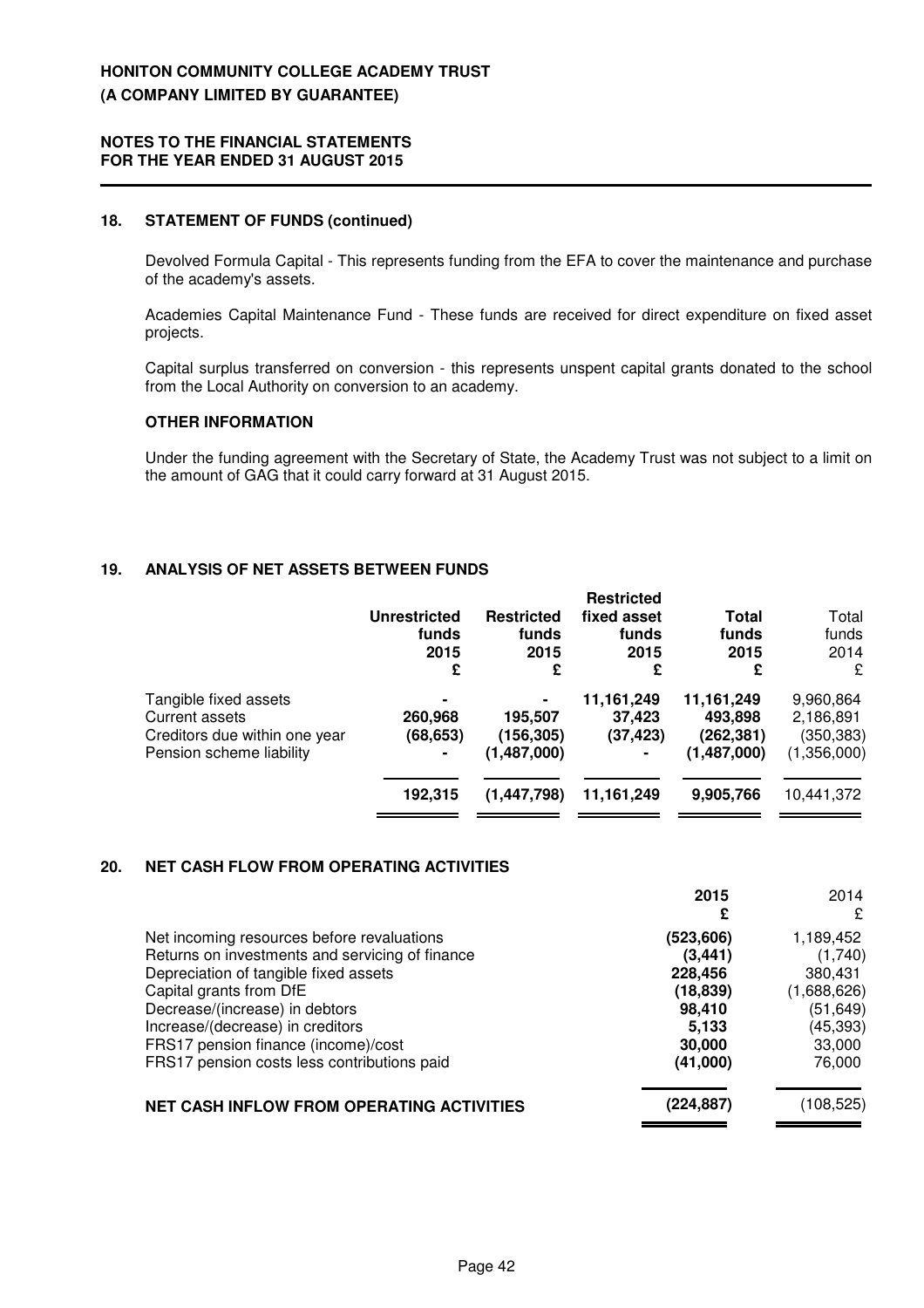# **21. ANALYSIS OF CASH FLOWS FOR HEADINGS NETTED IN CASH FLOW STATEMENT**

|                                                                                       | 2015<br>£                  | 2014<br>£            |
|---------------------------------------------------------------------------------------|----------------------------|----------------------|
| <b>RETURNS ON INVESTMENTS AND SERVICING OF FINANCE</b>                                |                            |                      |
| Interest received                                                                     | 3,441                      | 1,740                |
|                                                                                       |                            |                      |
|                                                                                       | 2015<br>£                  | 2014<br>£            |
| <b>CAPITAL EXPENDITURE AND FINANCIAL</b><br><b>INVESTMENT</b>                         |                            |                      |
| Purchase of tangible fixed assets<br>Capital grants from DfE                          | (1, 391, 975)<br>1,149,040 | (145,554)<br>557,425 |
| NET CASH INFLOW/(OUTFLOW) FROM CAPITAL<br><b>EXPENDITURE AND FINANCIAL INVESTMENT</b> | (242, 935)                 | 411,871              |

# **22. ANALYSIS OF CHANGES IN NET FUNDS**

|                           | <b>September</b><br>2014<br>£ | <b>Cash flow</b><br>£ | <b>Other</b><br>non-cash<br>changes<br>£ | 31 August<br>2015<br>£ |
|---------------------------|-------------------------------|-----------------------|------------------------------------------|------------------------|
| Cash at bank and in hand: | 908,354                       | (464, 381)            | ٠                                        | 443,973                |
| <b>NET FUNDS</b>          | 908,354                       | (464, 381)            | ۰                                        | 443,973                |

# **23. MEMBERS' LIABILITY**

Each member of the charitable company undertakes to contribute to the assets of the company in the event of it being wound up while he/she is a member, or within one year after he/she ceases to be a member, such amount as may be required, not exceeding £10 for the debts and liabilities contracted before he/she ceases to be a member.

## **24. CAPITAL COMMITMENTS**

At 31 August 2015 the Academy Trust had capital commitments as follows:

|                                                               | 2015 | 2014      |
|---------------------------------------------------------------|------|-----------|
|                                                               |      |           |
| Contracted for but not provided in these financial statements |      | 1.476.579 |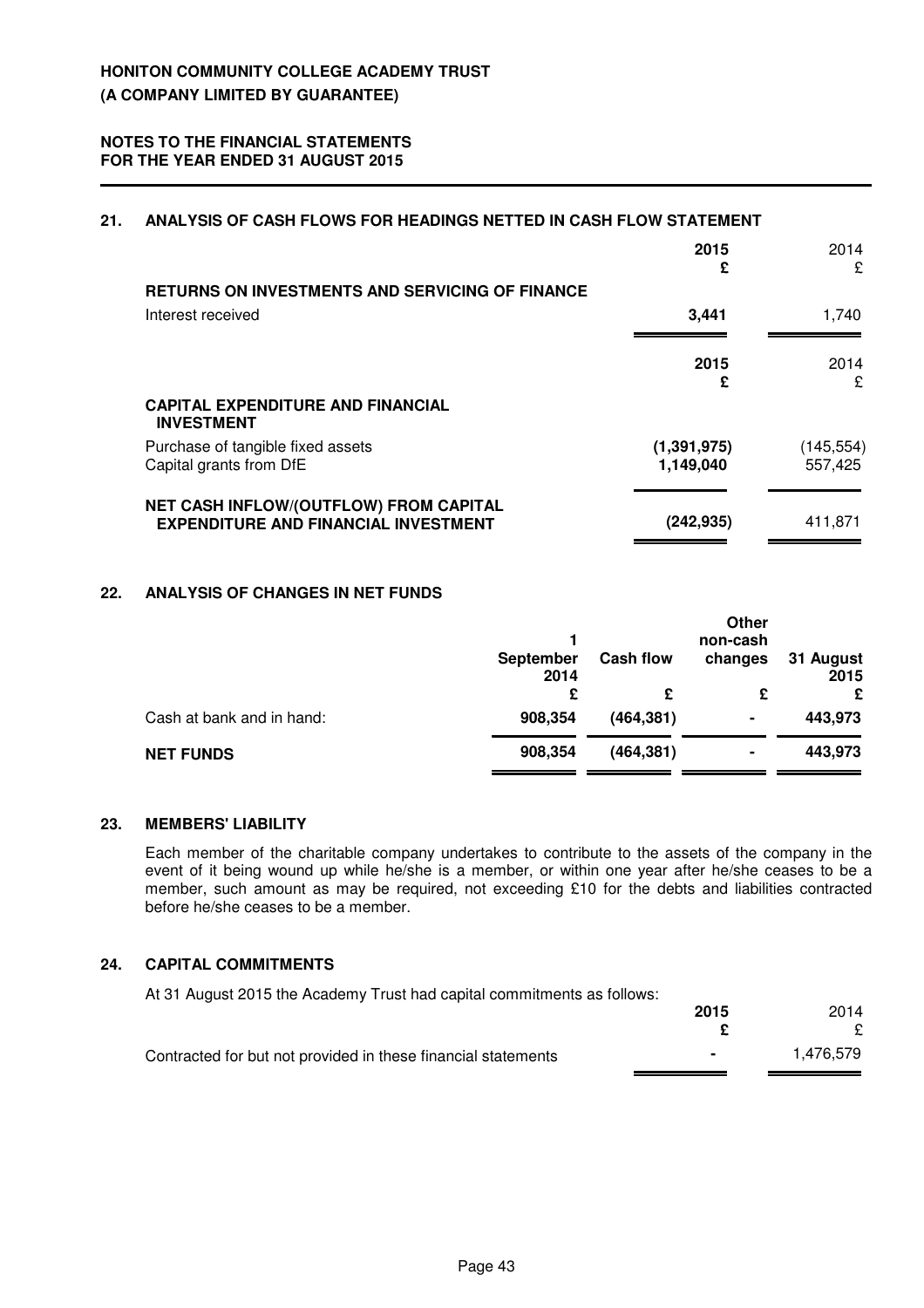## **25. PENSION COMMITMENTS**

The Academy Trust's employees belong to two principal pension schemes: the Teacher's Pension Scheme for England and Wales (TPS) for academic and related staff; and the Local Government Pension Scheme (LGPS) for non-teaching staff, which is managed by [insert name]. Both are defined benefit schemes.

The pension costs are assessed in accordance with the advice of independent qualified actuaries. The latest actuarial valuation of the TPS related to the period ended 31 March 2012 and of the LGPS 31 March 2013.

Contributions amounting to £50,113 were payable to the scheme at 31 August 2015 (2014: £50,807) and are included within creditors.

#### **Teachers' Pension Scheme**

#### **Introduction**

The Teachers' Pension Scheme (TPS) is a statutory, contributory, defined benefit scheme, governed by the Teachers' Pensions Regulations (2010) and, from 1 April 2014, by the Teachers' Pension Scheme Regulations 2014. Membership is automatic for full-time teachers in academies and, from 1 January 2007, automatic for teachers in part-time employment following appointment or a change of contract, although they are able to opt out.

The TPS is an unfunded scheme and members contribute on a 'pay as you go' basis – these contributions along with those made by employers are credited to the Exchequer. Retirement and other pension benefits are paid by public funds provided by Parliament.

#### **Valuation of the Teachers' Pension Scheme**

Not less than every four years the Government Actuary, using normal actuarial principles, conducts a formal actuarial review of the TPS in accordance with the Public Service Pensions (Valuations and Employer Cost Cap) Directions 2014 published by HM Treasury. The aim of the review is to specify the level of future contributions. Actuarial scheme valuations are dependent on assumptions about the value of future costs, design of benefits and many other factors. The latest actuarial valuation of the TPS was carried out as at 31 March 2012 and in accordance with the Public Service Pensions (Valuations and Employer Cost Cap) Directions 2014. The valuation report was published by the Department for Education on 9 June 2014. The key elements of the valuation and subsequent consultation are:

- employer contribution rates set at 16.48% of pensionable pay (including a 0.08% employer administration charge (currently 14.1%);
- total scheme liabilities (pensions currently in payment and the estimated cost of future benefits) for service to the effective date of £191,500 million, and notional assets (estimated future contributions together with the notional investments held at the valuation date) of £176,600 million giving a notional past service deficit of £14,900 million
- an employer cost cap of 10.9% of pensionable pay will be applied to future valuations
- the assumed real rate of return is 3.0% in excess of prices and 2% in excess of earnings. The rate of real earnings growth is assumed to be 2.75%. The assumed nominal rate of return is 5.06%

During the year the employer contribution rate was 14.1%. The TPS valuation for 2012 determined an employer rate of 16.4% from September 2015, which will be payable during the implementation period until the next valuation as at March 2016, whereupon the employer contribution rate is expected to be reassessed and will be payable from 1 April 2019.

The pension costs paid to TPS in the period amounted to £253,433 (2014: £273,643).

A copy of the valuation report and supporting documentation is on the Teachers' Pensions website.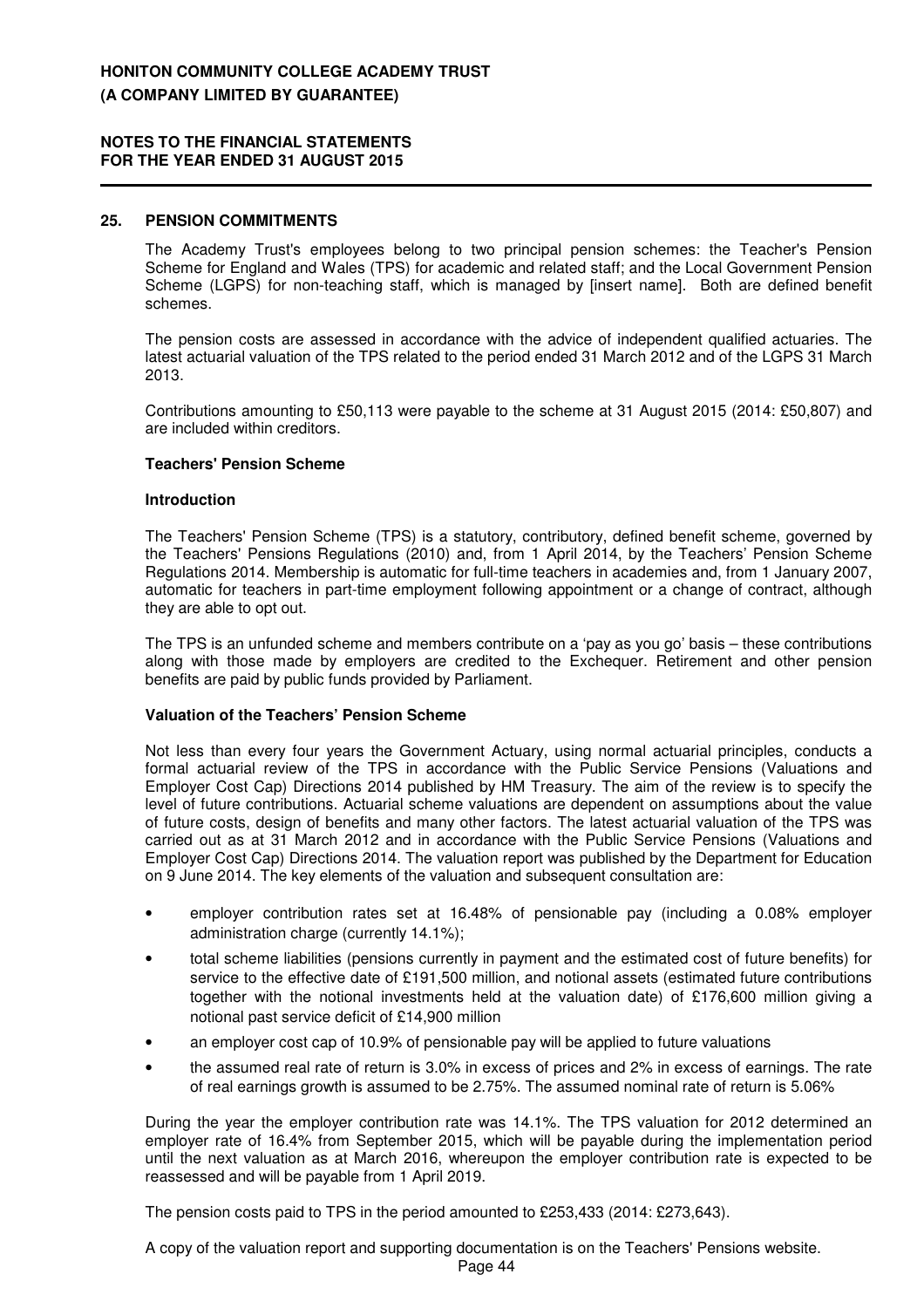## **25. PENSION COMMITMENTS (continued)**

Under the definitions set out in Financial Reporting Standard (FRS 17) Retirement Benefits, the TPS is a multi-employer pension scheme. The Academy Trust has accounted for its contributions to the scheme as if it were a defined contribution scheme. The Academy Trust has set out above the information available on the scheme.

## **Local Government Pension Scheme**

The LGPS is a funded defined benefit scheme, with assets held in separate trustee-administered funds. The total contribution made for the year ended 31 August 2015 was £195,000, of which employer's contributions totalled £147,000 and employees' contributions totalled £48,000. The agreed contribution rates for future years are 17% for employers and 5.5-7.5% for employees.

Parliament has agreed, at the request of the Secretary of State for Education, to a guarantee that, in the event of academy closure, outstanding Local Government Pension Scheme liabilities would be met by the Department for Education. The guarantee came into force on 18 July 2013.

The Academy Trust's share of the assets and liabilities in the scheme and the expected rates of return were:

|                                                                                                                            | <b>Expected</b><br>return at<br>31 August<br>2015<br>% | Fair value at<br>31 August<br>2015<br>£                     | Expected<br>return at<br>31 August<br>2014<br>% | Fair value at<br>31 August<br>2014<br>£                     |
|----------------------------------------------------------------------------------------------------------------------------|--------------------------------------------------------|-------------------------------------------------------------|-------------------------------------------------|-------------------------------------------------------------|
| Equities and gilts<br><b>Bonds</b><br>Property<br>Cash<br>Target return portfolio<br>Infrastructure and alternative assets | 6.00<br>6.00<br>6.00<br>6.00<br>6.00<br>6.00           | 825,000<br>66,000<br>142,000<br>31,000<br>199,000<br>64,000 | 6.40<br>3.60<br>5.90<br>2.90<br>5.90<br>4.50    | 737,000<br>46,000<br>110,000<br>23,000<br>164,000<br>53,000 |
| Total market value of assets<br>Present value of scheme liabilities                                                        |                                                        | 1,327,000<br>(2,814,000)                                    |                                                 | 1,133,000<br>(2,489,000)                                    |
| (Deficit)/surplus in the scheme                                                                                            |                                                        | (1,487,000)                                                 |                                                 | (1,356,000)                                                 |

The amounts recognised in the Balance sheet are as follows:

|                                                                    | 2015<br>£                | 2014<br>£                |
|--------------------------------------------------------------------|--------------------------|--------------------------|
| Present value of funded obligations<br>Fair value of scheme assets | (2,814,000)<br>1,327,000 | (2,489,000)<br>1,133,000 |
| Net liability                                                      | (1,487,000)              | (1,356,000)              |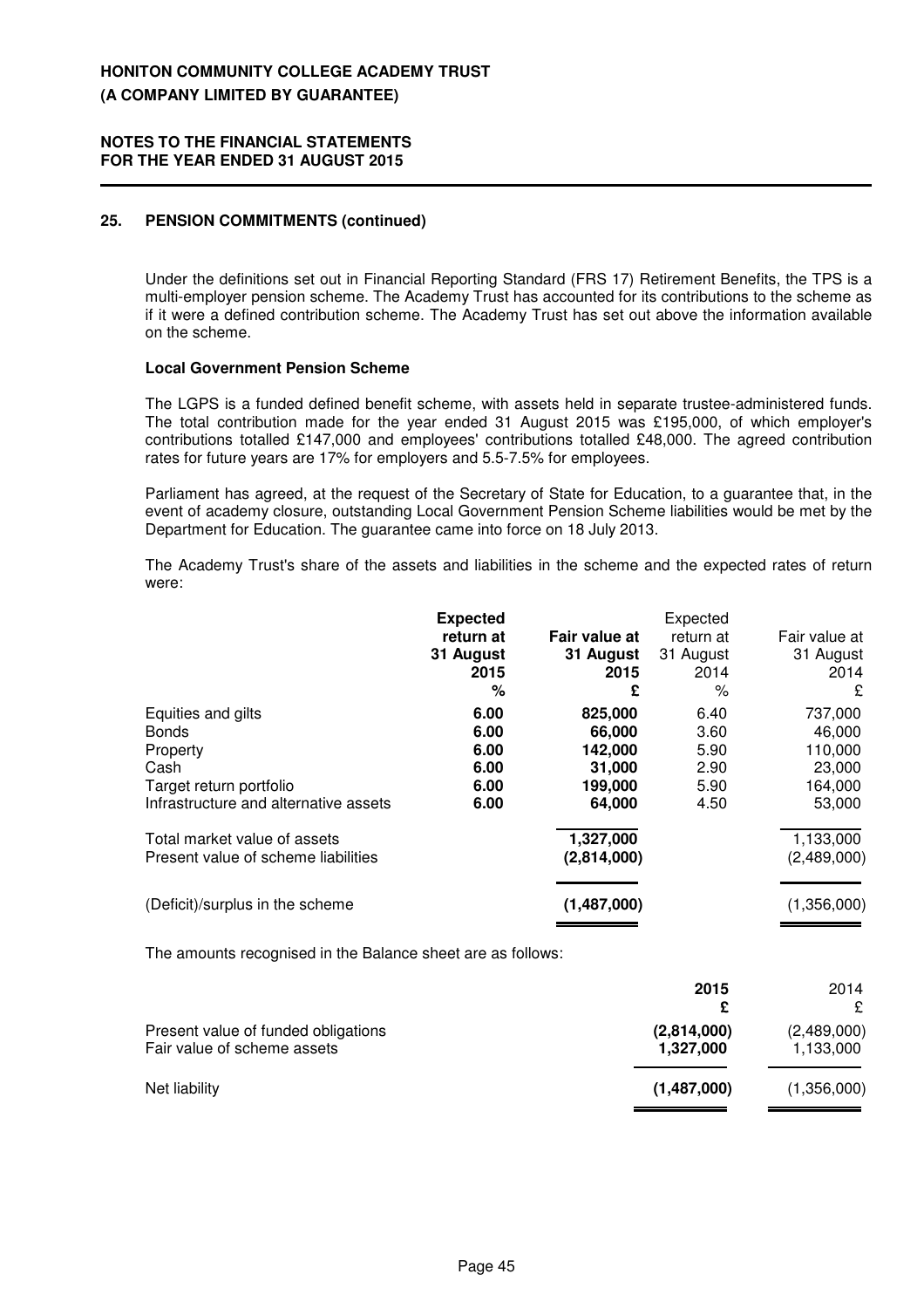# **25. PENSION COMMITMENTS (continued)**

The amounts recognised in the Statement of financial activities are as follows:

|                                                                                                                                                  | 2015                                  | 2014<br>£                                           |
|--------------------------------------------------------------------------------------------------------------------------------------------------|---------------------------------------|-----------------------------------------------------|
| Current service cost<br>Interest on obligation<br>Expected return on scheme assets<br>Past service cost<br>Gains on curtailments and settlements | (236,000)<br>(103,000)<br>73,000<br>- | (188,000)<br>(97,000)<br>64,000<br>(19)<br>(29,000) |
| Total                                                                                                                                            | (266,000)                             | (250, 019)                                          |

Movements in the present value of the defined benefit obligation were as follows:

|                                      | 2015<br>£ | 2014<br>£ |
|--------------------------------------|-----------|-----------|
| Opening defined benefit obligation   | 2,489,000 | 1,957,000 |
| Current service cost                 | 236,000   | 188,000   |
| Interest cost                        | 103,000   | 97,000    |
| Contributions by scheme participants | 48,000    | 45,000    |
| Actuarial (Gains)/losses             | (65,000)  | 206,000   |
| Losses on curtailments               |           | 29,000    |
| Benefits paid (net of transfers in)  | 3,000     | (33,000)  |
| Closing defined benefit obligation   | 2,814,000 | 2,489,000 |

Movements in the fair value of the Academy Trust's share of scheme assets:

|                                                                                                                                                                              | 2015<br>£                                                     | 2014<br>£                                                        |
|------------------------------------------------------------------------------------------------------------------------------------------------------------------------------|---------------------------------------------------------------|------------------------------------------------------------------|
| Opening fair value of scheme assets<br>Expected return on assets<br>Actuarial gains and (losses)<br>Contributions by employer<br>Contributions by employees<br>Benefits paid | 1,133,000<br>73,000<br>(77,000)<br>147,000<br>48,000<br>3,000 | 1,003,000<br>64,000<br>(87,000)<br>141,000<br>45,000<br>(33,000) |
|                                                                                                                                                                              | 1,327,000                                                     | 1,133,000                                                        |

The cumulative amount of actuarial gains and losses recognised in the Statement of total recognised gains and losses was £572,000 loss (2014: £560,000 loss).

The Academy Trust expects to contribute £149,000 to its Defined benefit pension scheme in 2016.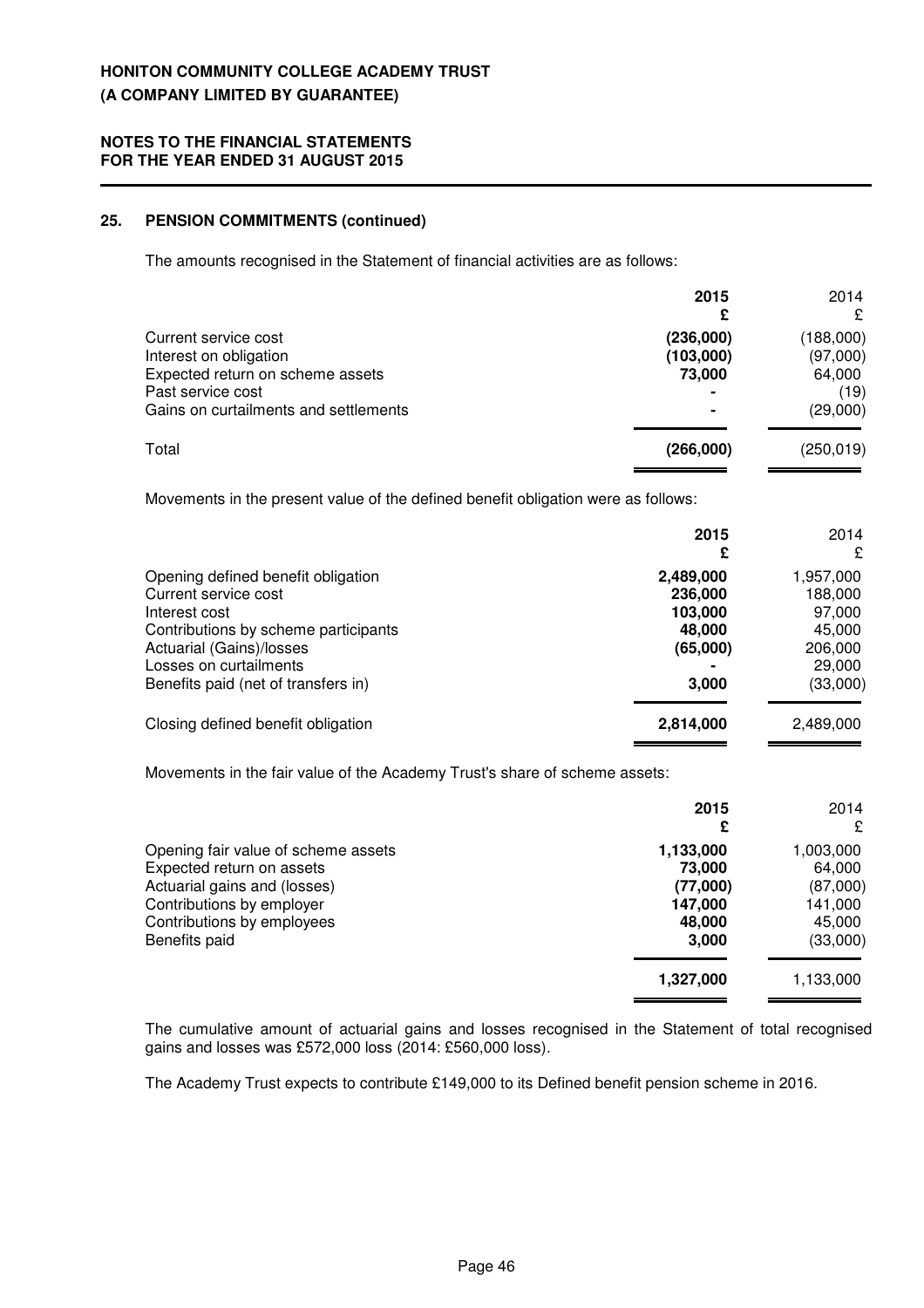# **25. PENSION COMMITMENTS (continued)**

The major categories of scheme assets as a percentage of total scheme assets are as follows:

|                         | 2015    | 2014     |
|-------------------------|---------|----------|
| Gilts                   | 5.00%   | 6.00%    |
| UK equities             | 25.00 % | 26.00 %  |
| Overseas equities       | 32.00 % | 33.00 %  |
| Property                | 11.00 % | 10.00 %  |
| Infrastructure          | 3.00%   | 3.00%    |
| Target return portfolio | 15.00 % | 14.00 %  |
| Cash                    | 2.00%   | 2.00 %   |
| Other bonds             | 5.00%   | 4.00 $%$ |
| Alternative assets      | 2.00%   | 2.00%    |

Principal actuarial assumptions at the Balance sheet date (expressed as weighted averages):

|                                                      | 2015     | 2014     |
|------------------------------------------------------|----------|----------|
| Discount rate for scheme liabilities                 | 4.00 $%$ | 3.90%    |
| Expected return on scheme assets at 31 August        | 6.00 $%$ | 6.00%    |
| Rate of increase in salaries                         | 4.50 $%$ | 4.50 $%$ |
| Rate of increase for pensions in payment / inflation | 2.70%    | 2.70%    |

The current mortality assumptions include sufficient allowance for future improvements in mortality rates. The assumed life expectations on retirement age 65 are:

|                                          | 2015         | 2014         |
|------------------------------------------|--------------|--------------|
| Retiring today<br>Males<br>Females       | 22.8<br>26.1 | 22.7<br>26   |
| Retiring in 20 years<br>Males<br>Females | 25.1<br>28.4 | 24.9<br>28.3 |

Amounts for the current and previous three periods are as follows:

Defined benefit pension schemes

| 2015                     | 2014<br>£                | 2013<br>£              | 2012<br>£              |
|--------------------------|--------------------------|------------------------|------------------------|
| (2,814,000)<br>1,327,000 | (2,489,000)<br>1,133,000 | (1,957,000)<br>103,000 | (1,586,000)<br>731,000 |
| (1,487,000)              | (1,356,000)              | (1,854,000)            | (855,000)              |
| 65,000                   | (206,000)                | (103,000)              | (241,000)              |
| (77,000)                 | (87,000)                 | 66,000                 | 11,000                 |
|                          |                          |                        |                        |